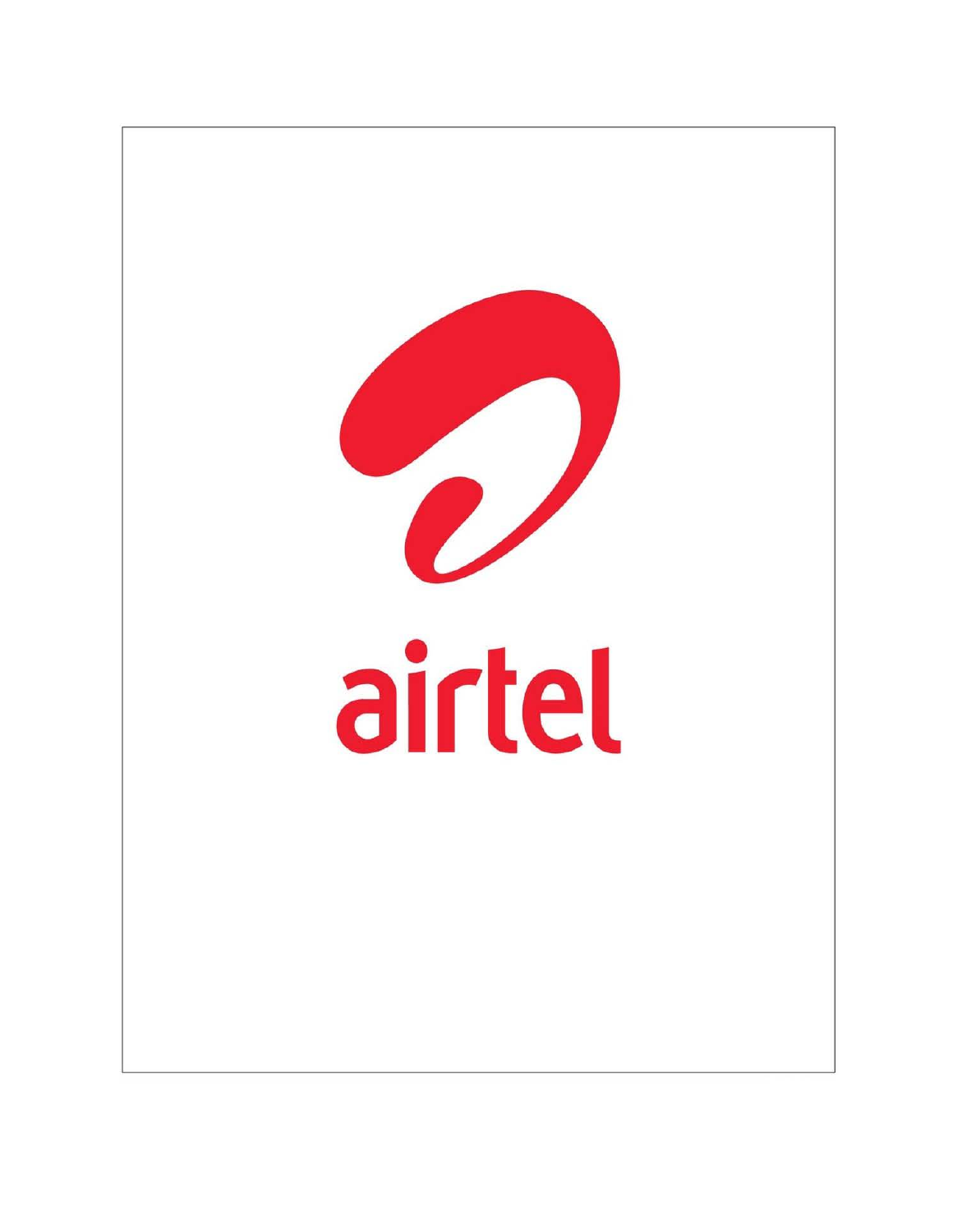

Bus 400

# Internship report **On** Employee Engagement of Airtel Bangladesh Limited

**Submitted to Raihana Mannan Lecturer BRAC Business School BRAC University**

**Submitted by Nadiba Rahman ID: 08304007 BRAC Business School BRAC University**

**Date of Submission: May 30, 2013**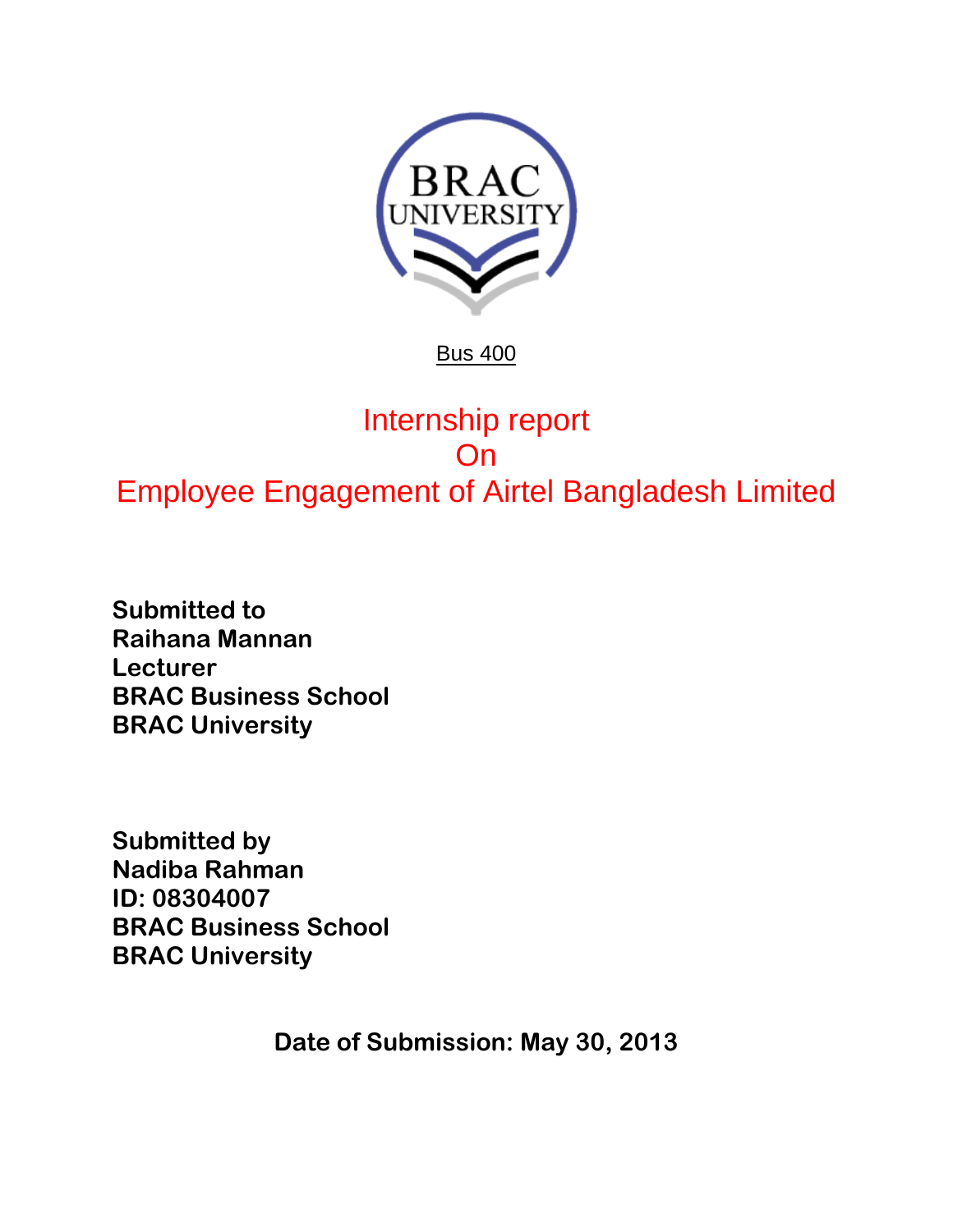

30 May, 2013 Raihana Mannan Lecturer BRAC Business School BRAC University.

Subject: Submission of the Internship Report.

Dear Mam,

With due respect, I would like to inform you that it is a great pleasure for me to submit the Internship report on "Employee Engagement of Airtel Bangladesh Limited" as a requirement of the BBA Course Curriculum. The three months of internship program at Airtel Bangladesh Limited gave me the opportunity to have an insight on the employee engagement practices and its strategy. The work on the project also enriched my knowledge about the corporate environment of an organization.

I hope that the report would be meeting your expectations and standards. Your kind consideration and cooperation will be highly appreciated.

Thank You. Yours sincerely, ................................ Nadiba Rahman ID-08304007 BRAC Business School BRAC University.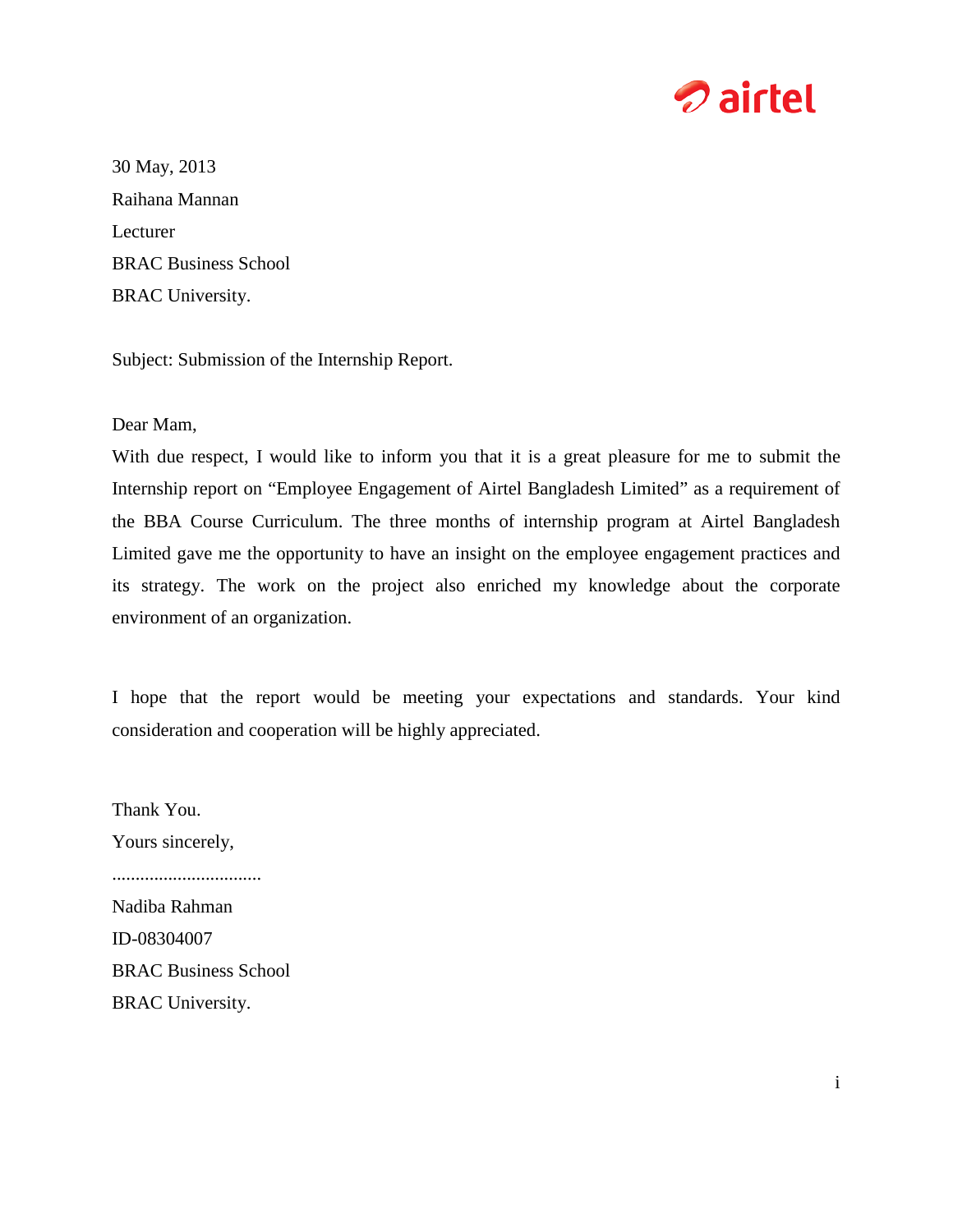

#### **Acknowledgement**

At first, I would like to convey my deep gratitude to my supervisor, Raihana Mannan, Lecturer-BBS, BRAC University for guiding me and for giving me the opportunity to initiate this report. Then I want to thank Airtel Bangladesh Limited (ABL) for giving me the opportunity to do my internship in the organization. My special thanks for Noor Mohammed, Chief Human Resource Officer at Airtel Bangladesh Limited. I would also like to thank cordially Mohammed Saiful Islam, Specialist, Talent Acquisition, who assigned me in the project and helped me in every step in the organization.

I want to thank Md Mehedi Hasan Bin Ghani, Executive, HR operations, who assisted me a lot for the preparation of this project. I am also very grateful to Shegufta Gani Ahmed, HR Coordinator and Mosaddek Hossain Khan, Assistant Manager, Administration, unless their support the research survey would have been difficult for me.

I also would like to thank BRAC University authority for their library and internet facilities from where I got enormous information.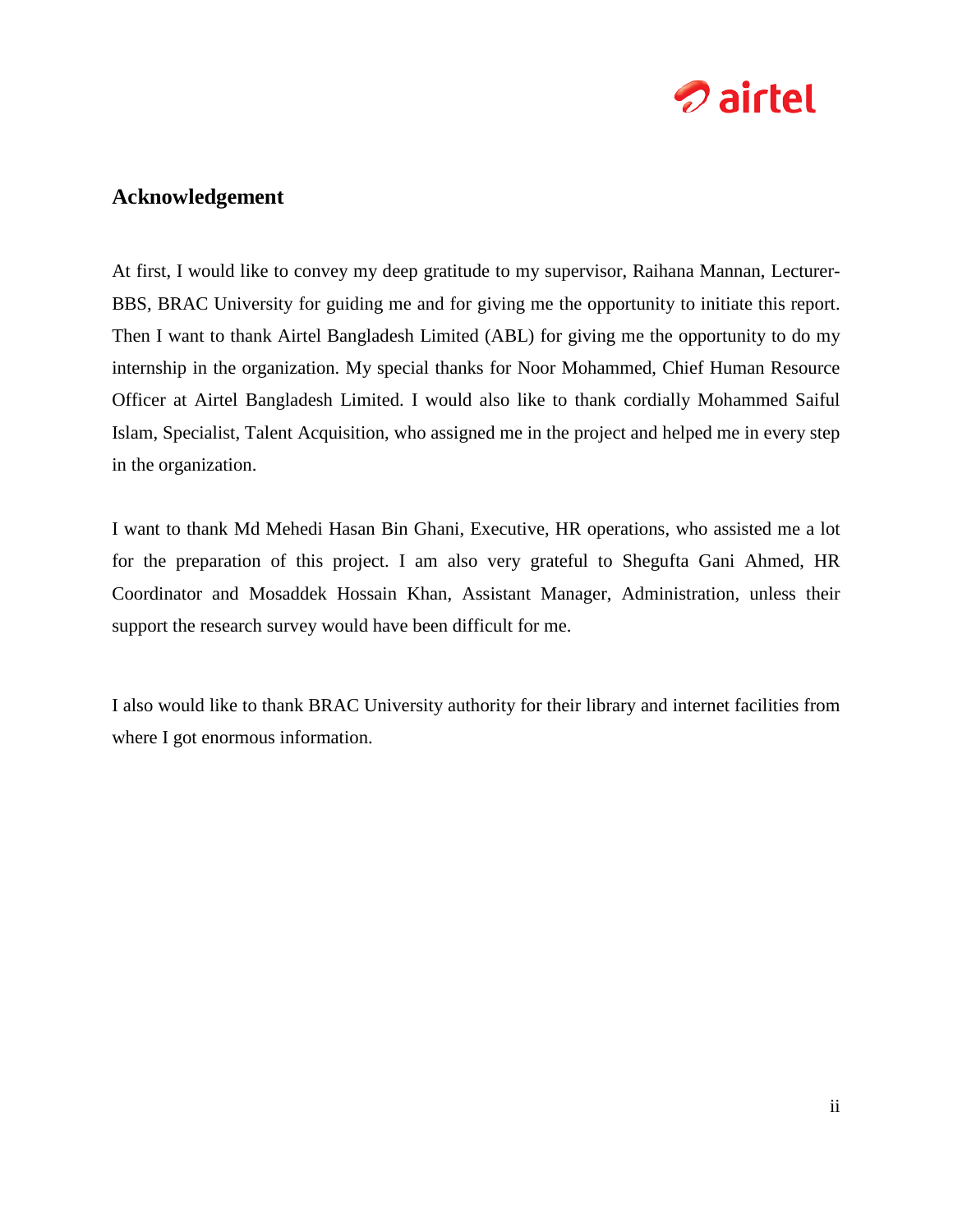

#### **Executive Summary**

Airtel is the sixth telecom operators in Bangladesh. In January 2010, Bharti Airtel Limited, Asia's leading integrated telecom services provider, acquired 70% stake in Warid Telecom, Bangladesh. Since then the journey of airtel in Bangladesh has started. But officially the activities with the brand "Airtel" started on 20th, December, 2011 in Bangladesh. As an emerging company Airtel is doing extremely well. Through their significant advances in Bangladesh, Airtel is moving ahead on the track to achieve their goals.

As a student BBA program, I got the opportunity to complete my internship program in such a multinational telecom company. The internship program is the partial requirement of my BBA program and the duration of the internship session was 3 months. I worked in the Talent Acquisition team, Human Resource department of Airtel Bangladesh. The report has been prepared in align with my job responsibilities and experiences at Airtel. Airtel values its human resources and its HR policies are aimed at targeting and retaining best talent in the industry, as the direct impact of the organizations improvement falls upon the employees. The organization work to develop and nurture engagement, which requires a two-way relationship between employer and employee. The aim of this research is to find out the strategies and approaches that are taken by the Organization to build up Employee Engagement and the effectiveness of Employee Engagement in Airtel Bangladesh Ltd. I have conducted a research survey to identify the tactics and approaches of high perceived of organizational support taken by Employee. After that I have designed the research in a descriptive way and collected data are analyzed quantitatively. The research findings show that there are several factors that make employees satisfied and a positive outcome of Airtel. All engaged employees who intellectually and emotionally bound with the organization who feel passionate about its goals and its committed towards its values thus they go the extra mile beyond the basic job. However, the overall analysis describes that an engaged employee works with colleagues to improve performance within the job for the benefit of the organization. At the end of the project, some recommendations are given to help the Airtel management so that they can deploy appropriate decisions to reduce the employee working pressures.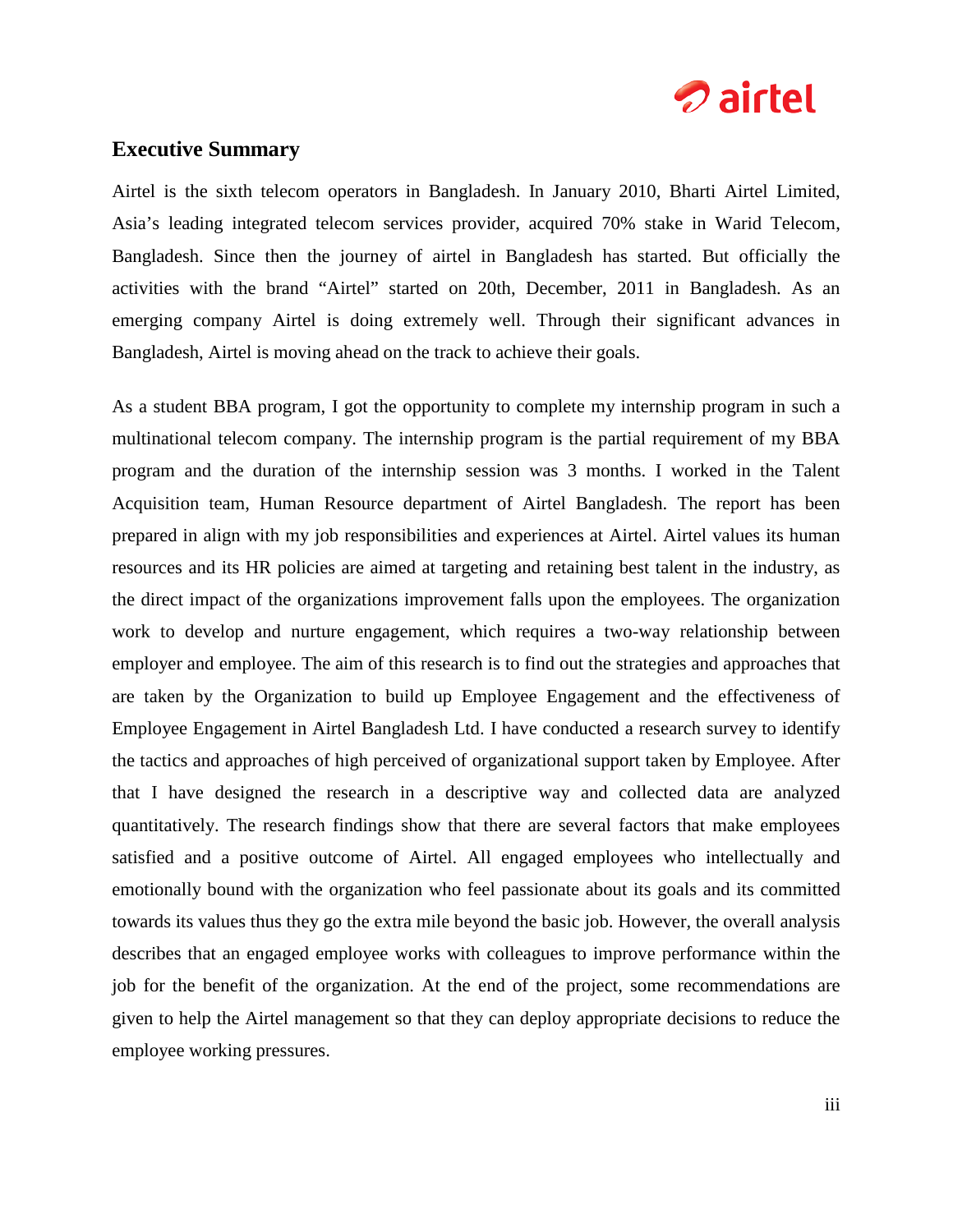

## **Table of Contents**

#### *Chapter-1 The Organization*

| <b>Chapter-2 My Job Part</b>  |  |
|-------------------------------|--|
|                               |  |
|                               |  |
|                               |  |
| <b>Chapter-3 Project Part</b> |  |
|                               |  |
|                               |  |
|                               |  |
|                               |  |
|                               |  |
|                               |  |
|                               |  |
|                               |  |
|                               |  |
|                               |  |
|                               |  |
|                               |  |
|                               |  |
|                               |  |
|                               |  |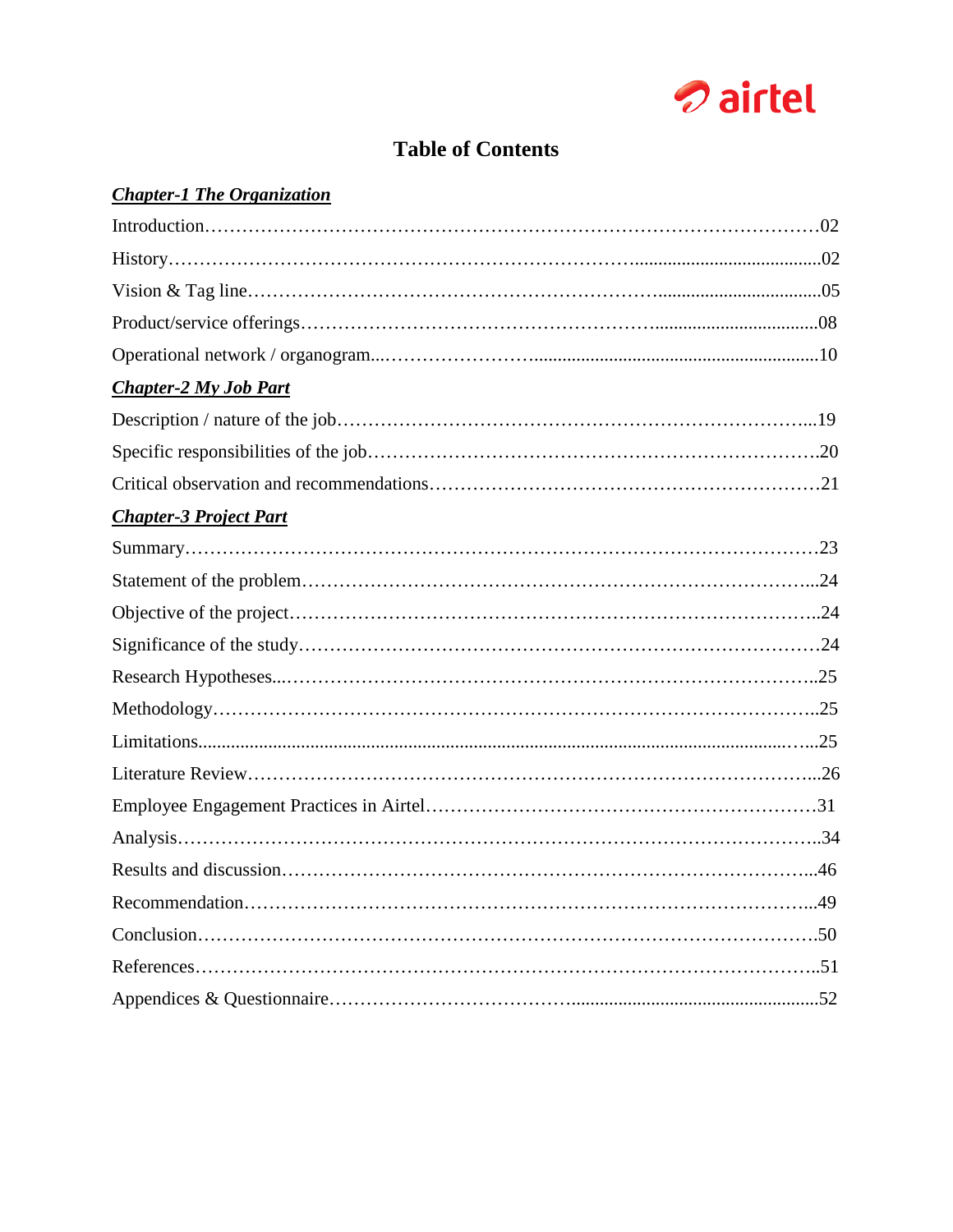

# *Chapter-1*

# **THE**

# **ORGANIZATION**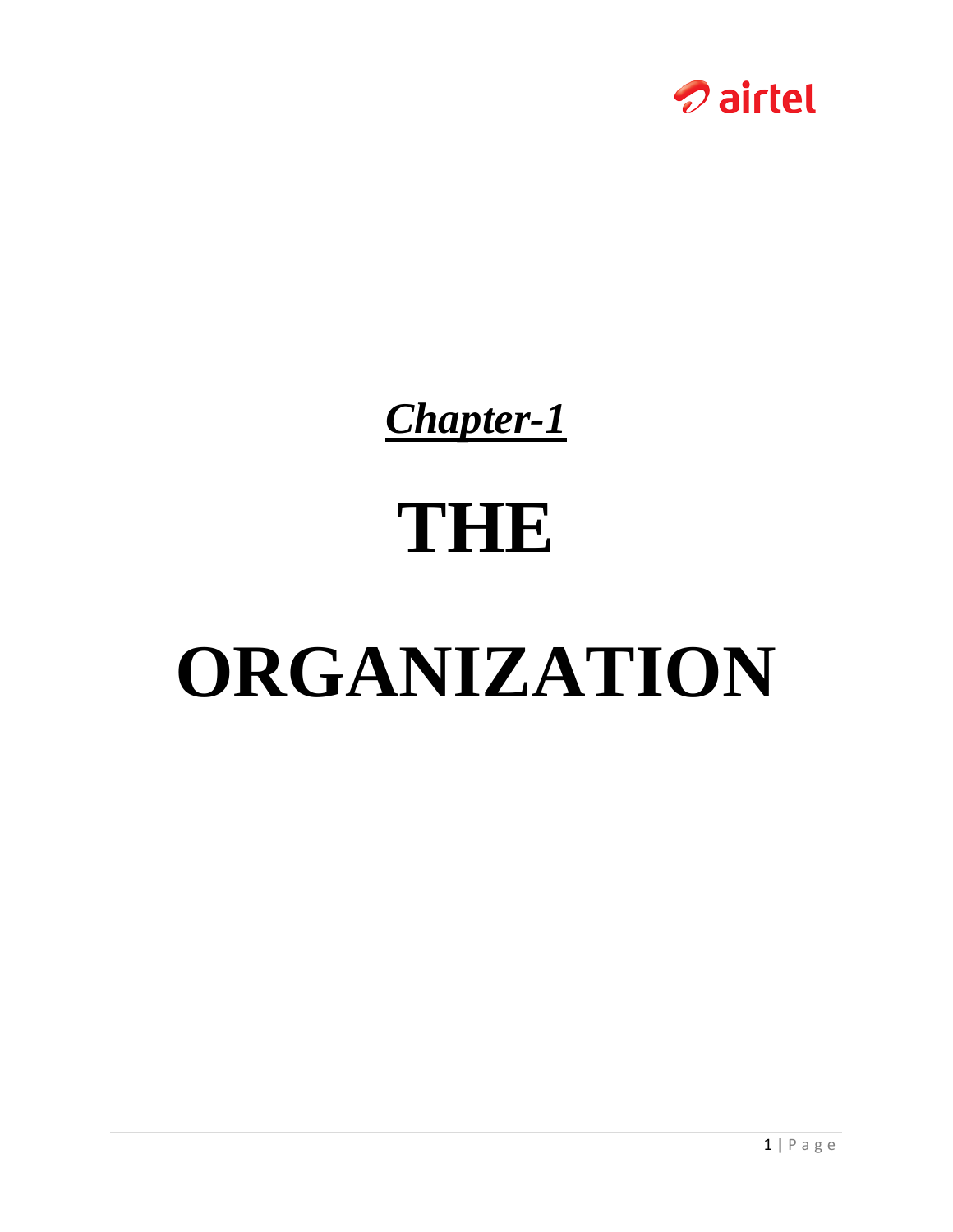

# **Airtel Bangladesh Ltd.**

Airtel Bangladesh Ltd. is a GSM-based cellular operator in Bangladesh. Airtel is the sixth mobile phone carrier to enter the Bangladesh market, and launched commercial operations on May 10, 2007. Airtel comes from Bharti Airtel Limited, one of Asia's leading integrated telecom services providers with operations in India, Sri Lanka and Bangladesh. In January 2010, Bharti Airtel Limited acquired 70% stake in Warid Telecom, Bangladesh, a subsidiary of the UAE-based Abu Dhabi Group. Bharti Airtel is making a fresh investment of USD 300 million to rapidly expand the operations of Warid Telecom and have management and board control of the company. This is the largest investment in Bangladesh by an Indian company. Dhabi Group continues as a strategic partner retaining 30% shareholding and has its nominees on the Board of the Company. The new funding is being utilised for expansion of the network, both for coverage and capacity, and introduction of innovative products and services. As a result of this additional investment, the overall investment in the company will be in the region of USD 1 billion. This is Bharti Airtel's second operation outside of India. The company launched its mobile services in Sri Lanka in January 2009 on a state-of-the-art 3.5G network. The company crossed the 1 million customers mark within six months of launch on the back of innovative offerings as well as rapid expansion of network coverage and distribution.

# **About Bharti Group**

Founded in 1976, by Sunil Bharti Mittal, Bharti has grown from being a manufacturer of bicycle parts to one of the largest and most respected business groups in India. With its entrepreneurial spirit and passion to undertake business projects that are transformational in nature, Bharti has created world-class businesses in telecom, financial services, retail, and foods. Bharti started its telecom services business by launching mobile services in Delhi (India) in 1995. Since then there has been no looking back and Bharti Airtel, the group's flagship company, has emerged as one of top telecom companies in the world and is amongst the top five wireless operators in the world.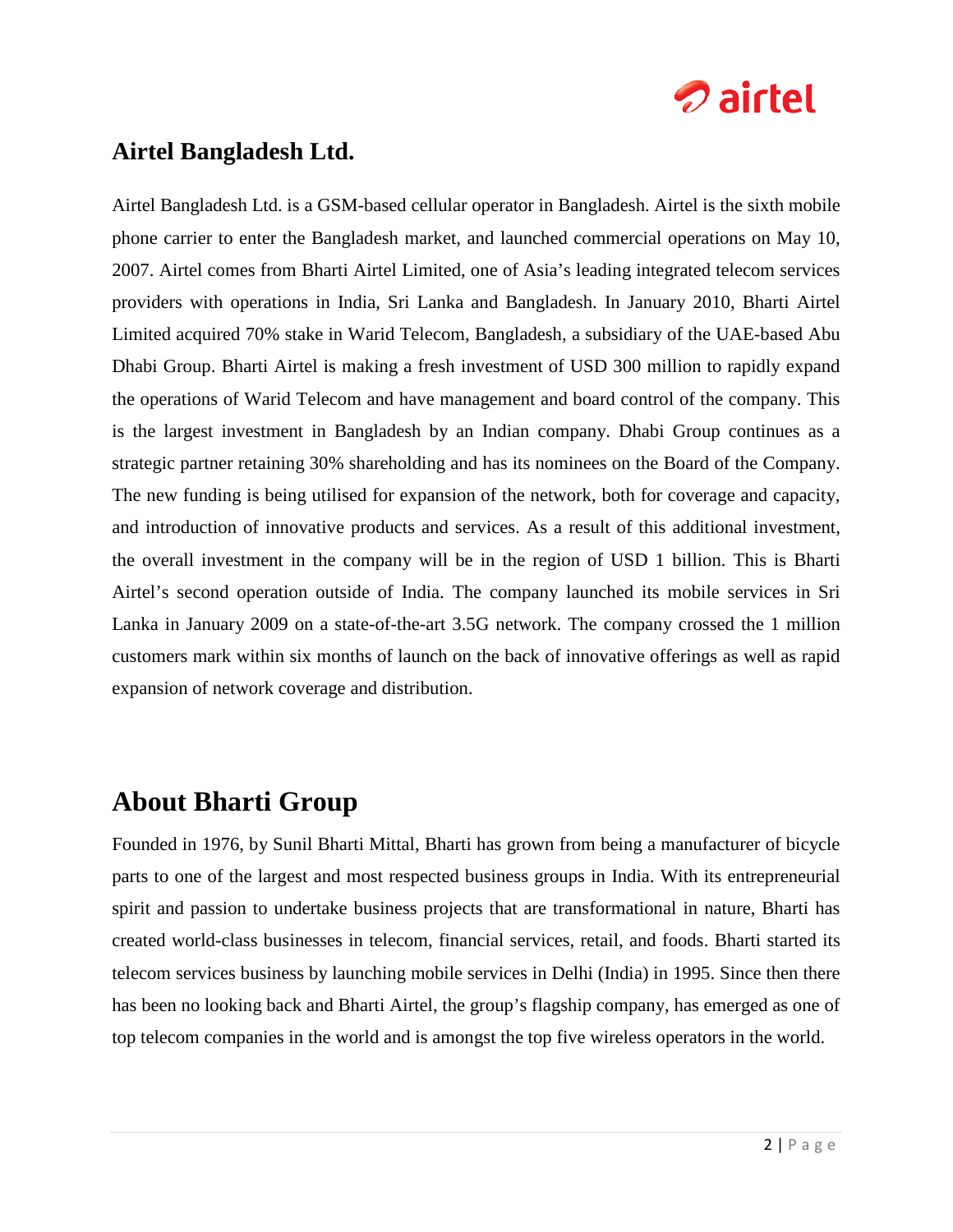

Through its global telecom operations Bharti group operates under the 'Airtel' brand in 19 countries across Asia and Africa– India, Sri Lanka, Bangladesh, Seychelles, Burkina Faso, Chad, Congo Brazzaville, Democratic Republic of Congo, Gabon, Ghana, Kenya, Madagascar, Malawi, Niger, Nigeria, Sierra Leone, Tanzania, Uganda, and Zambia. In addition, the group also has mobile operations in Jersey, Guernsey.

Over the past few years, the group has diversified into emerging business areas in the fast expanding Indian economy. With a vision to build India's finest conglomerate by 2020 the group has forayed into the retail sector by opening retail stores in multiple formats – small and medium - as well establishing large scale cash & carry stores to serve institutional customers and other retailers. The group offers a complete portfolio of financial services – life insurance, general insurance and asset management – to customers across India. Bharti also serves customers through its fresh and processed foods business. The group has growing interests in other areas such as telecom software, real estate, training and capacity building, and distribution of telecom/IT products.

# **Bharti Airtel**

Bharti Airtel Limited is a leading integrated telecommunications company with operations in 20 countries across Asia and Africa. Headquartered in New Delhi, India, the company ranks amongst the top 5 mobile service providers globally in terms of subscribers. The company's product offerings include 2G, 3G and 4G services, fixed line, high speed broadband through DSL, IPTV, DTH, enterprise services including national & international long distance services to carriers. In the rest of the geographies, it offers 2G, 3G mobile services. Bharti Airtel had over 246 million customers across its operations at the end of February 2012

Incorporated in July 7, 1995 Bharti Airtel is a division of Bharti enterprises is India's leading provider of telecom services. Sunil Bharti Mittal, The founder chairman of Bharti enterpises(who owns Airtel) is today the most celebrated face of the telecom sector in India. He symbolizes the motto that success comes to those who dream big and work attentively to deliver it. Sunil Bharti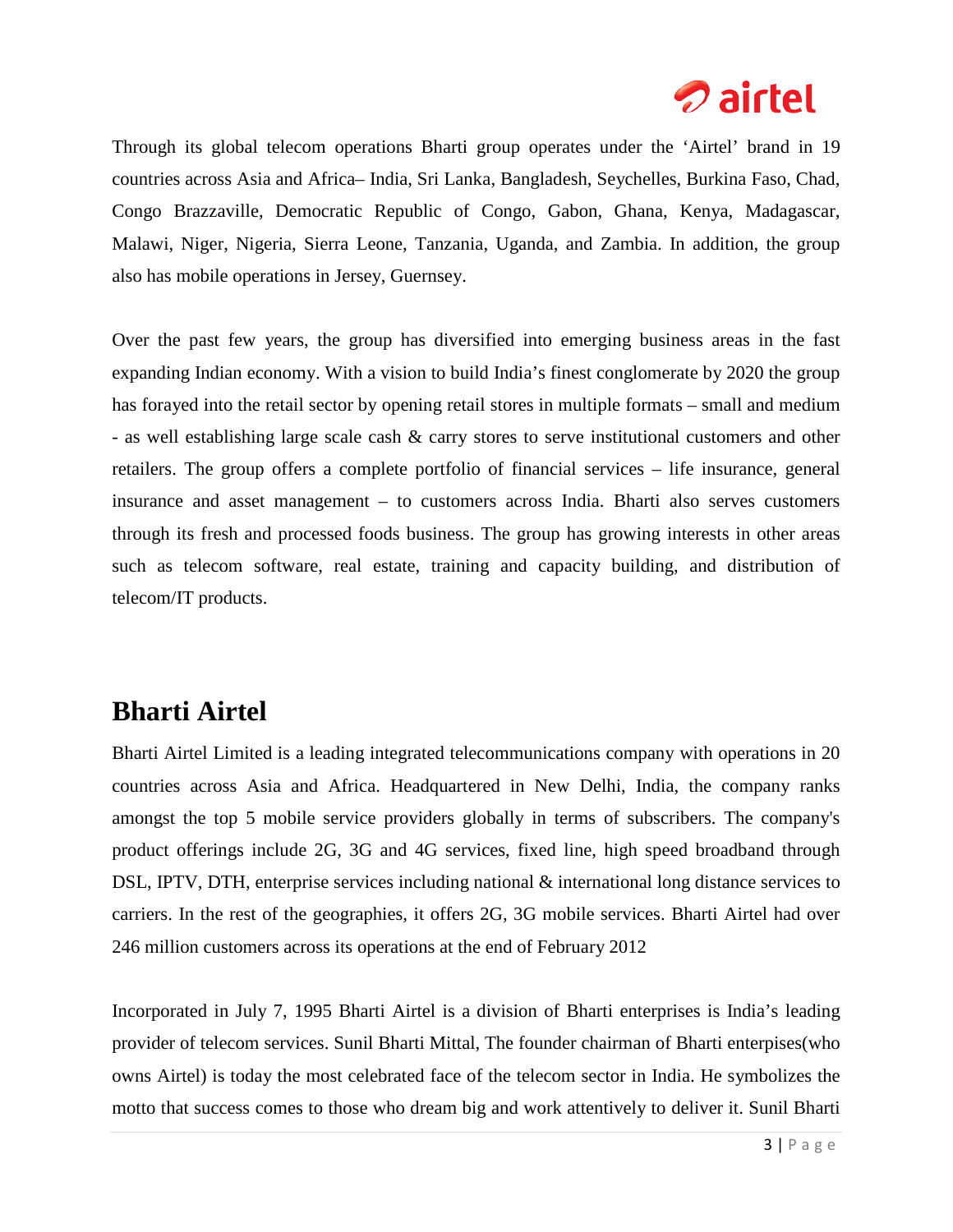

Mittal began his Journey manufacturing spare parts for bicycles in late 1970s. His strong entrepreneurial instincts gave him a unique talent for sensing new business opportunities. In the early years, bharti established itself as a supplier of basic telecom equipment.

## **Fact Sheet**

| Type:             | Private                                                      |
|-------------------|--------------------------------------------------------------|
| Industry:         | Telecommunication                                            |
| Founded:          | December 1, 2010 (Registration date)                         |
| Headquarters:     | House 34, Road 19/A, Banani, Dhaka 1213, Bangladesh          |
| Key people:       | Chris Tobit (CEO), Abhay Seth (CSMO), SK Muphopadhyay (CFO), |
|                   | Saad Ahmed (CTO), Rubaba Dowla (CSO), NoorMohammad (CHRO)    |
| Products:         | Telephony, mobile telephony                                  |
| Revenue:          | 117.213 billion (US\$2.12 billion) (2010)                    |
| Operating income: | 21.771 billion (US\$394.06 million) (2010)                   |
| Net income:       | 18.282 billion (US\$330.9 million) (2010)                    |
| Total assets:     | 856.142 billion (US\$15.5 billion) (2010)                    |
| Total equity:     | 502.603 billion (US\$9.1 billion) (2010)                     |
| Parent:           | Bharti Airtel 70% and Warid Telecom 30%                      |
| Website:          | http://bd.airtel.com/                                        |

# **Brand Airtel**

Airtel was born free, a force unleashed into the market with a relentless and unwavering determination to succeed. A spirit charged with energy, creativity and a team driven "to seize the day" with an ambition to become the most admired telecom service provider globally. Airtel has become one of the most preferable brands among the young people in just 12 months of operations in Bangladesh.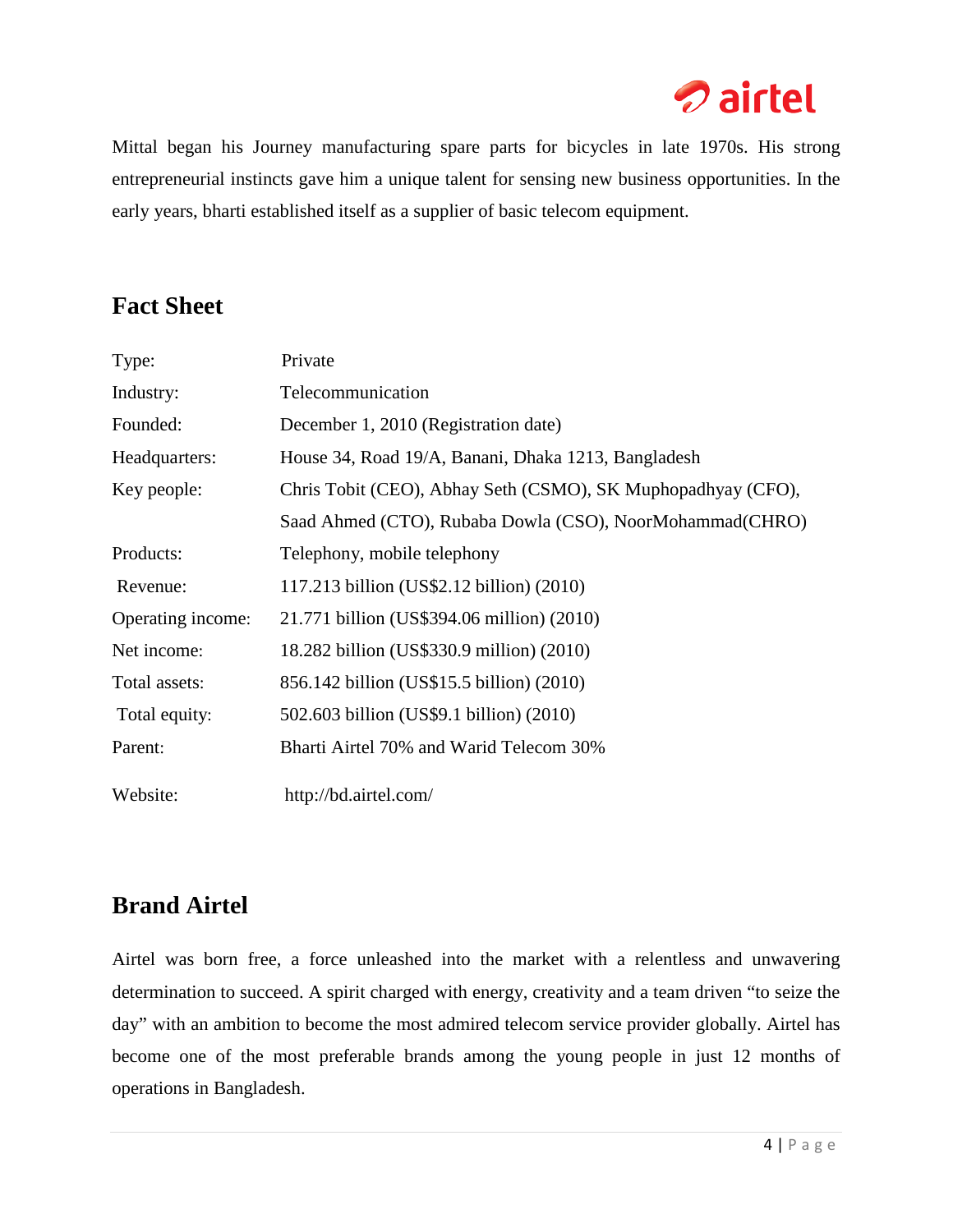

# **Vision & Tagline**

"By 2015 Airtel will be the most loved brand, enriching the lives of millions." "Enriching lives means putting the customer at the heart of everything we do. We will meet their needs based on our deep understanding of their ambitions, wherever they are. By having this focus we will enrich our own lives and those of our other key stakeholders. Only then will we be thought of as exciting, innovation, on their side and a truly world class company."

# **Airtel Mission**

To meet global Standards for telecom services that delight customers through:

- Empowers Employees
- Innovative products and services
- Error-free service delivery
- Cost efficiency

## **Airtel Logo**



**Symbol & logo**: The unique symbol of company is an interpretation of the 'a' in Airtel. The curved shape & the gentle highlights on the red color make it warm & inviting, almost as if it were a living object. It represents a dynamic force of unparalleled energy that brings it and its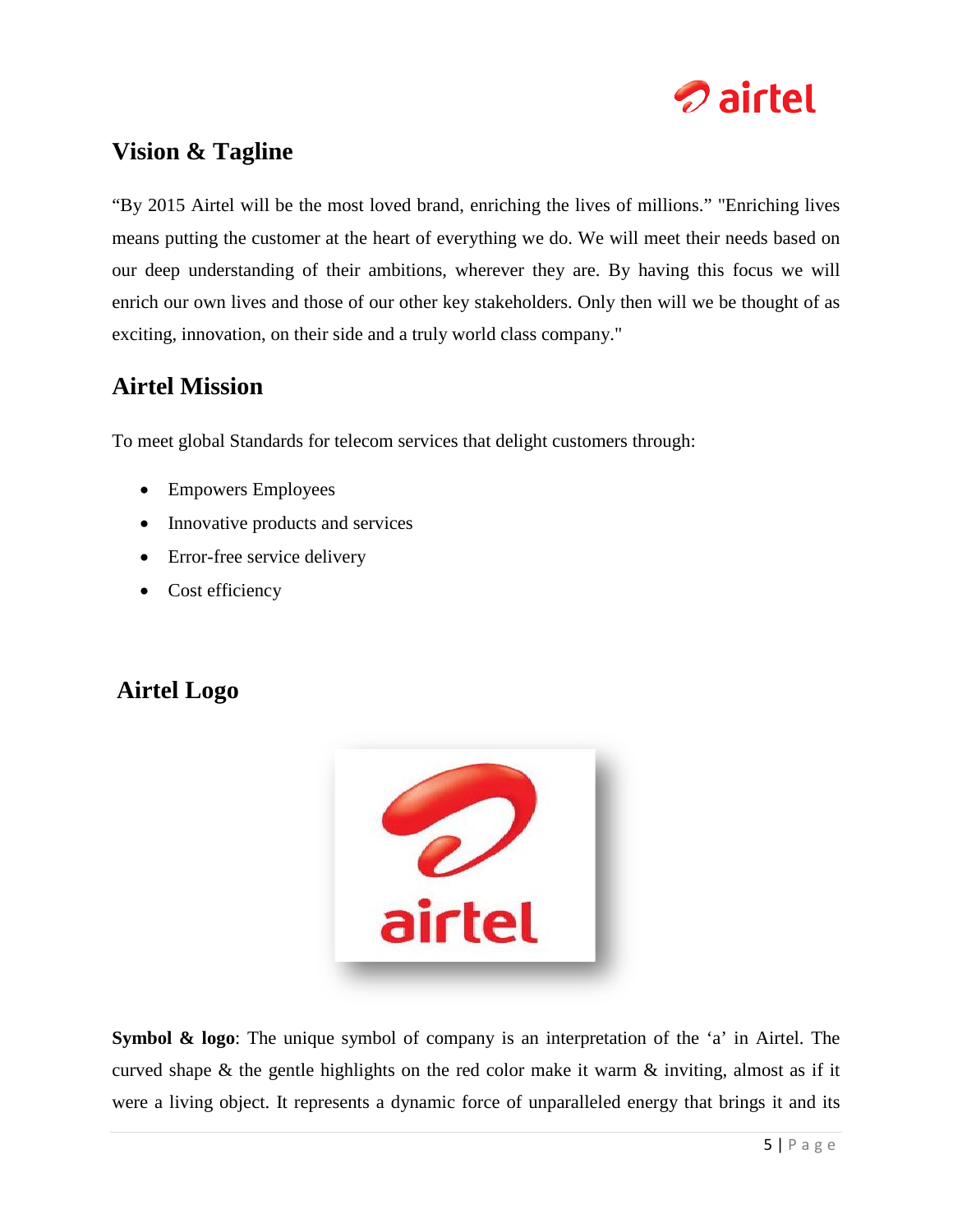

customer's closer. Company's specially designed logo type is modern, vibrant and friendly. It signals its resolve to be accessible, while the use of all lowercase is its recognition for the need for humanity. Red is part of its heritage. It is the color of energy  $\&$  passion that expresses the dynamism that has made Airtel the success it is today, in India, and now on the global stage.

## **Core Values**

- Empowering People- to do their best
- Being Flexible To adopt to the changing environment and evolving customer needs
- Making it Happen- by striving to change the status quo, innovate and energize new ideas with a strong passion and entrepreneurial spirit
- Openness and transparency- with an innate desire to do good
- Creating Positive Impact-with a desire to create a meaningful difference in society.

# **Corporate responsibility**

Airtel Bangladesh limited promotes the employees to take judgment and devise the industry relationship process between the public and surroundings. Corporate Social Responsibility in Airtel Bangladesh limited covers more public contact programs. The spirit of Airtel's dedication to CSR is surrounded in the 'company Values', which curtail its warm seized idea. The ethics are:

- Respond to the needs of customers
- Expectation and Good result From employees
- Progress the services resourcefully
- Visible and insightful in dealings with the shareholders
- morals, equality and life form will be proper
- conference and going away from submissive and lawful necessities
- Esteem greetings given towards shareholders and the public.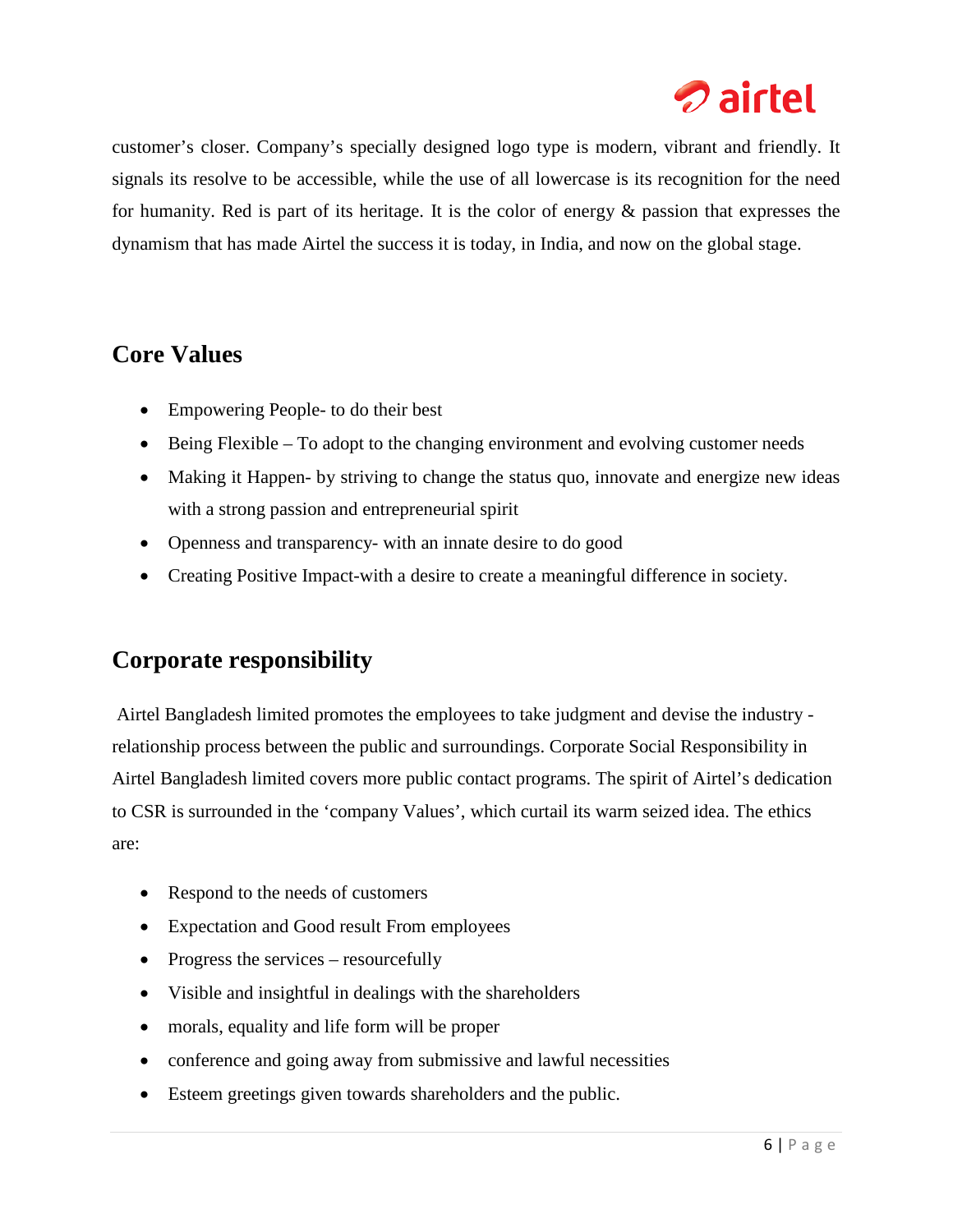

- Developing the atmosphere CSR way of life and pledge all through a three-split approach:
	- i. Engage with shareholders
	- ii. Guarantee the policies and performs to the Shareholders
	- iii. Conducting programs for employees, and for the public. In Airtel Bangladesh Limited, each employee is aware to Corporate Social Responsibility issues and thus procedures are prejudiced



As at 31 March 2012, Grameenphone had a market share of 42.2%, Banglalink (27.5%), Robi (19.8%), Airtel Bangladesh (7.1%), Citycell (2.0%) and Teletalk (1.4%). Competition among operators is intense and tariff levels are among the lowest in the world.

# **Market Share**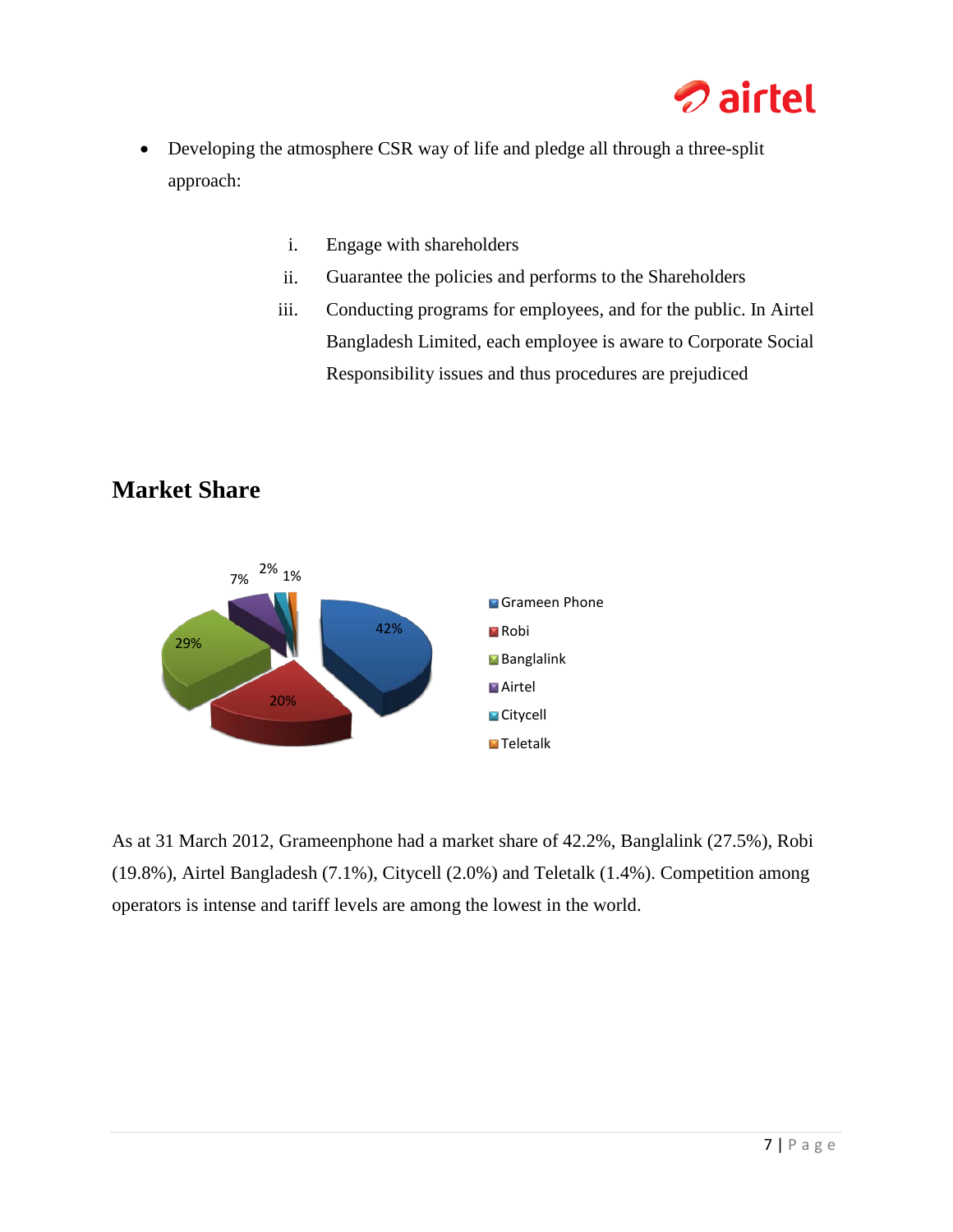

# **Product and Services**

#### • **Products**

Airtel offers subscription of two categories: Pre-Paid Subscription and Post-Paid Subscription. Pre-Paid subscriptions are sub-divided into three plans:

**Adda**: A person likes to browse the net when bored and make the most of his/her time on phone. 'adda' will give them a maximum fnf and all that at fantastic rates.

**Golpo**: Someone who loves making long conversations, our 'golpo' package with 24 hrs flat tariff to any number is something you will fall in love with. Talk to any number anytime at a fixed flatrate

**[Kotha](http://www.djuice.com/)**: Sharing every little moment with the ones user loves with Airtel 'kotha'-the package planwith 1 sec pulse from the very first second

Post-Paid subscriptions are sub-divided into two plans:

**Airtel Exclusive** - Airtel exclusive offers flexible tariff plans which will help users to explore a wide range of services and keep overall cost to a reasonable limit.

**Airtel advantage**- Airtel advantage comes with an attractive flat tariff plan, large close calling circle which makes communication simple.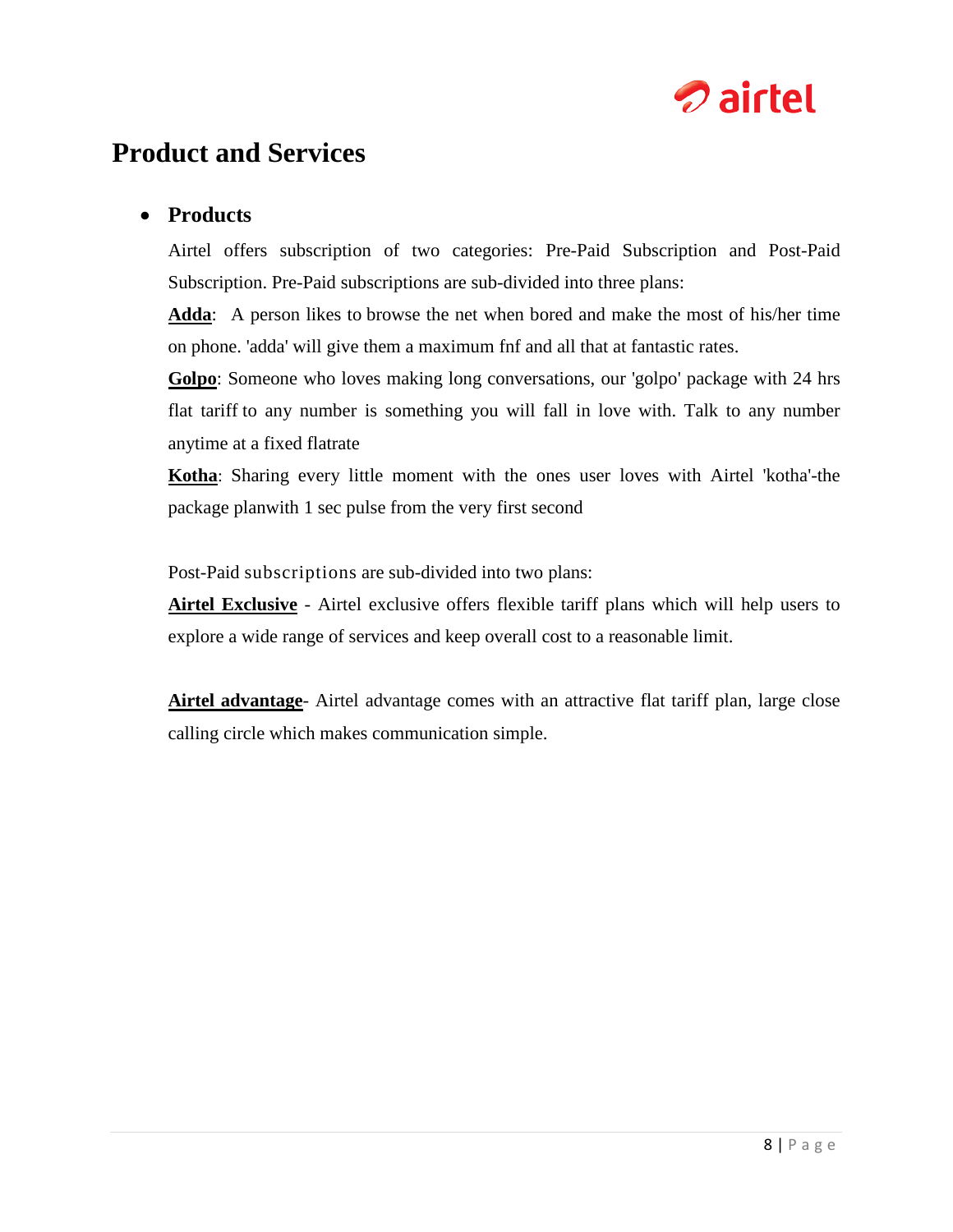

• **Services**



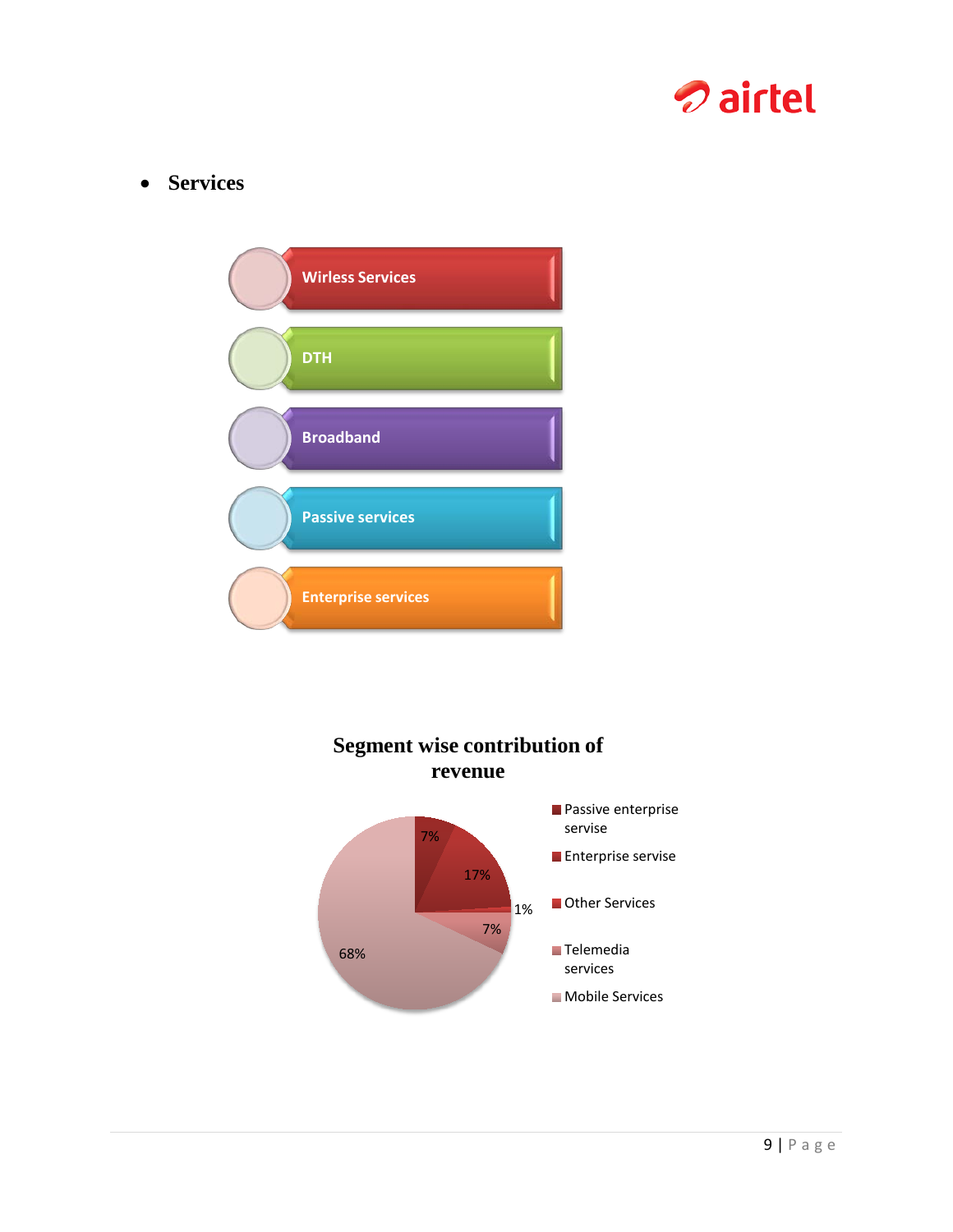# $\partial$  airtel

# **Organizational structure**

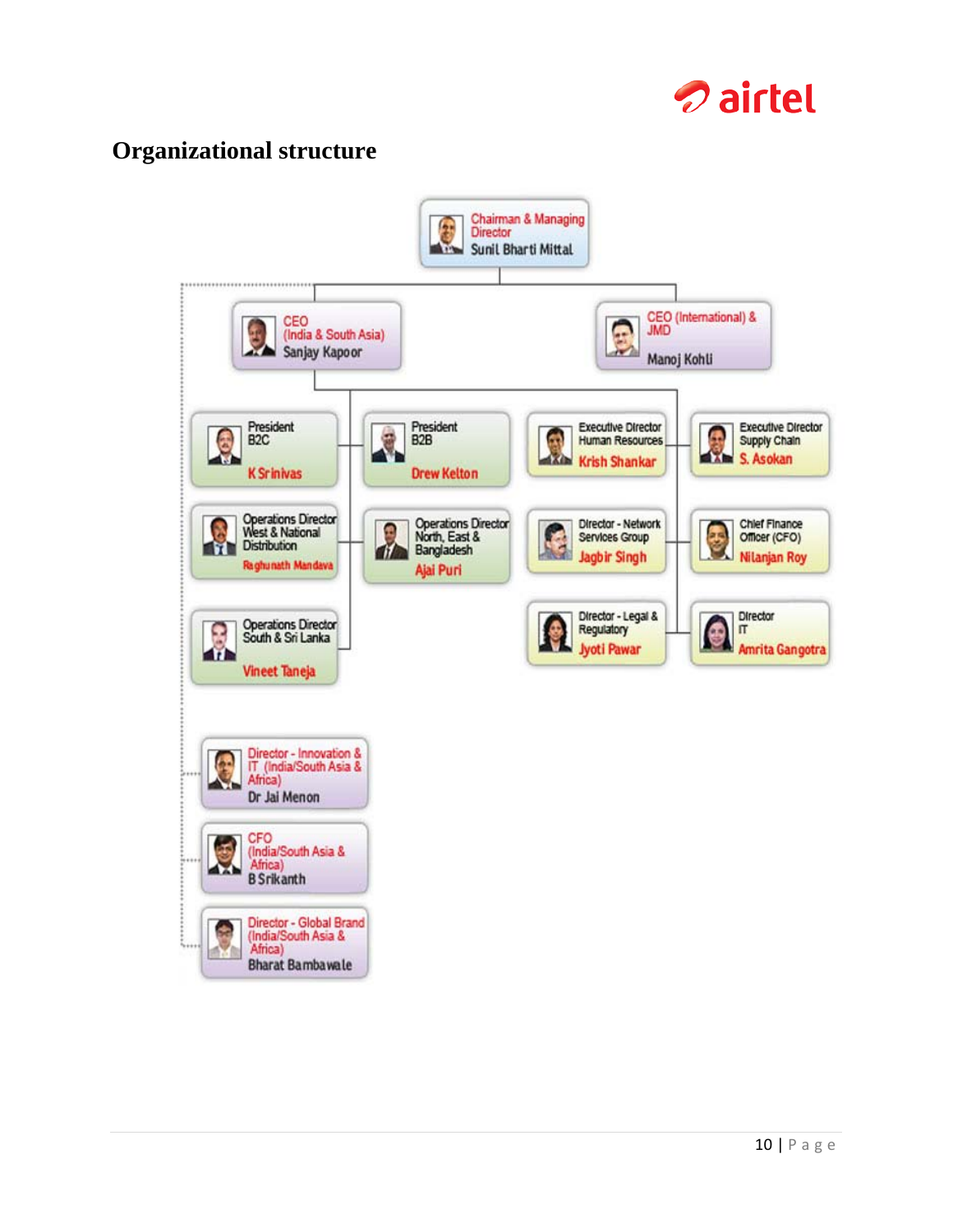

### **Talent Acquisition & Talent Management Team Structure** :



#### **Functions**

Airtel Bangladesh Limited is divided into thirteen functional areas. These are:

- Customer Care
- $\triangleright$  Supply Chain Management
- $\triangleright$  Network
- ▶ Operational Excellence
- $\triangleright$  Human Resources & Administration
- $\triangleright$  Sales
- $\triangleright$  Information Technology
- Corporate Affairs
- $\triangleright$  Finance
- $\triangleright$  Marketing
- Legal & Secretarial
- CEO Office
- $\triangleright$  Corporate Assurance Group

Each function are divided into departments & teams depending on the size and business deliverables.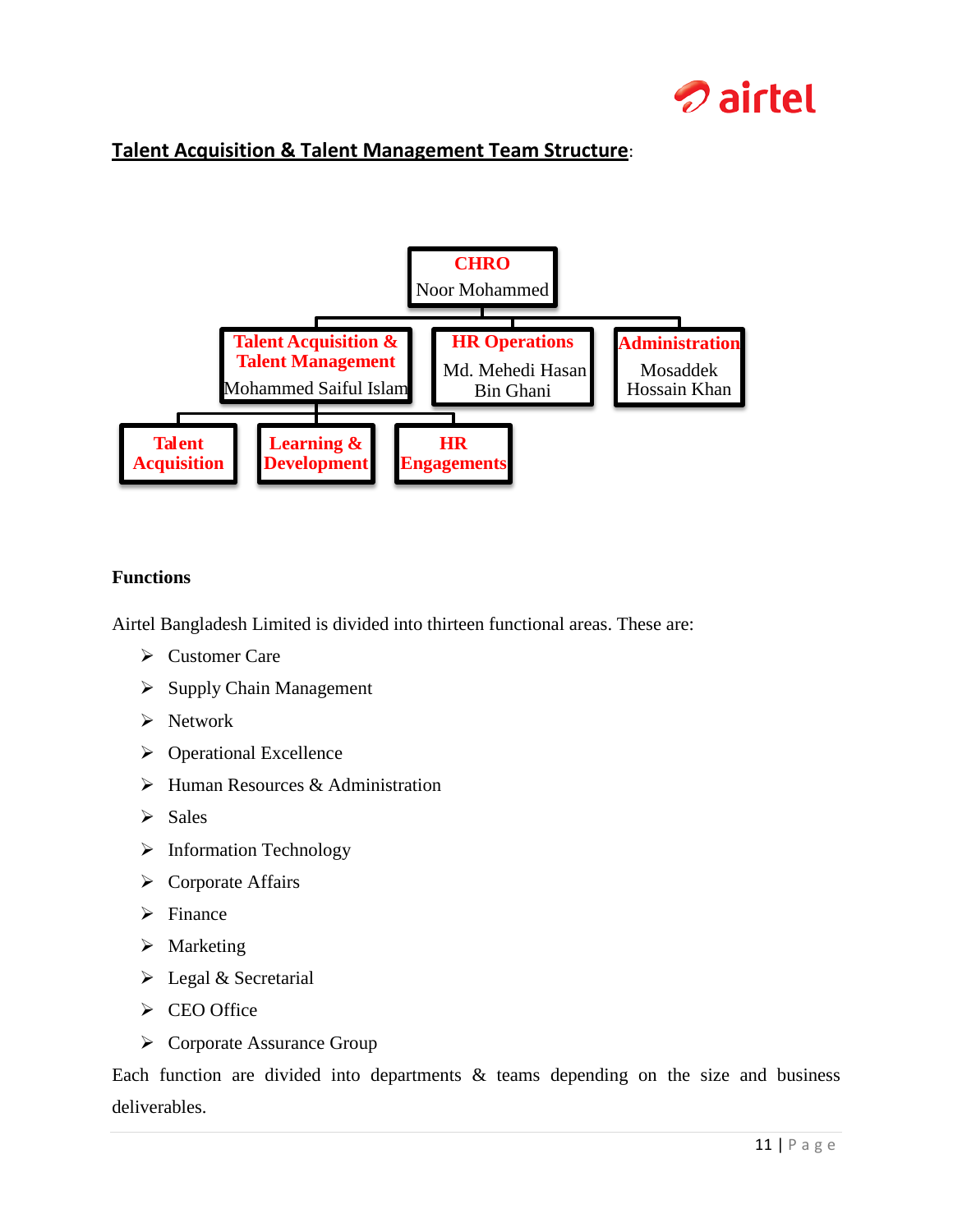

# **Number of Employees**

| Type of Employee            | Number of Employee       |
|-----------------------------|--------------------------|
| <b>Regular Employee</b>     | 539                      |
| <b>Contractual Employee</b> | 02                       |
| Part Time Employee          | 00                       |
| Expatriate                  | 12                       |
| <b>Support Employee</b>     | <b>Depends on demand</b> |

Source: HR database of Airtel

# **Strategies**

Airtel's Strategy is **'Focus on core competencies and outsource the rest'.** 

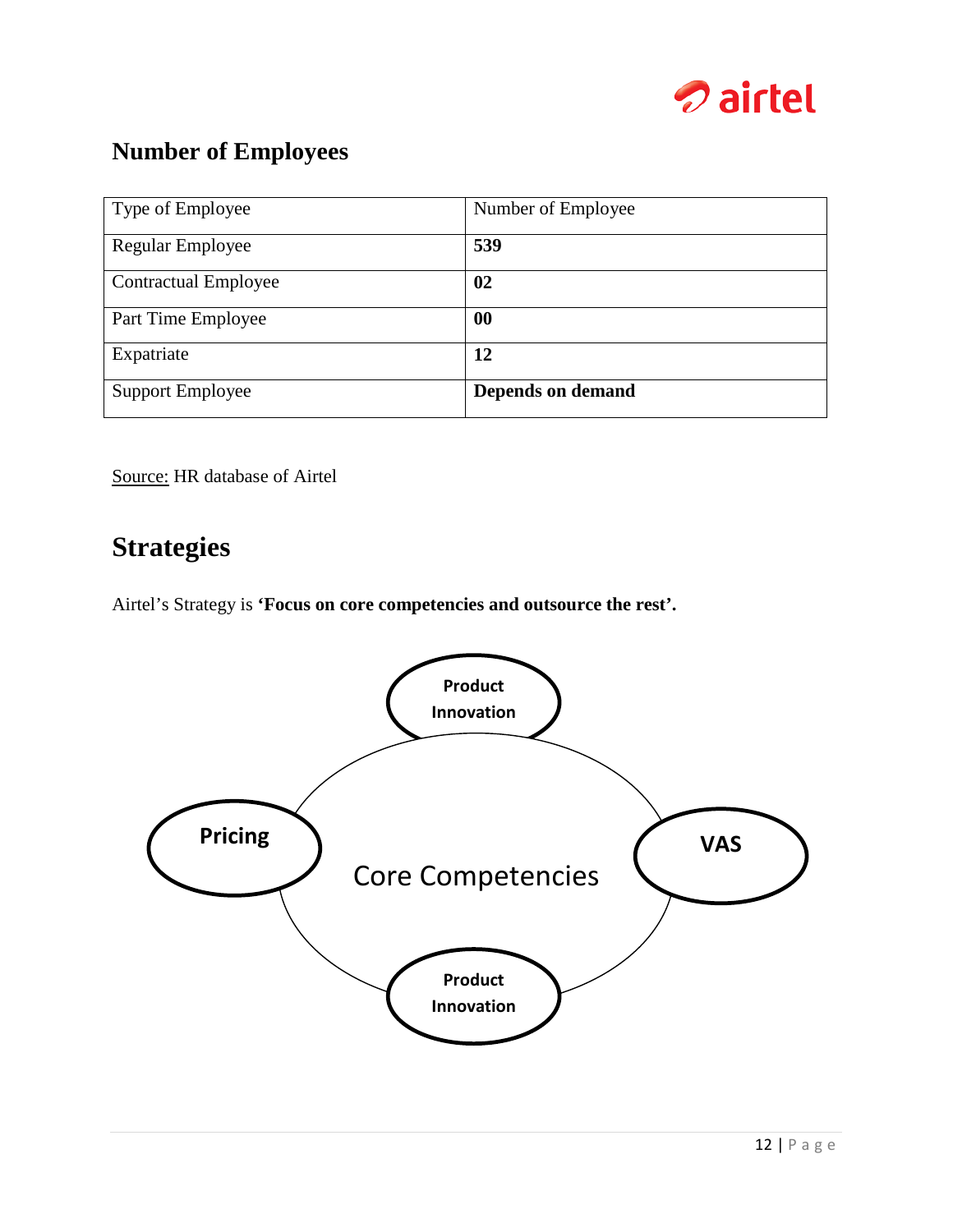

#### • **Cost leadership Strategy**

A firm gains cost leadership in an industry when its cost of production is lower and hat of its competitors. Airtel has gain cost leadership by managing its processes and resources efficiently and effectively. By bringing down its operational costs, airtel has offered its products and services at lower prices. It has also earned higher profits because either the profit margins are greater or the sales volume has increased.

#### • **Differential Strategy**

The differential strategy adopted by the firms needs to process sufficient skills and abilities to differentiate the product from that of the competitors based on attributes that allow the consumers to perceive the product that as different from that of the competition. Some differential strategy adopted by airtel are- Best service provider, good call center service in local language, good service in remote areas, new initiatives like Google search on airtel live, downloads, banking etc.

#### • **Marketing Strategy**

Airtel provides both post-paid and pre-paid connection plans. The post-paid plan is branded and marketed across the country under the name airtel Postpaid, which means leader or royalty. The pre-paid segment is branded and marketed as airtel Prepaid. Airtel-Postpaid and Airtel Prepaid user enjoy various value added services(VAS), such as SMS, MMS, GPRS, 64K SIM, Dual SIM product, Corporate packages for product advertising via SMS, and a host of other features.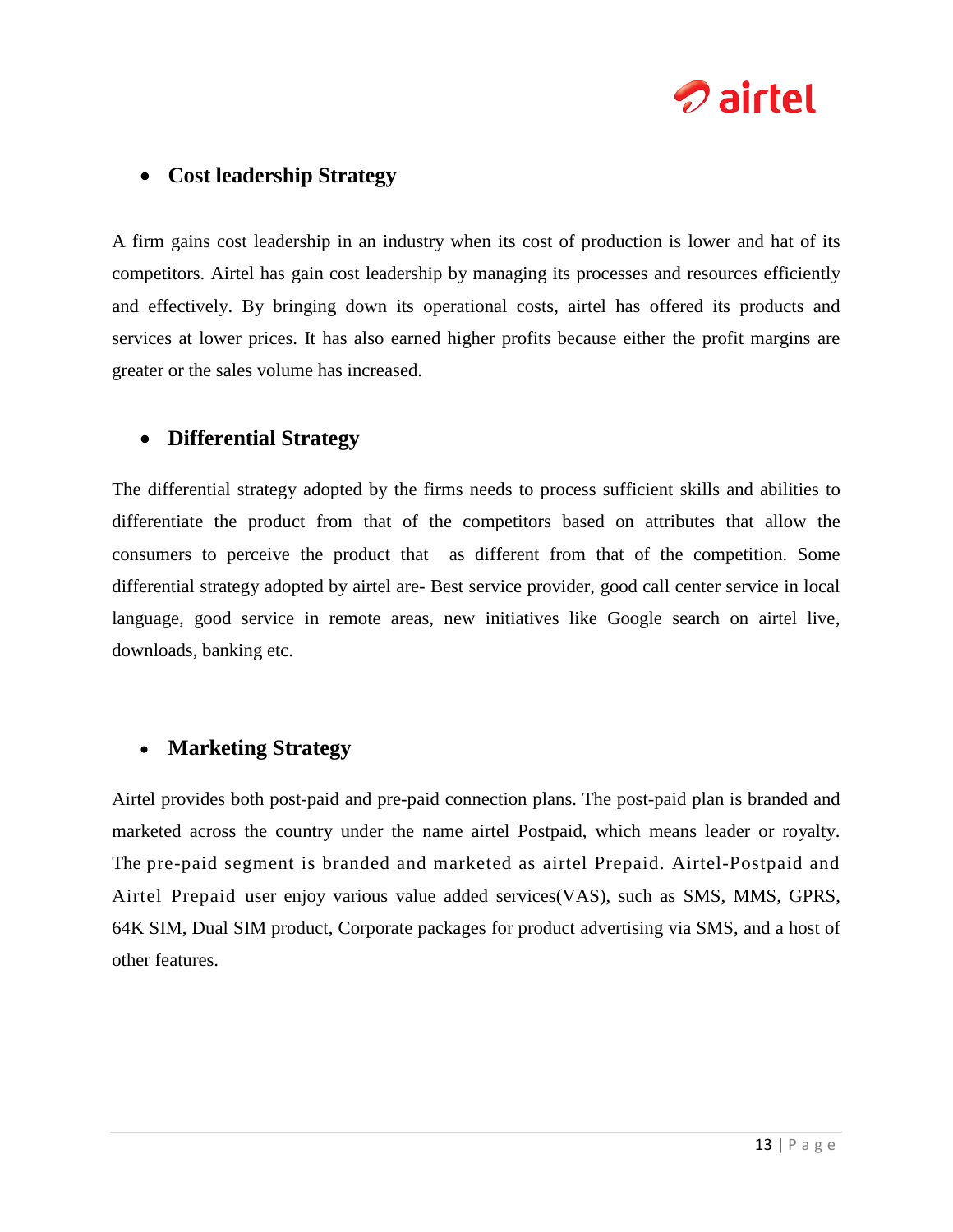

# **Industry analysis**

An Overview of Mobile industry and telecommunication industry in Bangladesh is in emerging stage, experiencing robust growth. The mobile industry grew 50 percent in Bangladesh with mobile users increasing from 53.83 million in January 2010 to 80.91 million in September 2011.

Currently there are 6 mobile operators in Bangladesh. They are namely-

- **Grameenphone** Joint venture ownership 62%Telenor and 38%Grameen Telecom .
- **Banglalink** Joint venture with Orascom Telecom Co. originated from Egypt.
- **Robi** Joint venture between Telecom Malaysia Berhad TM and A. K. Khan& company limited
- **Airtel** Concern of Bharti Airtel Limited.
- **TeleTalk** Public limited company but 100% share have been owned by the government of Bangladesh.
- **Citycell** Joint venture with SingTel Asia pacific investment Pvt. limited.

The total number of Mobile Phone subscribers has reached **93.788 million** at the end of **June 2012**. The Mobile Phone subscribers are shown below:

| <b>Operators</b>                                | <b>Active Subscribers</b> |
|-------------------------------------------------|---------------------------|
| Grameen Phone Ltd. (GP)                         | 39.293                    |
| Orascom Telecom Bangladesh Limited (Banglalink) | 25.490                    |
| Robi Axiata Limited (Robi)                      | 19.211                    |
| Airtel Bangladesh Limited (Airtel)              | 6.734                     |
| Pacific Bangladesh Telecom Limited (Citycell)   | 1.699                     |
| Teletalk Bangladesh Ltd. (Teletalk)             | 1.358                     |
| <b>Total</b>                                    | 93.788                    |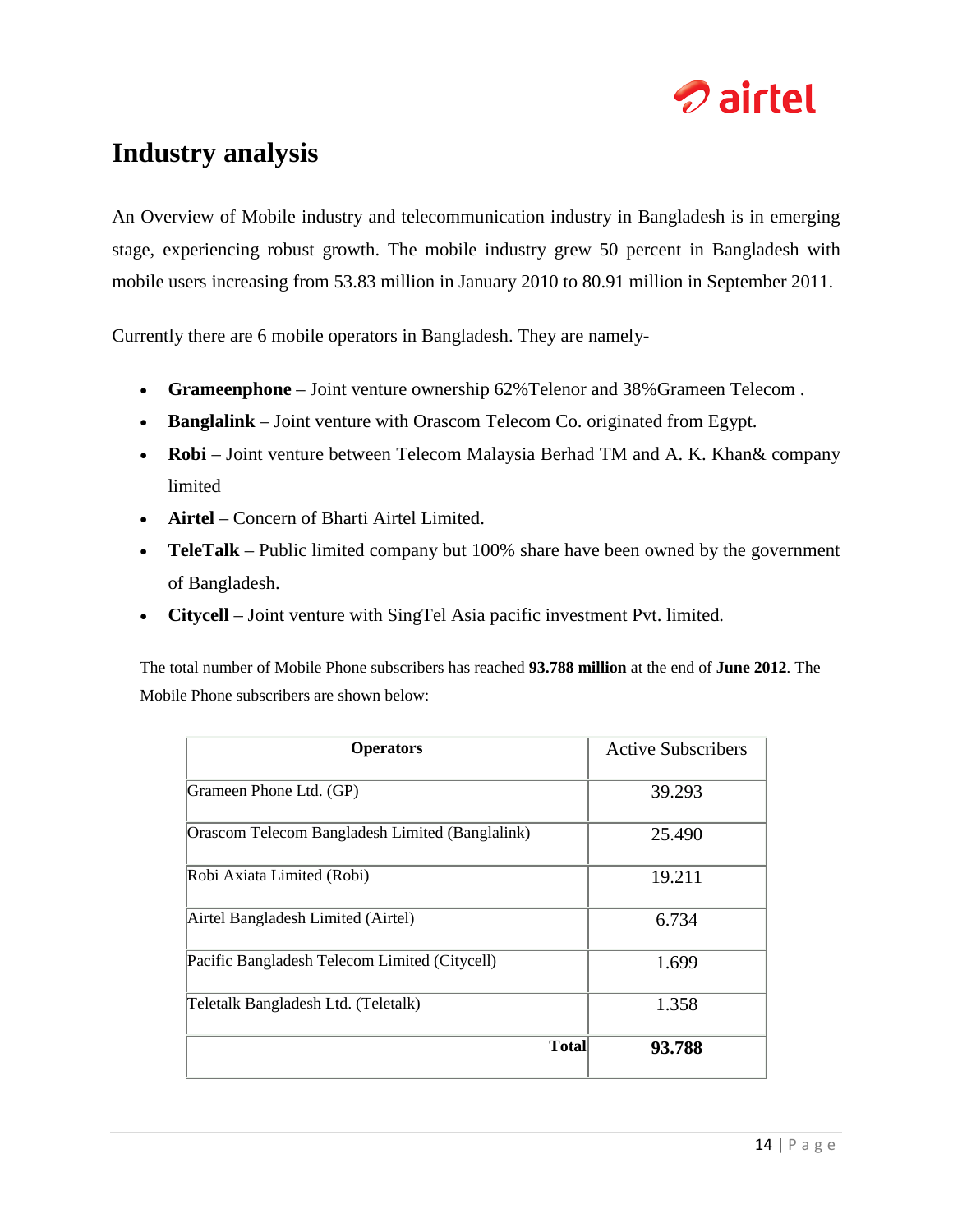

#### **Performance Analysis of Airtel**

The three top players Grameenphone, Banglalink and Robi are dominating the six-operator Bangladesh mobile market with more than 90 percent share. Just after Bharti's official debut in Bangladesh, the three operators tied up for infrastructure sharing to expand their network to the rural areas at low costs. With a seven percent market share, Airtel is set to compete with the giants.

After splashing \$300 million to buy Warid Telecom in Bangladesh in early 2010, Airtel Bangladesh's subscriber base grew by 2.29 million in almost two years. Airtel's subscriber base grew from 3.01 million in January 2010 to 5.29 million in September 2011, registering a growth of 75 percent.

Airtel Bangladesh in continuing its [expansion](http://www.airtel.in/wps/wcm/connect/About%20Bharti%20Airtel/bharti+airtel/media+centre/bharti+airtel+news/mobile/airtel_bangladesh_crosses_milestone_of_5_million_customers) plans. Recently, Airtel Bangladesh added 160 new towns to its network spread, which penetrates to 2100 plus towns. With 2220 BTS sites currently present in Bangladesh, Airtel plans to extend its coverage to reach 72 percent of the country's population. With a target of setting up 600 additional service centers in Bangladesh by March 2012 timeframe, Airtel plans to strengthen the presence of its support services.

Airtel Bangladesh signed an agreement with Dutch Bangla Bank to launch m-commerce services to a larger segment of population. Airtel subscribers can conduct their financial transactions by using their mobile device through an affordable process. This partnership is aimed at making the concept of inclusive banking a reality for customers in Bangladesh.

Over the last few months, Airtel added more than 1,500 new network sites in Bangladesh, establishing wide scale availability of its best-in-class services in 4,350 towns including 398 thanas & 2,158 unions. Aimed at enhancing customer experience, Airtel has established 124 Relationship Centers and 6 Experience Centers across Bangladesh. Apart from the re-launch of brand Airtel in the last year, customers in Bangladesh also saw a host of exciting launches including 'Airtel Live' WAP portal, BlackBerry services, Song Catcher, vessel weather alerts and vessel tracking services etc.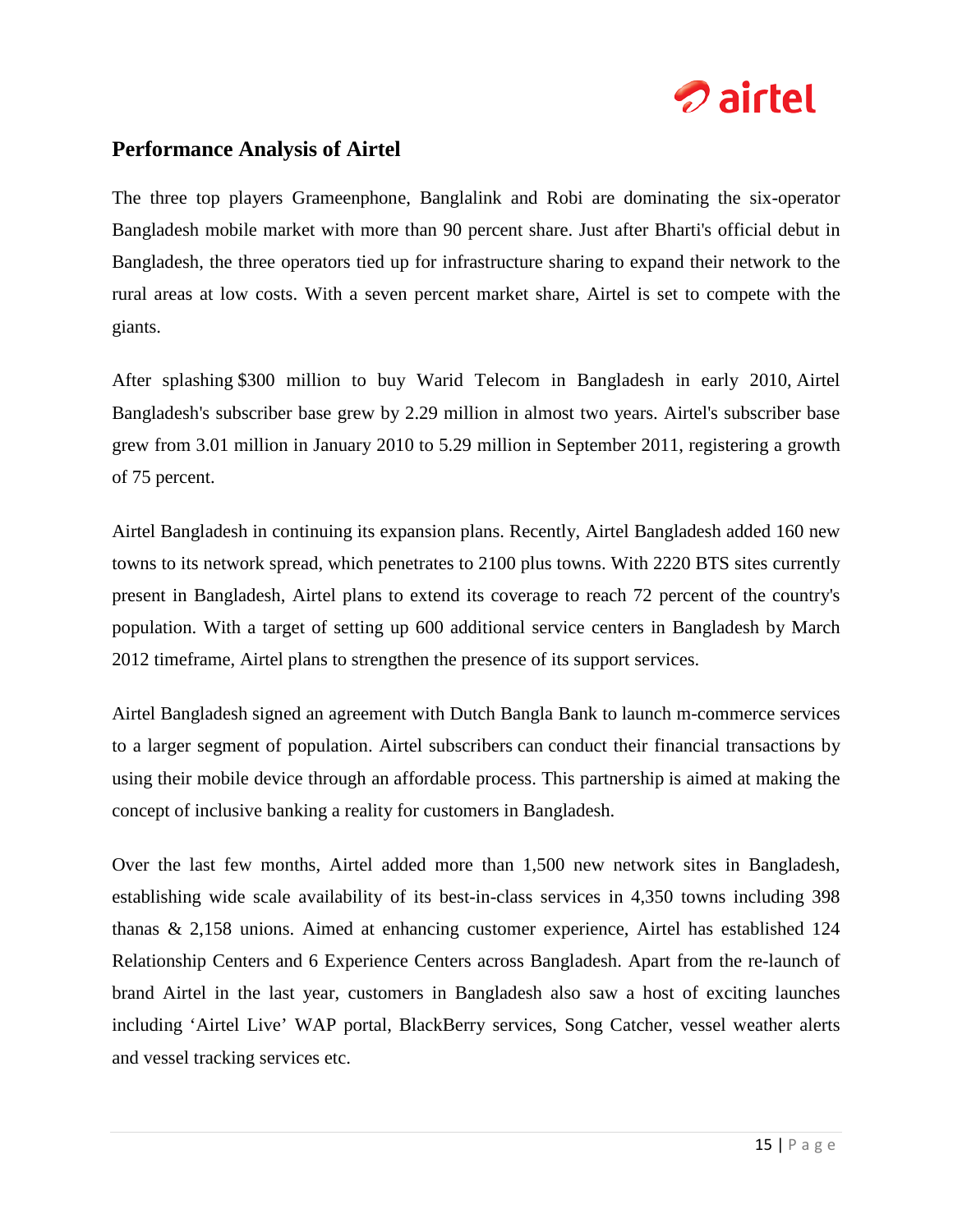

# **SWOT anlysis**

# **Strength**

- Airtel provides verities of products for different segment with a low price rate which is strength for Airtel Bangladesh Ltd.
- Other stakeholders in Airtel include Sony-Ericsson, Nokia, and Samsung with whom they hold a strategic alliance. This means that the business has access to knowledge and technology from other parts of the telecommunications world.
- The company has covered the entire Bangladesh nation with its network.
- As a global brand Airtel is known to everyone. They are the most admirable brand and now their vision is to be the most lovable brand.
- Within 3 years Airtel Bangladesh became the  $4<sup>th</sup>$  largest mobile operator. Airtel Bangladesh added 1, 14,000 new subscribers in March 2012. With an increasing number of subscribers they are gaining a large number of revenue
- Airtel Bangladesh has 6.7 million mobile customers and offers mobile services across 64 districts of Bangladesh with a distribution network of over 59,665 retailers across the country. With superior quality product Airtel keep their promises

## **Weakness**

- Due to different target markets and no of different kind of services, Airtel face to high expenditures and manufacturing cost.
- Airtel did not own its own towers, which was a particular strength of some of its competitors such as Grameen Phone. Towers are important if one company wishes to provide wide coverage nationally. Besides this some other weakness of Airtel are
- Airtel still does not have separate strategy for rural market
- Some customers are not satisfied with the services of the company.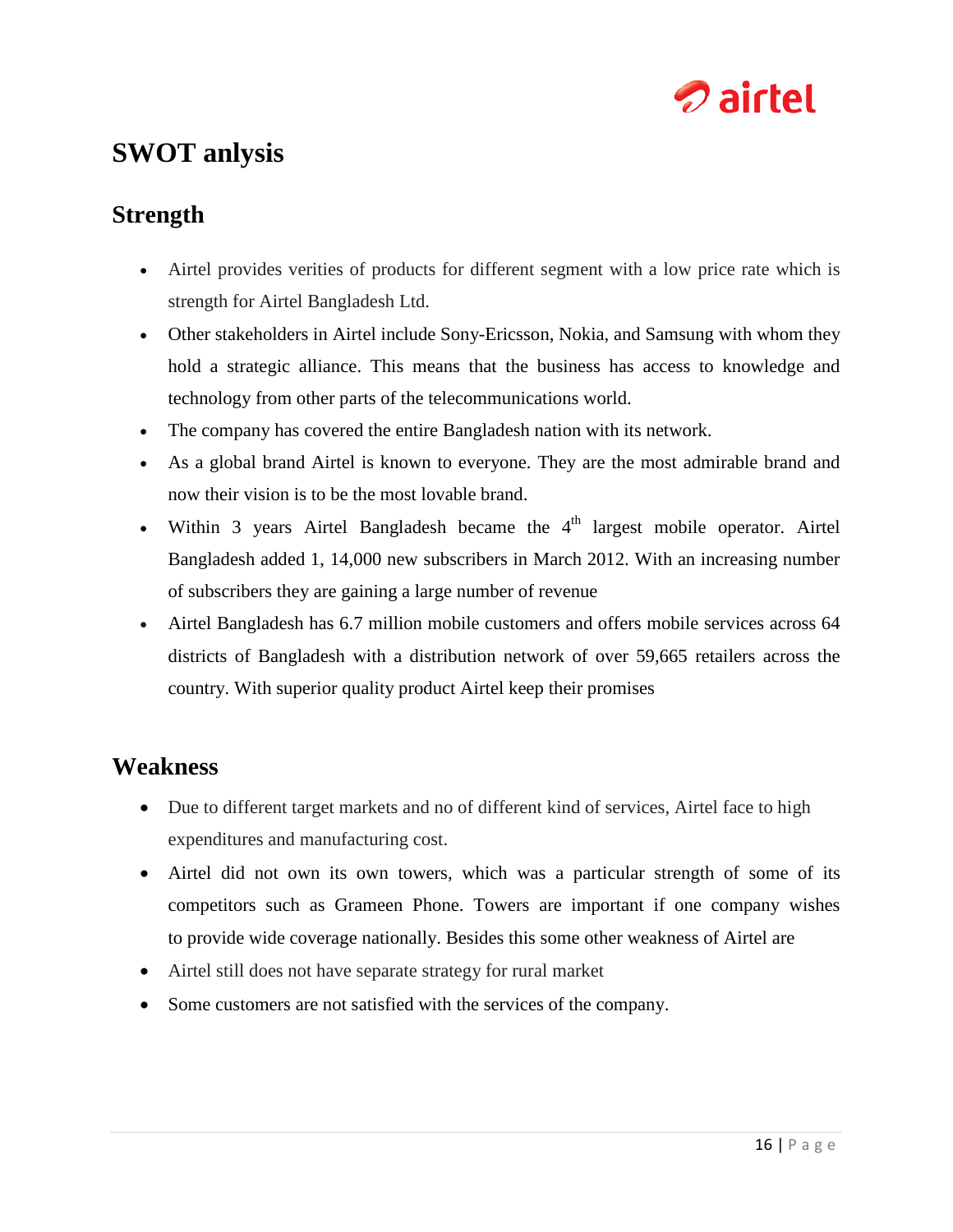

# **Opportunities**

As a growing organization airtel has a lots of opportunities in the industry.

- Outsourcing of technology enables Airtel to focus resources on growing the business
- Airtel Bangladesh signed an agreement with Dutch Bangla Bank to launch m-commerce services to a larger segment of population. Airtel subscribers can conduct their financial transactions by using their mobile device through an affordable process. This partnership is aimed at making the concept of inclusive banking a reality for customers in Bangladesh
- The company's financial performance can receive a major boost from its cost reduction efforts.

## **Threats**

• Competition is intensifying in the Indian telecom services market. Others telecommunication companies are developing and providing new services Airtel is tough competition from the operators like Competition from Grameen Phone, Banglalink and Robi.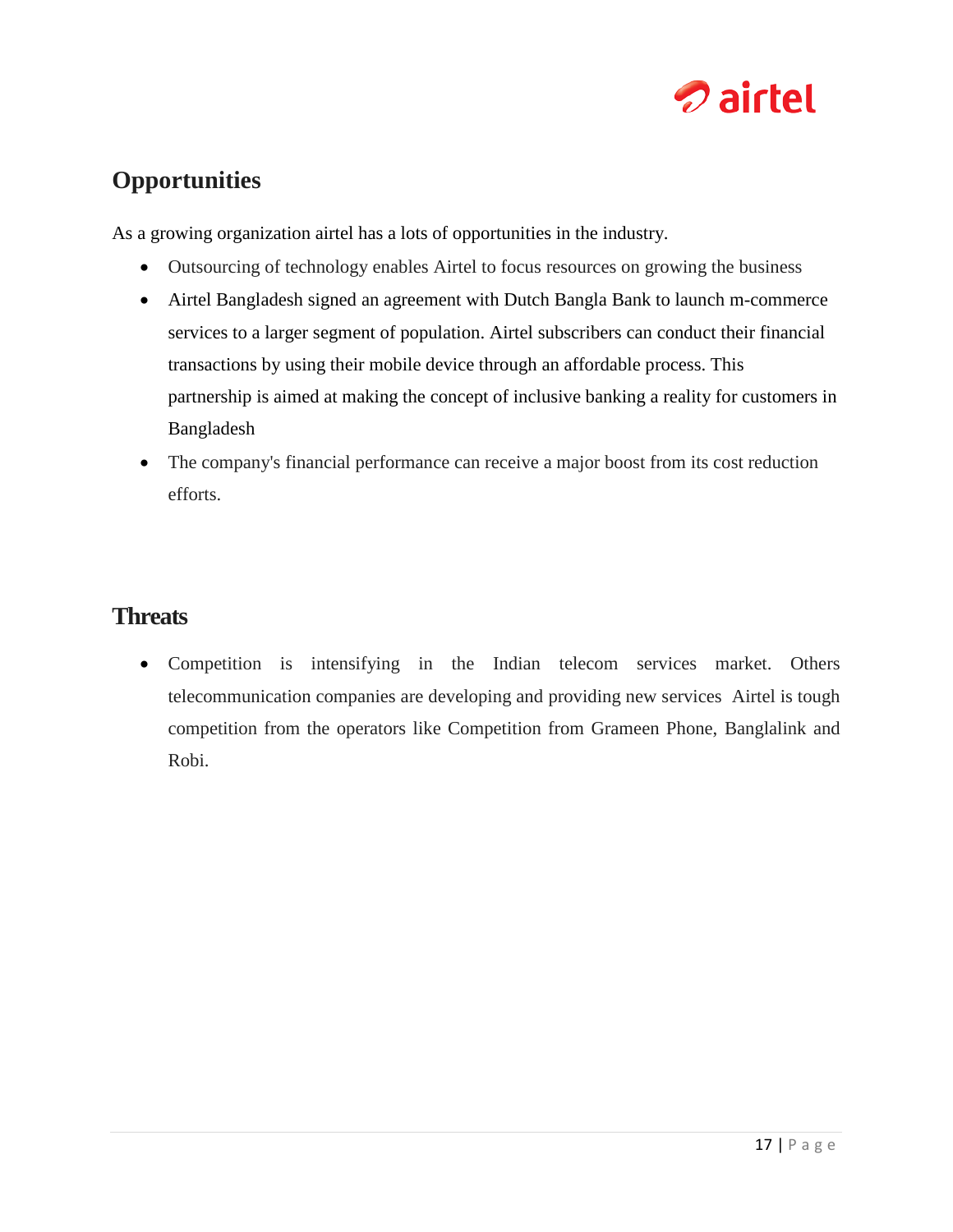

# *Chapter-2*

# **MY JOB PART**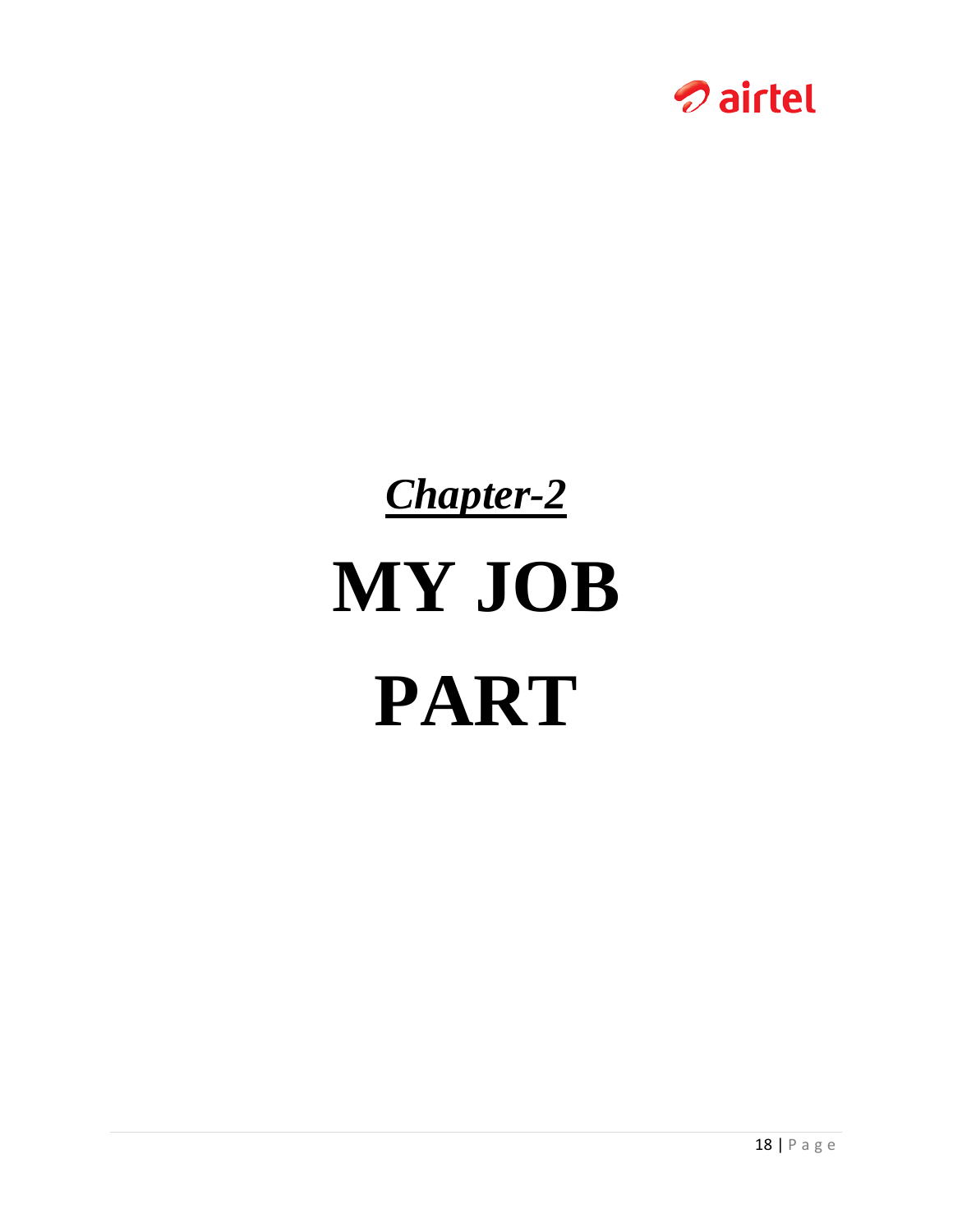

# **Description/ nature of the job:**

My journey as an internee in Airtel Bangladesh Limited started on 1 January, 2013 and finished on 31 March, 2013. I worked with the talent acquisition team that is one the domains of Human Resource department. The purpose of Talent Acquisition is Recruitment and Selection. The entire recruitment and selection procedure is done by Talent acquisition. Recruitment and selection process started with the position activation till the finalization of the candidate and issuance of offer letter and Airtel also takes help from Placement offices of different universities. As a result, employee references are more valid and talented fresh graduates are employed directly, so more employment opportunities are being created. Airtel Bangladesh Limited (ABL) takes help from consultancy firms like:

- 1. Monowar Associates
- 2. Grow n Excel
- 3. HR Kites
- 4. Absolute Solution
- 5. E-Zone HRM

These consultancy firms are specialized in sourcing and the source of getting CVs become more. Internal Job Posting (IJP) also done by Airtel as a result employees who want to change their job or responsibilities can apply easily.

The Human Resource department of Airtel Bangladesh limited is located in Banani, Dhaka. My supervisor was Mohammed Saiful Islam, Specialist of Talent Acquisition. My working hour began at 10 AM and had lunch break for one hour then continued to 6 PM. I had my own desk and a desktop computer which found that every procedure is prepared by computer. My supervisor Mohammed Saiful Islam provided me some training for two weeks about the tasks that are performed by talent acquisition, the procedures to complete the certain tasks, and the criteria that must be followed while doing a particular job. I had to learn to operate different type of tools and software which was essential to execute the particular operation. After that, he gave me some assignments based on my learning. From the second week, I was assigned to look after some portion of the employee selection part and my daily job was to screening CV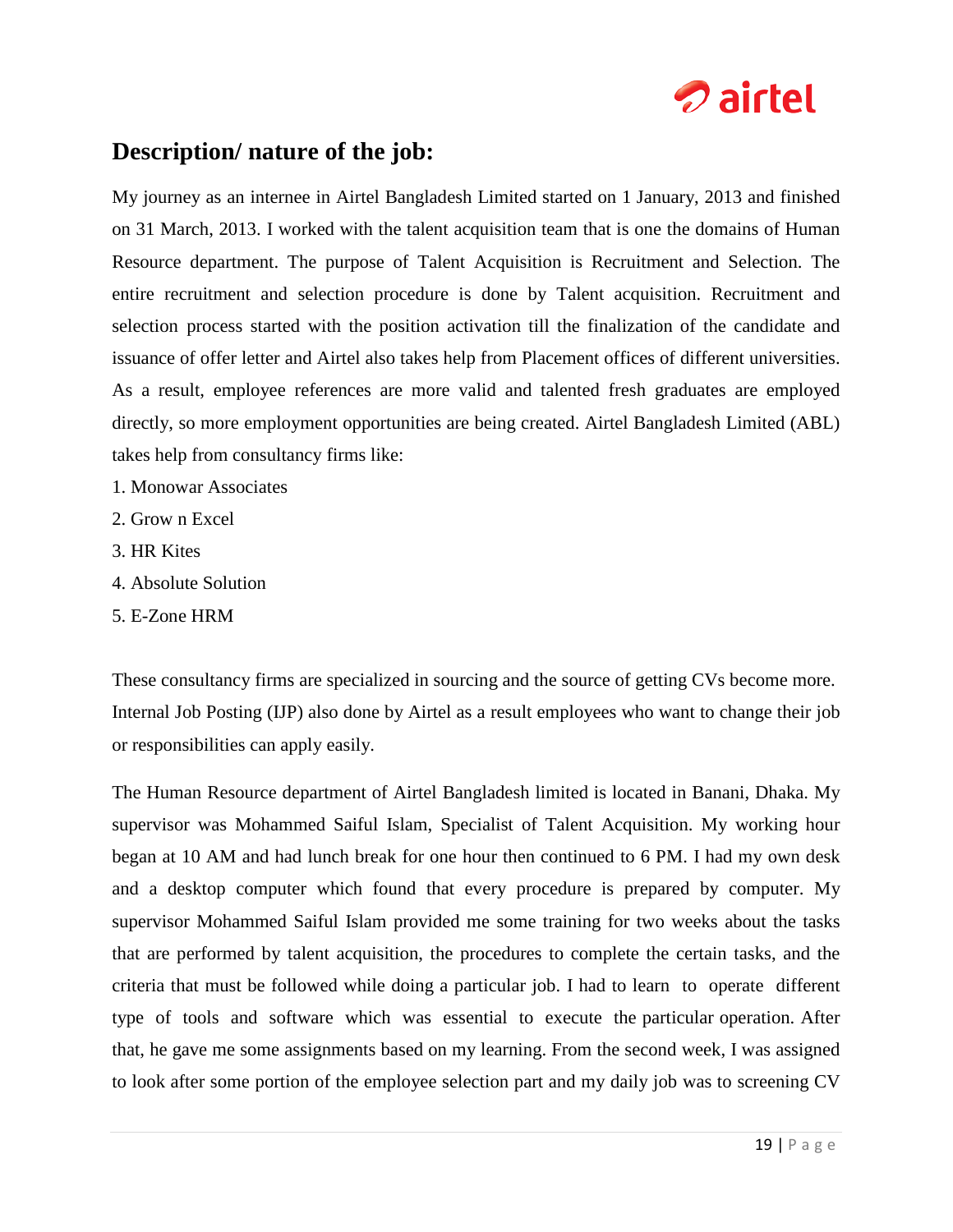

and setting up interviews for appropriate candidates. I had to keep the appropriate candidates details information and had to prepare their offer letters and other papers. Apart from my daily duties, I assisted my supervisors at their works whenever it was necessary.

As days passed by, I was more attached with Airtel and definitely with my supervisors. I got appraised for many times from my supervisors and that made feel proud that my work was adding significant value to the organization. It is an immense pleasure to me, that I could complete my internship session in such a multinational telecom company. To me, it was a true corporate orientation. I have enjoyed every moment in Airtel and achieved so many experiences that will absolutely help me to choose my right career path.

#### **Specific responsibilities of my Job:**

- Posting for jobs in Bdjobs.com.
- Screening CVs according to job requirement.
- Setting up interviews with selected candidates.
- Attending interview sessions to have a better understanding on the job interviewed for and to learn interview taking skills.
- Informing selected candidates from first interview for further interviews.
- Preparing offer letters, making files with each employees names and designation with Function's names and taking signature from Head-Talent Acquisition and Talent Management and Specialist-Talent Acquisition and Talent Management.
- Giving potential employees offer letters, employee application form, insurance form; etc and informing them about which documents Airtel needed for employee enrolment.
- Collecting the application forms with other documents on employee joining date, describing them the Code of Conduct (COC) of ABL, taking necessary signatures, checking whether the employee has filled up the forms properly or not and finally storing them in individual files for each employee.
- Data entry for OPD of each month of employees of all functions.
- Assisting Employee Engagement Executive to carry out employee engagement activities on Pohela Baishakh, International Mother Language Day, Pohela Falgun, and Valentine"s Day.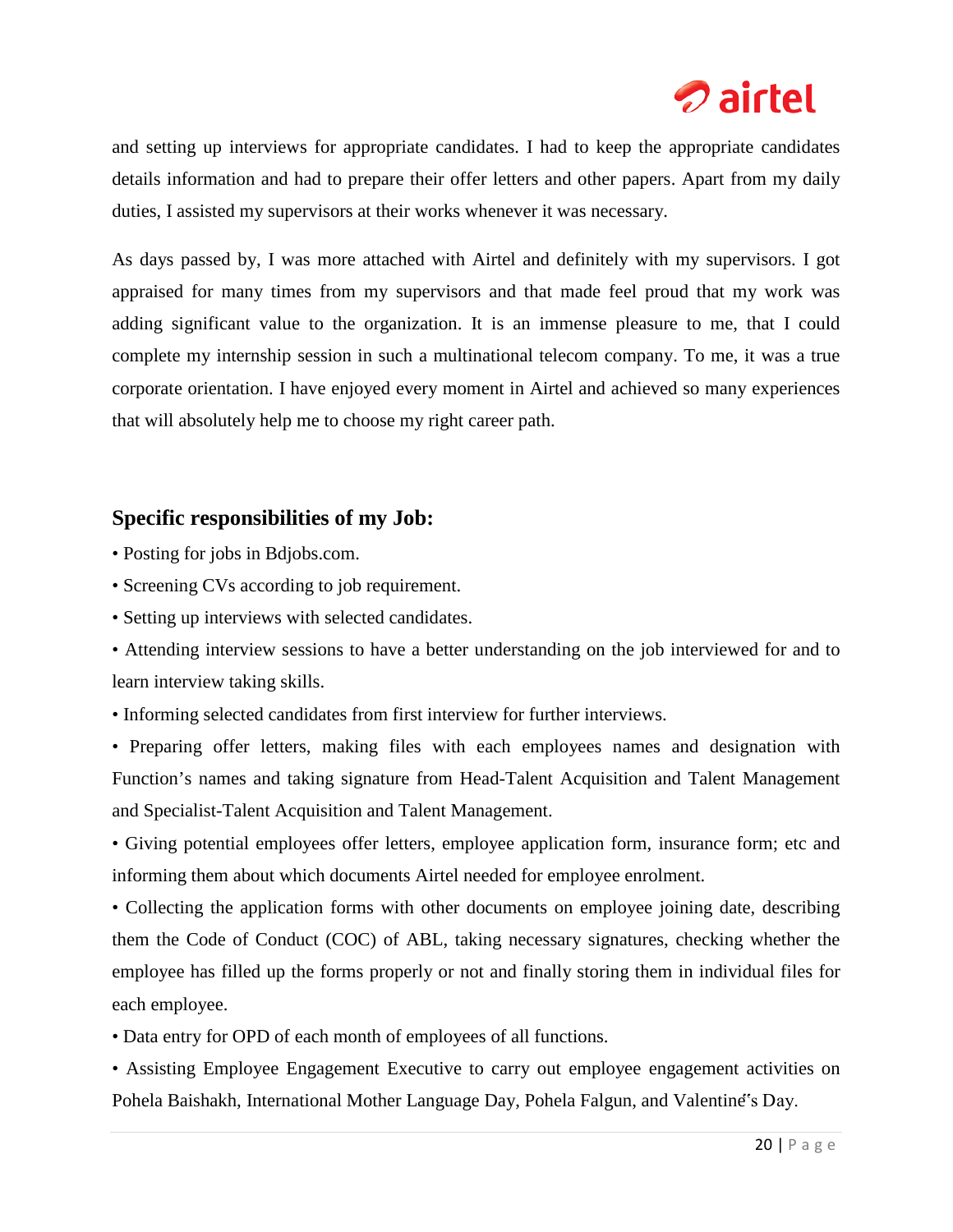

#### **Critical observations and recommendations**

After working in Airtel Bangladesh I have found out that Airtel have soft copies of every employee, so finding for data when necessary is very easy for each and every employee. The more noticeable is that all subordinates are so friendly and only the CEO and some very senior employees are called sir or madam. Employees are always engaged with fun activities at office on different occasions like Pohela Baishakh, Mother's Day, International Mother Language Day, Valentine's Day, Pohela Falgun etc. Except these there are also engagement activities at work to motivate employees like when somebody does something good they get "Well done" or "Thank you" tag on their cubicle.

There is also some critics and observation which I noticed throughout my internship program. I have also made some recommendation along with my observation. If some effective initiatives are taken, the internship program could be more helpful for the students and by the same time Airtel could get the most output from the interns.

- Airtel's corporate office is situated at Banani, Dhaka; Sales and marketing department is located at Gulshan-2, Dhaka; Service experience department is housed at Shyamoli, Dhaka; and IT & Call centre is located at Uttara, Dhaka. For that reason, the system requisition process is lengthy in Airtel due to the location of the office
- $\triangleright$  Every procedure is prepared by computer and there are no paperwork things to accomplish. It is required to replace the old configuration's computer with the faster one to boost up working performance and save time. Unfortunately, my computer was the slow one and it consumed more time for processing the data.
- $\triangleright$  Job rotation is not practiced to the interns. Interns should have given the opportunity to work in more than one function to get involved more with the company.
- $\triangleright$  During my internship session, I found that the work load was more comparing to the number of existing executives. Working on under pressure for prolonged period may damages stamina of the workers and consequently increases the mental stress.
- $\triangleright$  The overall treatment with intern in Airtel in terms of behavior was helping, quite good and friendly. Supervisors encourage the interns to accomplish their job properly; also provide help and support on their tasks which is very remarkable.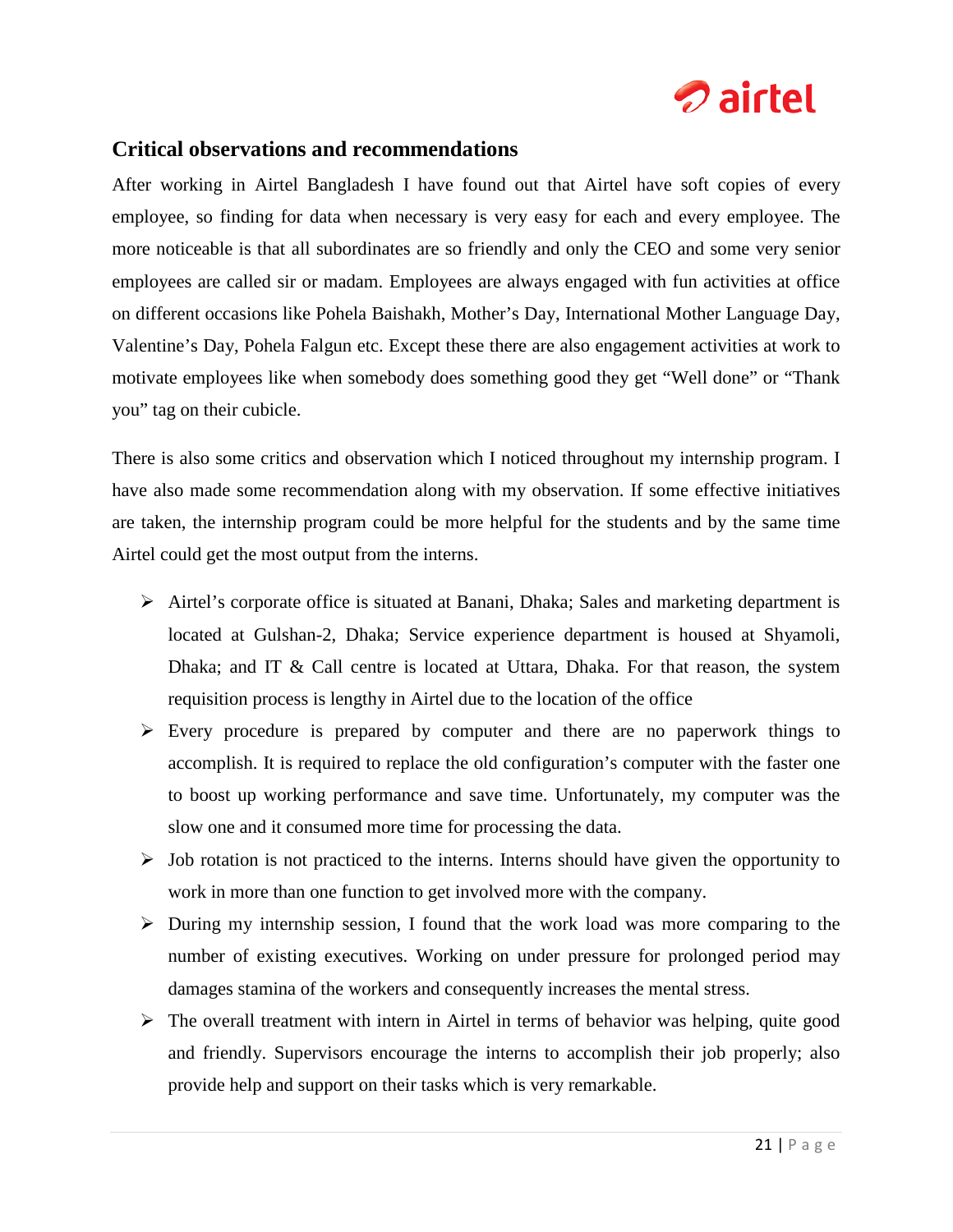

# *Chapter-3*

# **PROJECT PART**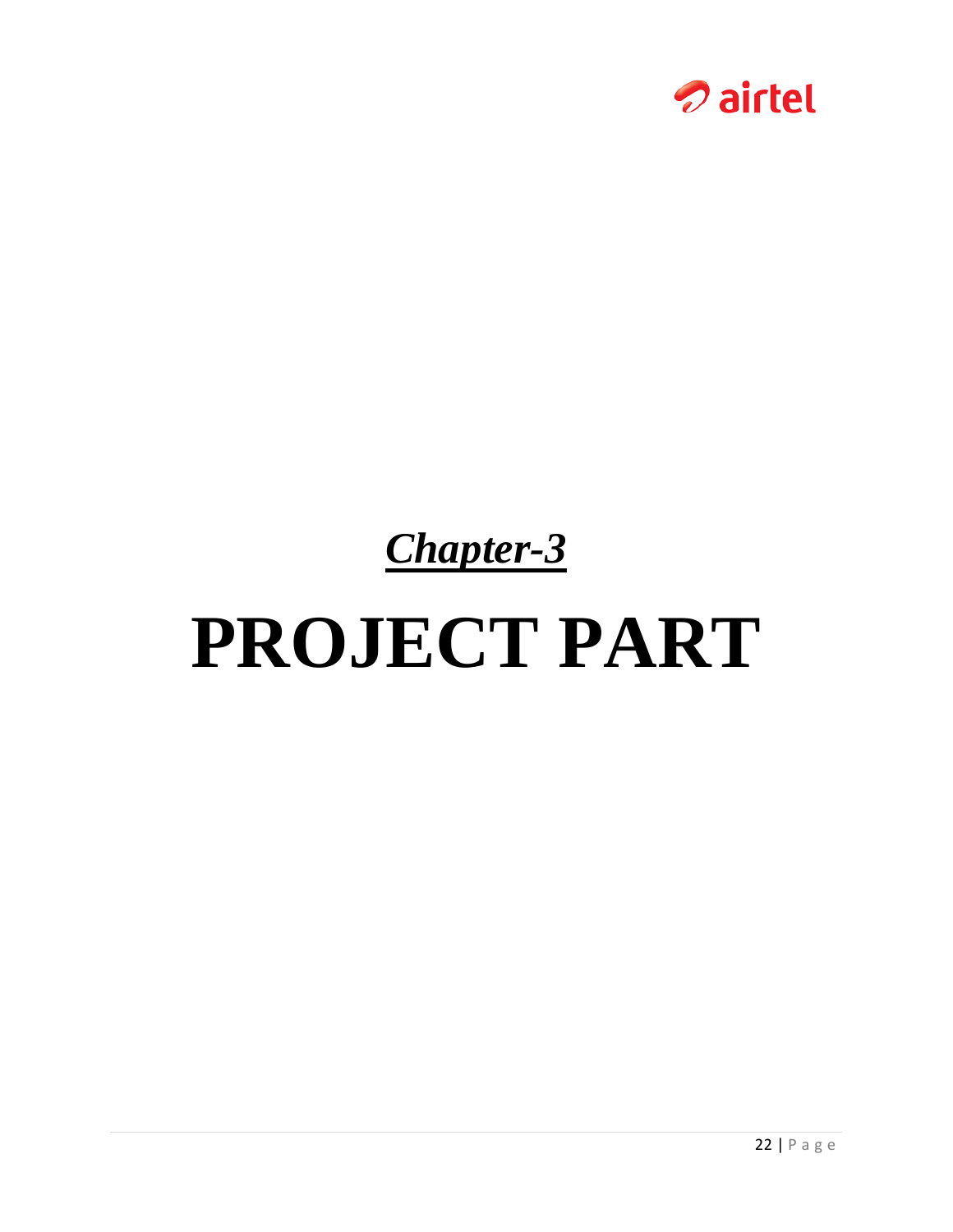# $\partial$  airtel

Employee engagement is a new term in social work. Engagement is more than simple job satisfaction and high retention rates. Fully engaged workers are those who are physically energized, emotionally connected, mentally focused, and feel aligned with the purpose of the organization. Engaged employees have a bond with the organization. These individuals feel empowered and in control of their fate at work. They identify with the organization's mission and are willing to commit the necessary emotional and personal energies necessary to excel in their work. In short, engaged individuals willingly help achieve organizations goals and are emotionally involved in the tasks of their organization. Having an engaged workforce is significantly essential because research shows that engaged workers help organizations obtain benefits such as increased efficiency, higher productivity, and lower turnover rates. However, although there is a growing body of business oriented literature that describes how engaged employees contribute to the overall success of an organization, little academic and experiential research has been conducted on the topic. More research is needed to determine levels of engagement for workers in the human services field, to describe the benefits of engagement, and to identify what factors may predict it.

Airtel Bangladesh Ltd work to develop and nurture engagement, which requires a two-way relationship between employer and employee. The aim of this research is to find out the strategies and approaches that are taken by the Organization to build up Employee Engagement and the effectiveness of Employee Engagement in Airtel Bangladesh Ltd.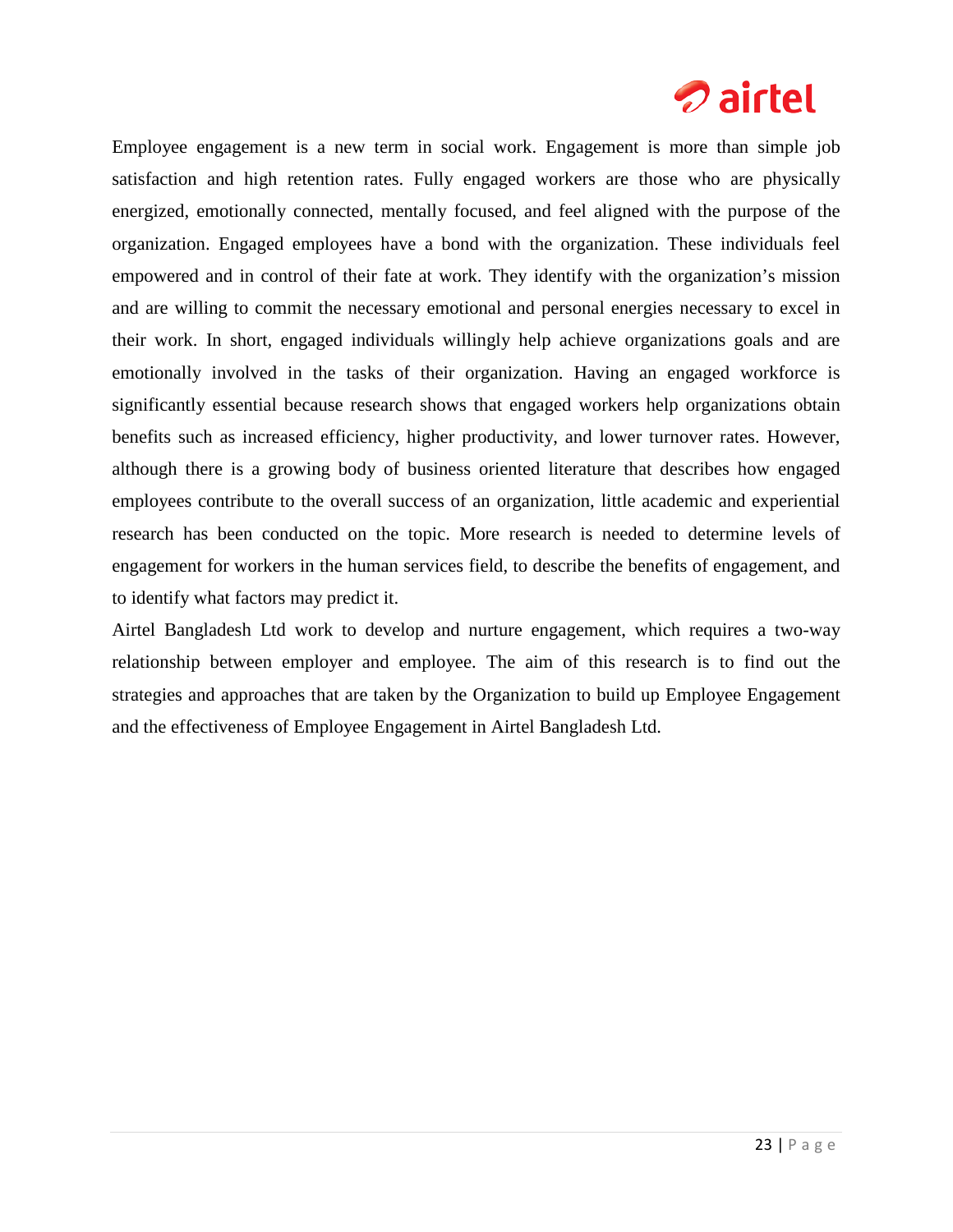

# **Statement of the Problem**

In order for telecommunication organizations and other businesses to be successful they must be able to employ people who will stay with the business and perform at high levels. It is assumed that employees with high perceived organizational support are more likely to stay. The study is conducted to identify the tactics and approaches taken by the Organization to build up Employee Engagement.

# **Objective of the study**

The purpose of this study was to examine employee engagement strategies taken by Airtel Bangladesh Ltd. Secondary Objective of this research was to find out the effectiveness of Employee Engagement in the organization. The exploratory research questions and hypotheses were developed following. Experiential studies on work engagement are limited and the literature is unclear as to which variables are the strongest predictors. Variables for this study were chosen by reviewing the limited data that are available regarding work engagement

## **Significance of the Study**

The results of this study will provide insight and information for practitioners, and researchers about employee engagement in Airtel Bangladesh ltd. Supervisor from the organization that was evaluated may benefit from the survey feedback, and could implement strategies for change that address participant responses. Administrators in other agencies can also benefit by understanding how critical engagement is, and that as a positive construct, it can be measured easily in a variety of settings. Once the level of employee engagement is measured, managers can develop and implement change strategies that would actually improve staff engagement in their organization, thereby potentially increasing the overall effectiveness of the organization. Additionally, practitioners who function in supervisory positions may benefit by understanding that staff usually adopt the characteristics and attitudes of their leaders, making it difficult for staff to be engaged unless the managers are. Supervisors should, therefore, work toward creating a work environment that lends itself to engagement from themselves and from the staff.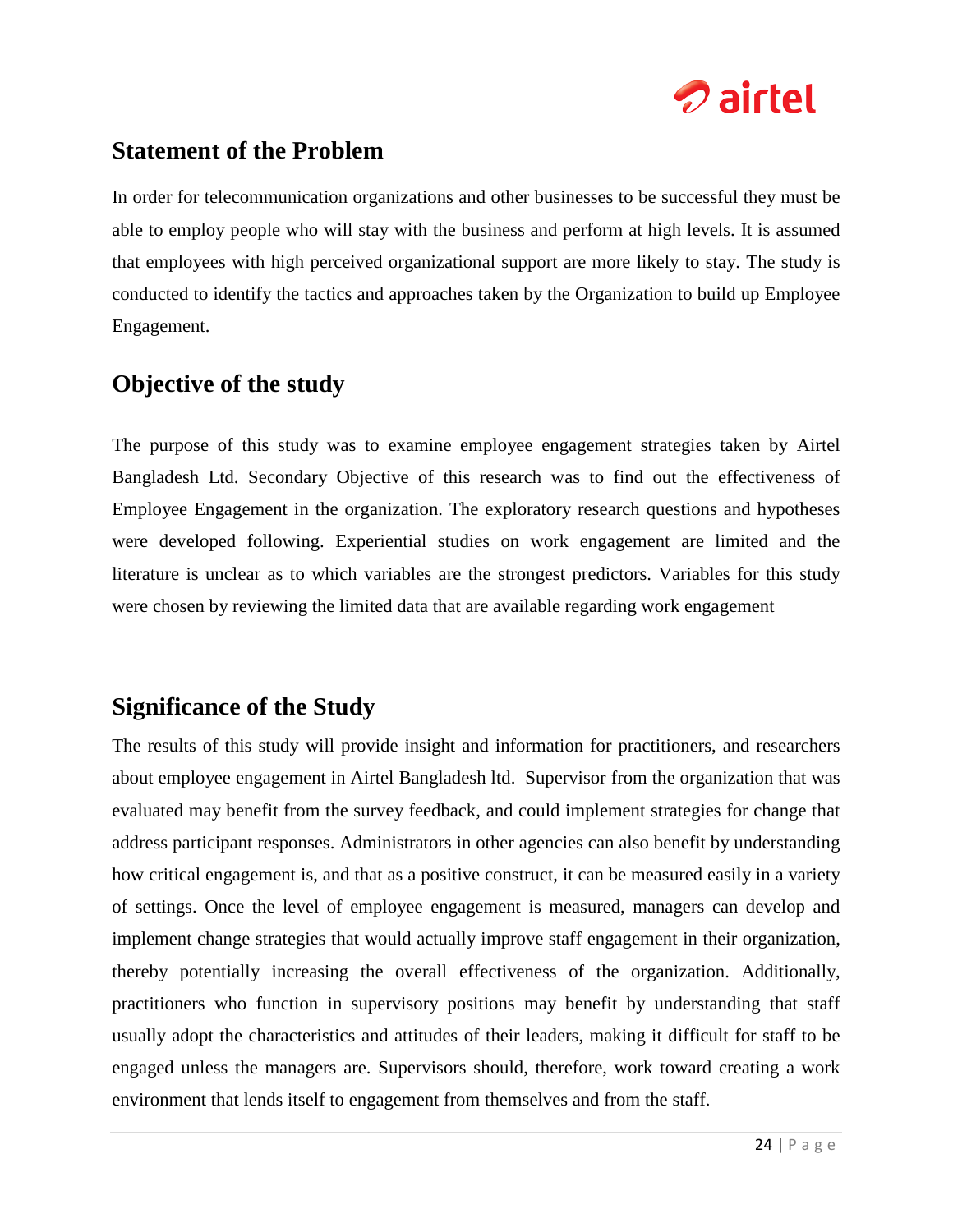

### **Research Hypotheses**

This study tested the following three hypotheses:

- 1. Effective approaches have been taken by the organization.
- 2. Engagement leads to higher performance
- 3. Satisfaction leads higher engagement.

# **Methodology**

I had developed a questionnaire for the data require for the project. The sample size was 50. The survey instrument is included both open ended and closed questions. Most of the survey was sent to the employee's work site and, in this setting, every employee has access to a computer with internet service. The survey was in a simple, easy to follow format and took only minutes to complete. To gather secondary data I did personal interview. The secondary data mainly consists of data and information collected from records, company websites and also discussion with the management of the organization. Secondary data was also collected from journals, magazines and books.

# **Limitations**

The study was limited by a number of factors. Without these limitations the research would have been much better. Some of the constraints are given below: -

- 1. Such a short internship period was not sufficient to understand the insights of employee engagement level.
- 2. Lack of information due to inadequate telecom publications and journals.
- 3. Lack of co-operation from the officials from confidential point of view.
- 4. Some respondents of the survey failed to response properly due to their work pressure during the survey.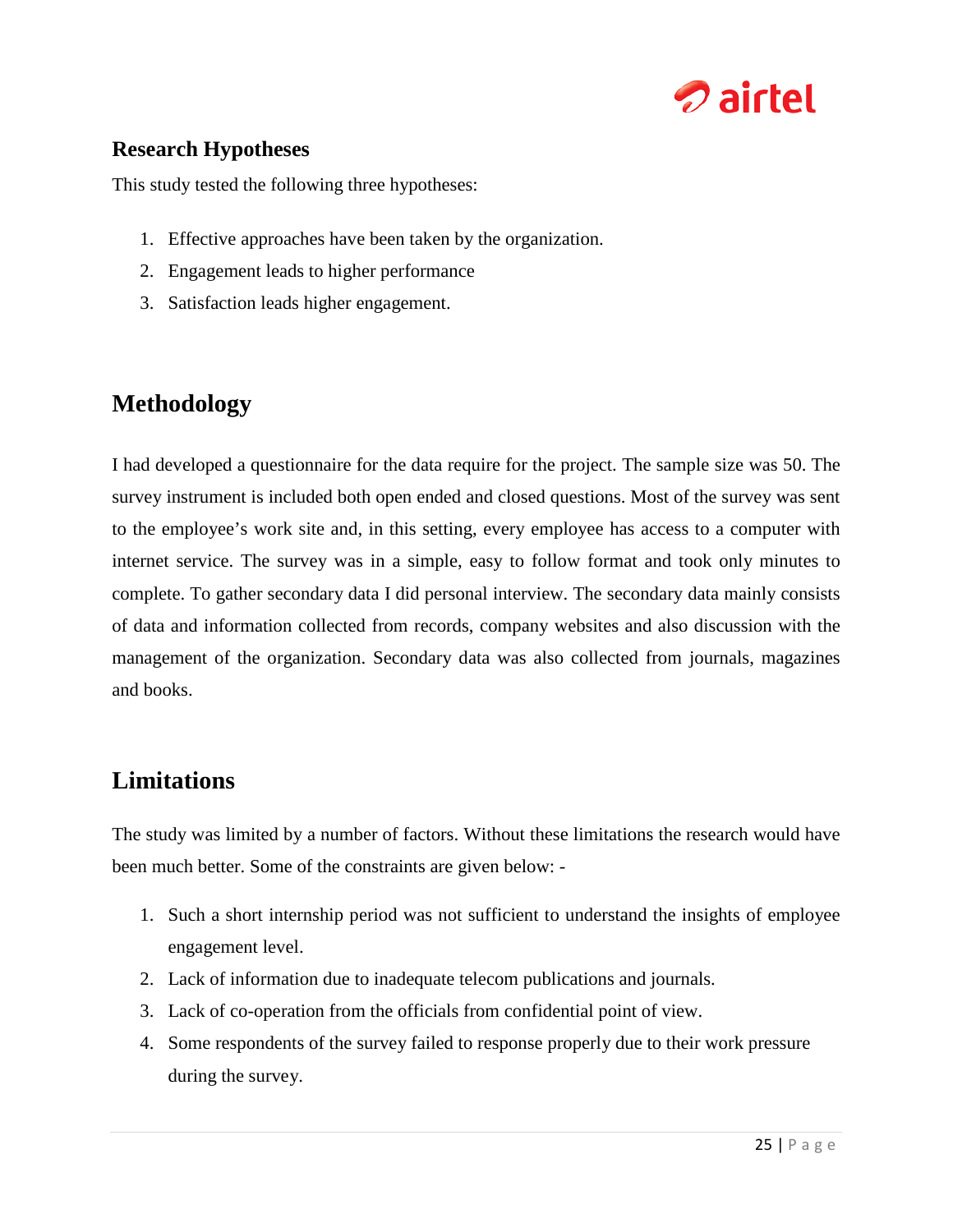

# **Literature review**

Employee engagement is the level of commitment and involvement an employee has towards their organization and its values. An engaged employee is aware of business context, and works with colleagues to improve performance within the job for the benefit of the organization. It is a positive attitude held by the employees towards the organization and its values. The organization must work to develop and nurture engagement, which requires a two-way relationship between employer and employee.' Thus Employee engagement is a barometer that determines the association of a person with the organization.

Engagement is most closely associated with the existing construction of job involvement (Brown 1996) and flow (Csikszentmihalyi, 1990). Job involvement is defined as 'the degree to which the job situation is central to the person and his identity (Lawler & Hall, 1970). Kanungo (1982) maintained that job involvement is a 'Cognitive or belief state of Psychological identification. Job involvement is thought to depend on both need saliency and the potential of a job to satisfy these needs. Thus job involvement results form a cognitive judgment about the needs satisfying abilities of the job. Jobs in this view are tied to one's self image. Engagement differs from job in as it is concerned more with how the individual employees his/her self during the performance of his/her job. Furthermore, engagement entails the active use of emotions. Finally, engagement may be thought of as an antecedent to job involvement in those individuals who experience deep engagement in their roles should come to identify with their jobs.

#### **Aspects of Employee Engagement**

Three basic aspects of employee engagement according to the global studies are:-

- The employees and their own unique psychological makeup and experience
- The employers and their ability to create the conditions that promote employee engagement
- Interaction between employees at all levels.

Thus it is largely the organization's responsibility to create an environment and culture conducive to this partnership, and a win-win equation.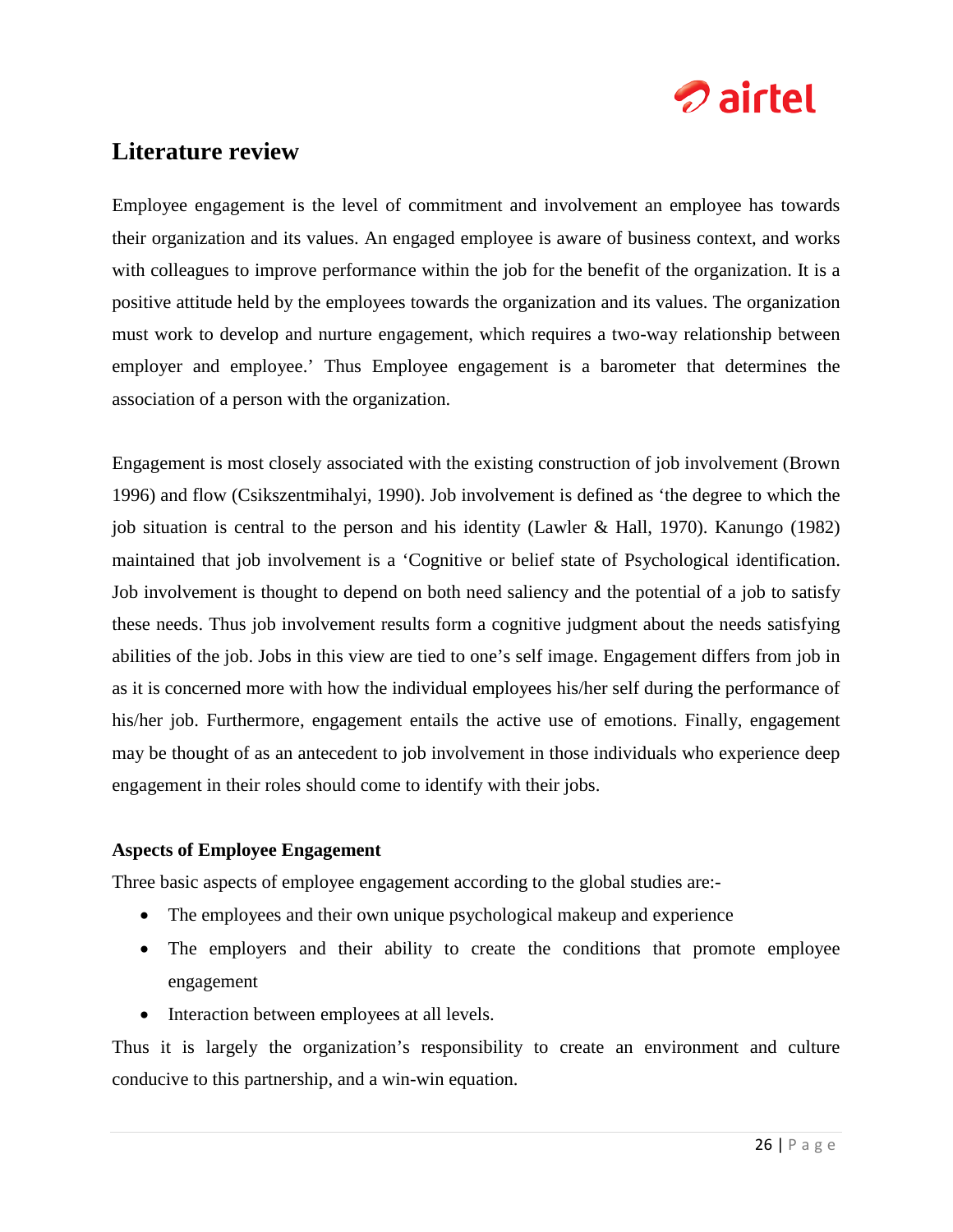

#### **Categories of Employee Engagement**

According to the Gallup the Consulting organization there are there are different types of people:-

- *Engaged--*"*Engaged*" employees are builders. They want to know the desired expectations for their role so they can meet and exceed them. They're naturally curious about their company and their place in it. They perform at consistently high levels. They want to use their talents and strengths at work every day. They work with passion and they drive innovation and move their organization forward
- *Not Engaged---Not-engaged* employees tend to concentrate on tasks rather than the goals and outcomes they are expected to accomplish. They want to be told what to do just so they can do it and say they have finished. They focus on accomplishing tasks vs. achieving an outcome. Employees who are *not-engaged* tend to feel their contributions are being overlooked, and their potential is not being tapped. They often feel this way because they don't have productive relationships with their managers or with their coworkers.
- *Actively Disengaged***-***-*The "*actively disengaged*" employees are the "cave dwellers." They're "Consistently against Virtually Everything." They're not just unhappy at work; they're busy acting out their unhappiness .They sow seeds of negativity at every opportunity. Every day, actively disengaged workers undermine what their engaged coworkers accomplish. As workers increasingly rely on each other to generate products and services, the problems and tensions that are fostered by *actively disengaged* workers can cause great damage to an organization's functioning .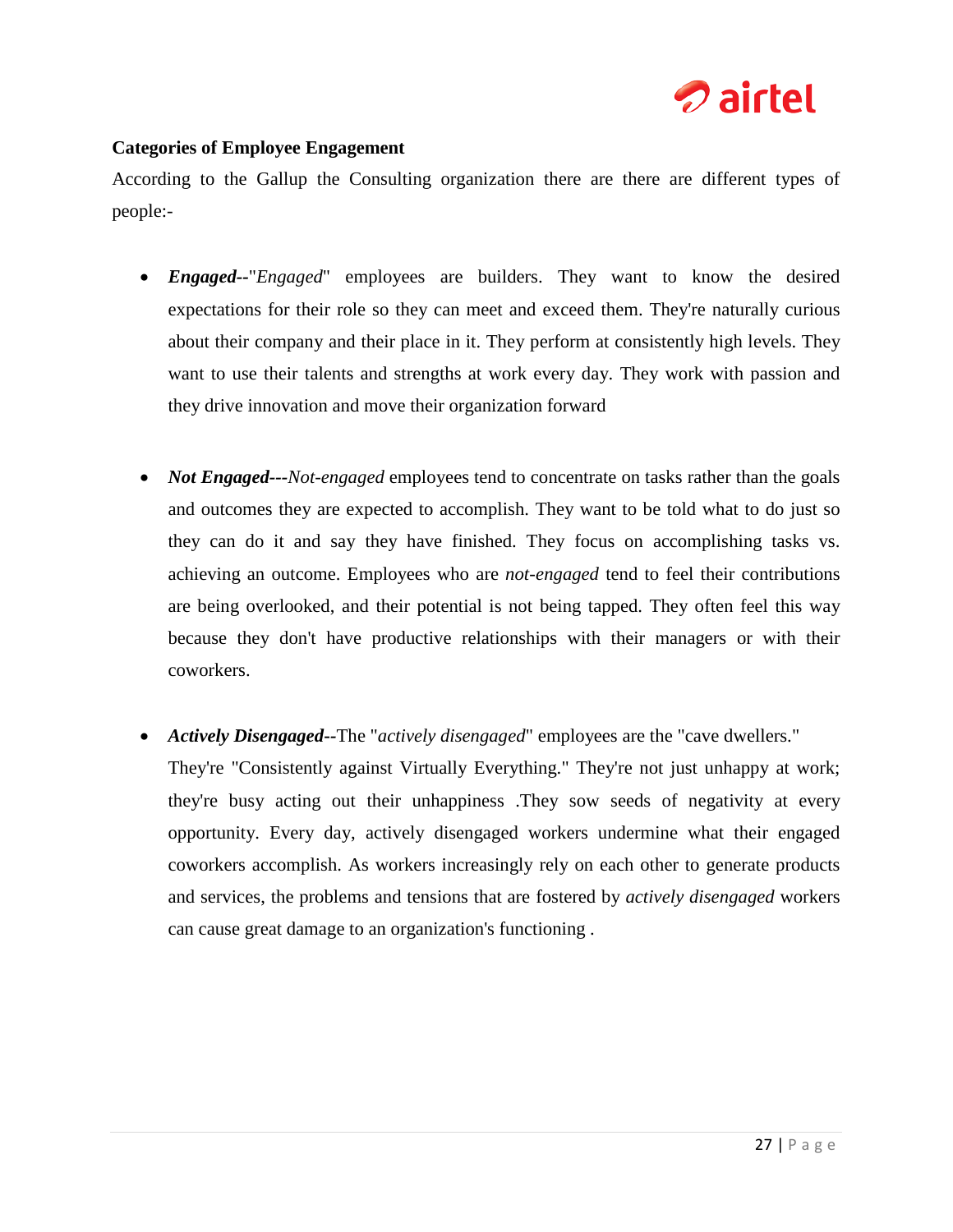

#### **Factors Leading to Employee Engagement-**

Studies have shown that there are some critical factors which lead to Employee engagement. Some of them identified are-

#### *Equal Opportunities and Fair Treatment*

The employee engagement levels would be high if their bosses (superiors) provide equal opportunities for growth and advancement to all the employees

#### *Performance appraisal*

Fair evaluation of an employee's performance is an important criterion for determining the level of employee engagement. The company which follows an appropriate performance appraisal technique (which is transparent and not biased) will have high levels of employee engagement.

#### *Pay and Benefits*

The company should have a proper pay system so that the employees are motivated to work in the organization. In order to boost his engagement levels the employees should also be provided with certain benefits and compensations.

#### *Health and Safety*

Research indicates that the engagement levels are low if the employee does not feel secure while working. Therefore every organization should adopt appropriate methods and systems for the health and safety of their employees.

#### *Job Satisfaction*

Only a satisfied employee can become an engaged employee. Therefore it is very essential for an organization to see to it that the job given to the employee matches his career goals which will make him enjoy his work and he would ultimately be satisfied with his job.

#### *Communication*

The company should follow the open door policy. There should be both upward and downward communication with the use of appropriate communication channels in the organization. If the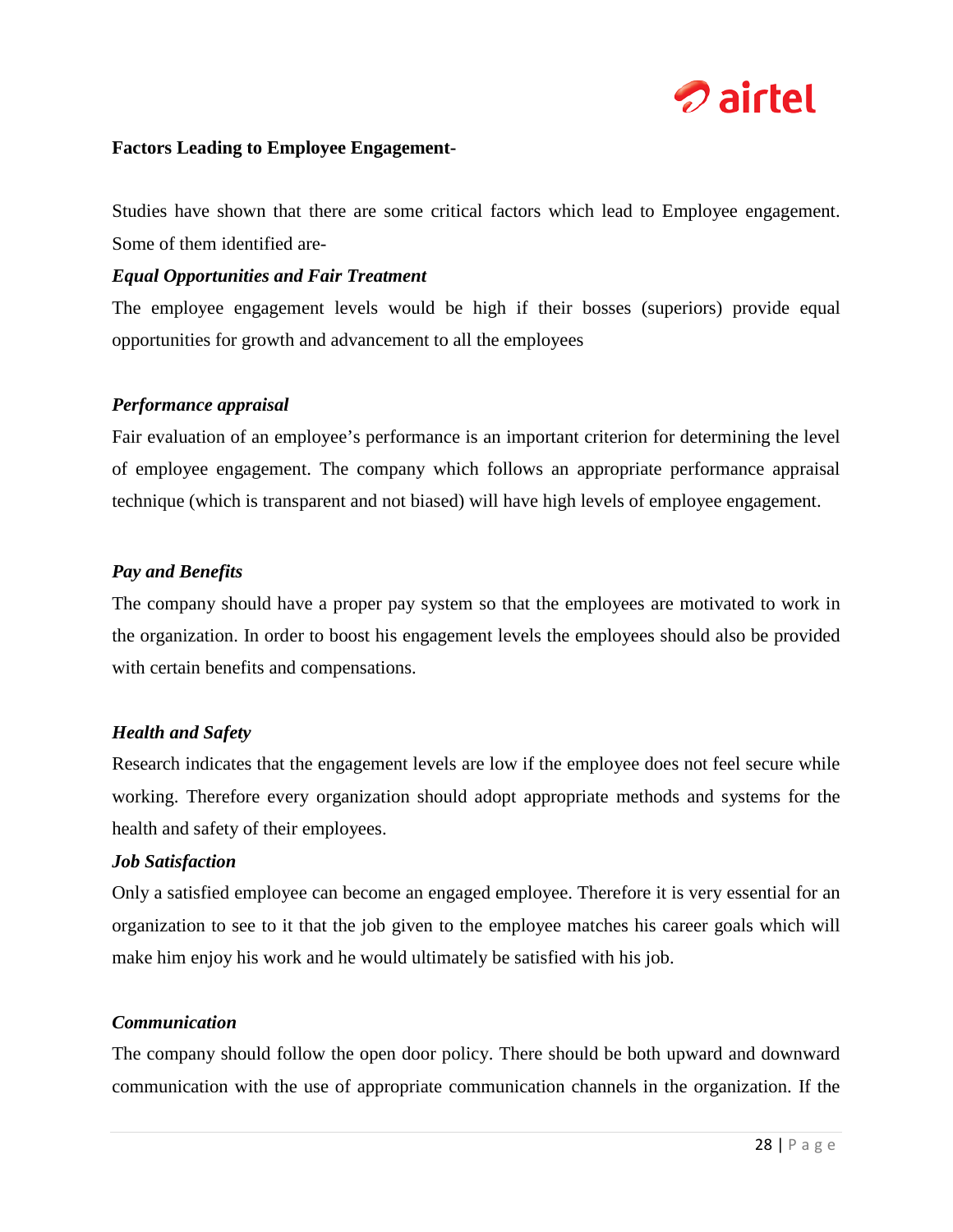

employee is given a say in the decision making and has the right to be heard by his boss than the engagement levels are likely to be high.

#### *Family Friendliness*

A person's family life influences his wok life. When an employee realizes that the organization is considering his family's benefits also, he will have an emotional attachment with the organization which leads to engagement

#### *Co-operation*

If the entire organization works together by helping each other i.e. all the employees as well as the supervisors co-ordinate well than the employees will be engaged

#### **Other factors**

#### **Career Development- Opportunities for Personal Development**

Organizations with high levels of engagement provide employees with opportunities to develop their abilities, learn new skills, acquire new knowledge and realize their potential. When companies plan for the career paths of their employees and invest in them in this way their people invest in them.

#### **Career Development – Effective Management of Talent**

Career development influences engagement for employees and retaining the most talented employees and providing opportunities for personal development.

#### **Leadership- Clarity of Company Values**

Employees need to feel that the core values for which their companies stand are unambiguous and clear.

#### **Leadership – Respectful Treatment of Employees**

Successful organizations show respect for each employee's qualities and contribution – regardless of their job level.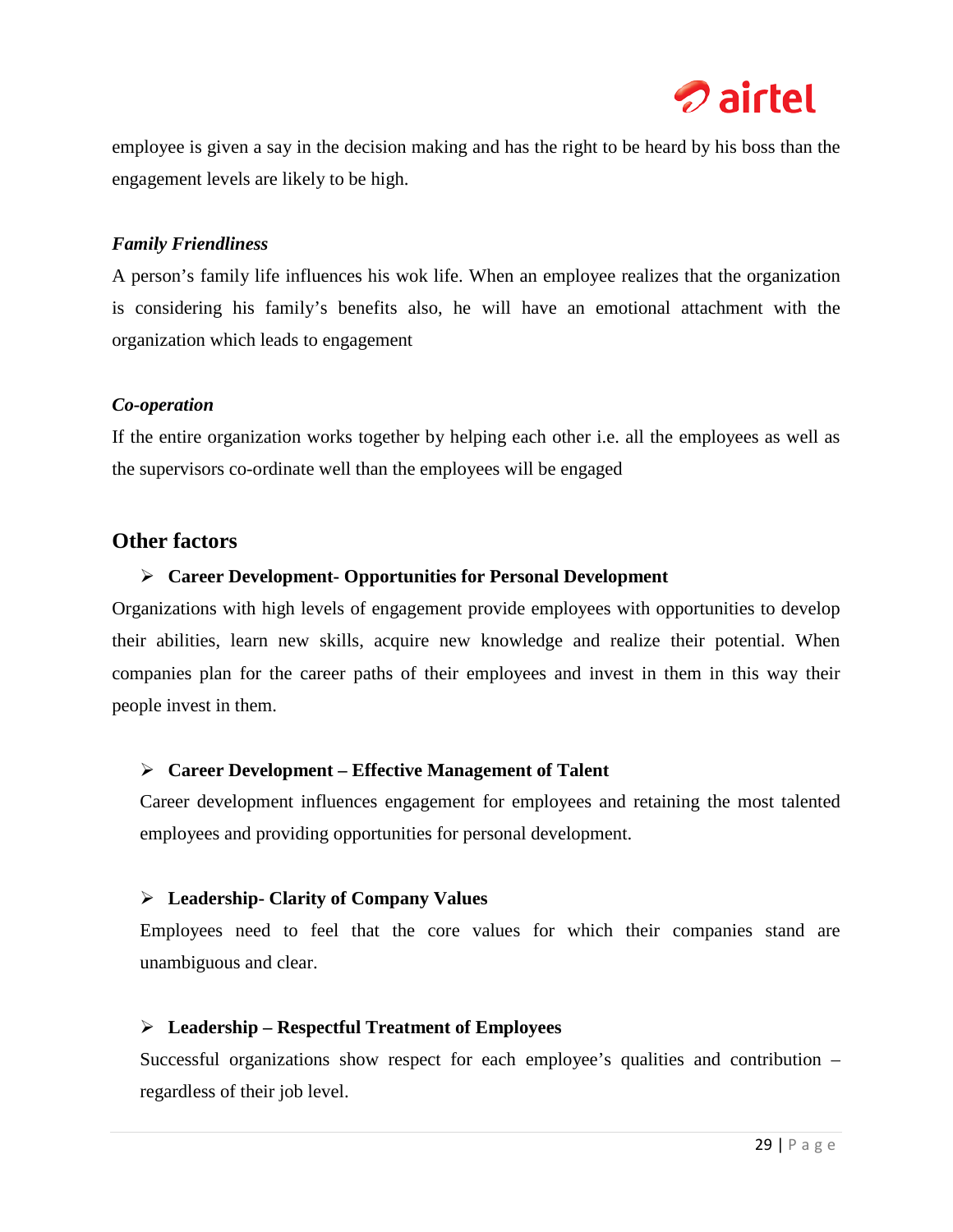

#### **Leadership – Company's Standards of Ethical Behaviour**

A company's ethical standards also lead to engagement of an individual

#### **Empowerment**

Employees want to be involved in decisions that affect their work. The leaders of high engagement workplaces create a trustful and challenging environment, in which employees are encouraged to dissent from the prevailing orthodoxy and to input and innovate to move the organization forward.

#### **Image**

How much employees are prepared to endorse the products and services which their company provides its customers depends largely on their perceptions of the quality of those goods and services. High levels of employee engagement are inextricably linked with high levels of customer engagement.

What is clear from the literature is that current thinking extends beyond job satisfaction. Employers are seeking a workforce which is more than just good at the job they do; they are seeking employees who are engaged with their organization/company, staff who "buy in" to the company mission and goals. It is also clear that no single factor is responsible for the satisfaction of the workforce and different staff members will be motivated by different aspects of the company offering, and their own approaches to work. The modern organization sees its' people as key assets to be developed and nurtured; they way in which they approach their work and their interactions with customers is critical to demonstrating the brand values of the company. Emergent models of engagement offer an alternative way of approaching employee satisfaction which is more holistic and takes into account the wider needs of both employees and employers.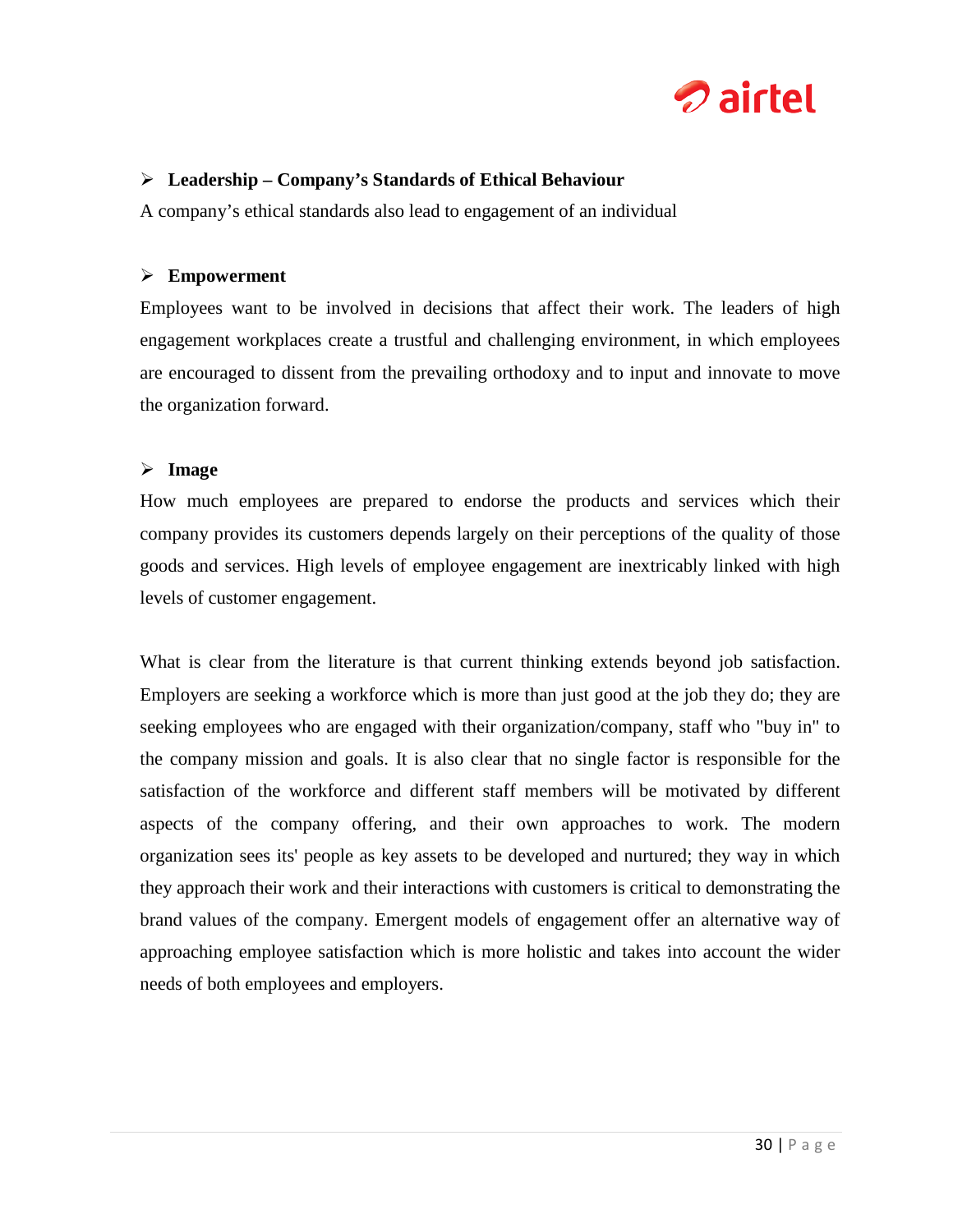

#### **Employee Engagement Practices In Airtel**

The most important drivers of growth and success for any organization are its people. The organization work to develop and nurture engagement. Airtel is considered to be the best in HR practices. Different practices that is detained by Airtel Bangladesh ltd are

- $\triangleright$  The HR department sets up cross-functional teams in times of product or service launches. ``Such teams typically constitute high performers from each department, who collectively make it happen. These approaches help to communicate every department with each other.
- $\triangleright$  Some of the other key HR initiatives include the managers' communication forum, open house, family group meetings, HR interface and HR intranet. To explain them, the managers' communication forum, undertaken once a quarter, facilitates direct interaction of the employees with the top management. They get to discuss issues relating to the performance of the previous quarter, directions for the next quarter, an update on the regulatory environment and the key initiatives for the period. The `open house' conducted between the departments and HR takes up individual grievances. In the case of family group meetings, each HOD conducts meetings with his direct reporters once a month, wherein issues other than those related to work are discussed.
- $\triangleright$  To further HR interface, every member of the HR department has been assigned two departments to discuss and sort out all HR, personnel and administration issues. `The idea is to provide employees with a single window to the department.
- $\triangleright$  The HR Intranet provides information on HR policies, organizational structure, training calendar and the house journal. With these initiatives, Airtel has won a special place in the Bharti group. The quality of service and customer care is a reflection of the quality of people and our belief in constant improvement and up gradation.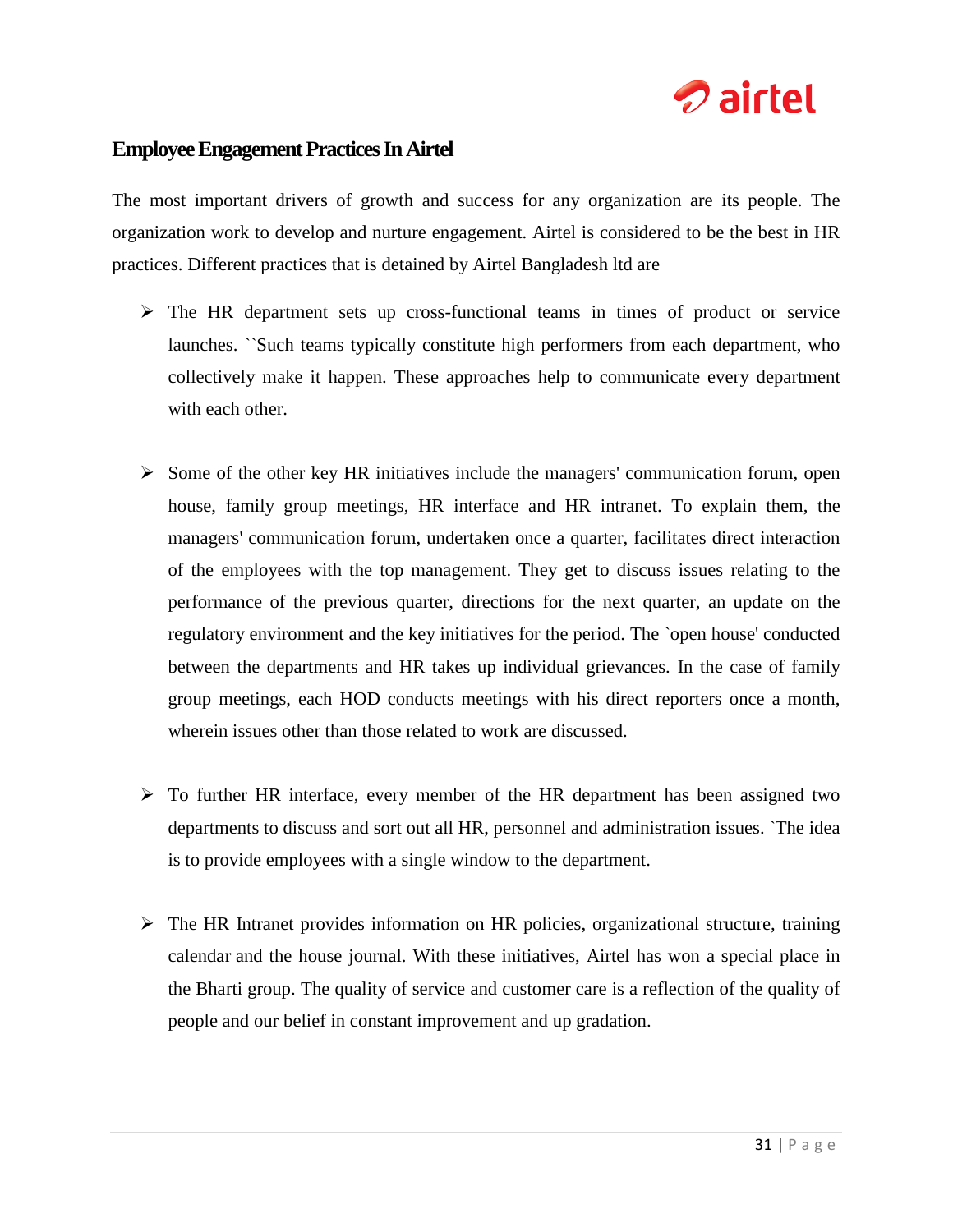

 $\triangleright$  Employee friendly HR policies have been put in place, which amply reflect the organizational concern for its people. Some typical examples of these policies and practices include



These policies and practices are applied across the organizational levels without any discrimination. From self-management workshops to aerobics sessions, we ensure that every employee keeps a check on his/her fitness. Tie-ups with leading health service organizations enable our employees to undertake periodical health check-ups depending upon their age.

- The company provides Flexible Group Medi claim insurance to all employees, covering all kinds of illnesses, accidents and hospital coverage for serious ailments. Apart from these specific engagements, we regularly organize health check up camps, eye check-up camps and stress management sessions. Some of our offices have opened gymnasiums/fitness facilities to ensure that the fitness fanatics do not have to worry about time constraints to remain fit. At many of our locations, we have hired psychologists who undertake personal counseling sessions for employees.
- $\triangleright$  Airtel offers a flexible compensation structure to its employees wherein the employees have the flexibility to structure their fixed component of their compensation according to their requirements within the ambit of legislation. Performance Linked Incentive (PLI)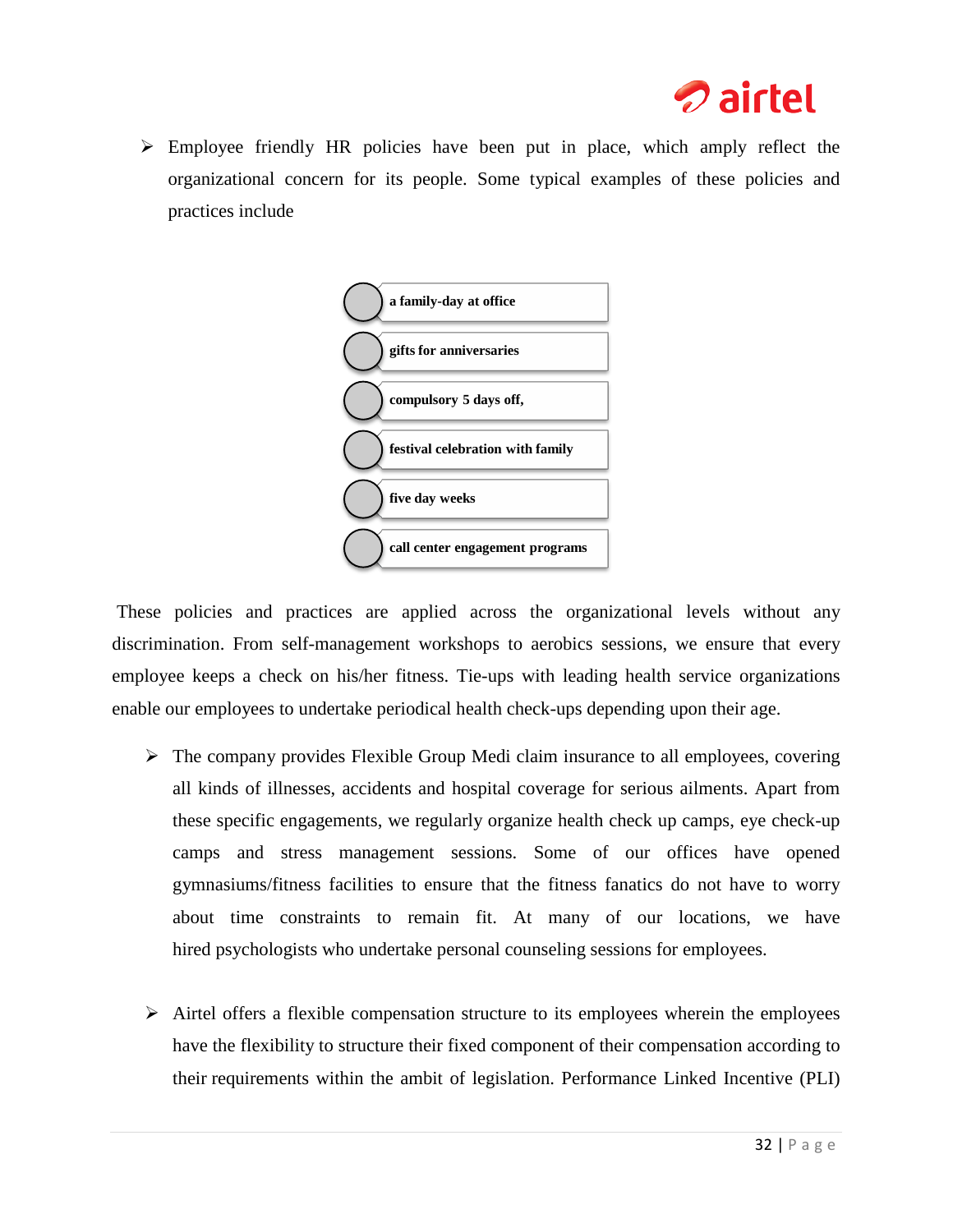

schemes are linked with the variable component of the compensation structure. This component is linked to both the individual performance against his/her set KRAs (Key Result Areas) and the overall performance of the business entity that an employee belongs to. Airtel leaders and managers understand the need to bring clarity to employees about how their roles, goals and actions align the realization of organizational vision and goals. The mechanisms like Performance Management System (PMS) and Talent Management Process(TMP) are the key sources of identifying the training needs of the employees and check to competency levels for promotion.

- $\triangleright$  ECF- Employee Communication Form is a sought of meeting or conference held once in a year or once in two year by the top management. In this meeting all the employees are suppose to gather in the conference hall. There follows open communication between employees and the top management, where employees are free to communicate or can discuss various issues coming up. Through these meetings employees get chance to get themselves fully engaged with the company and the issues or the new objectives of the company.
- $\triangleright$  In airtel there is a reward and recognition system which encourages the employees a lot. Every employee recognizes the best work done by their team members, seniors or juniors. Thanking everyone who ever helped in a simplest way or give a hand to get the job done.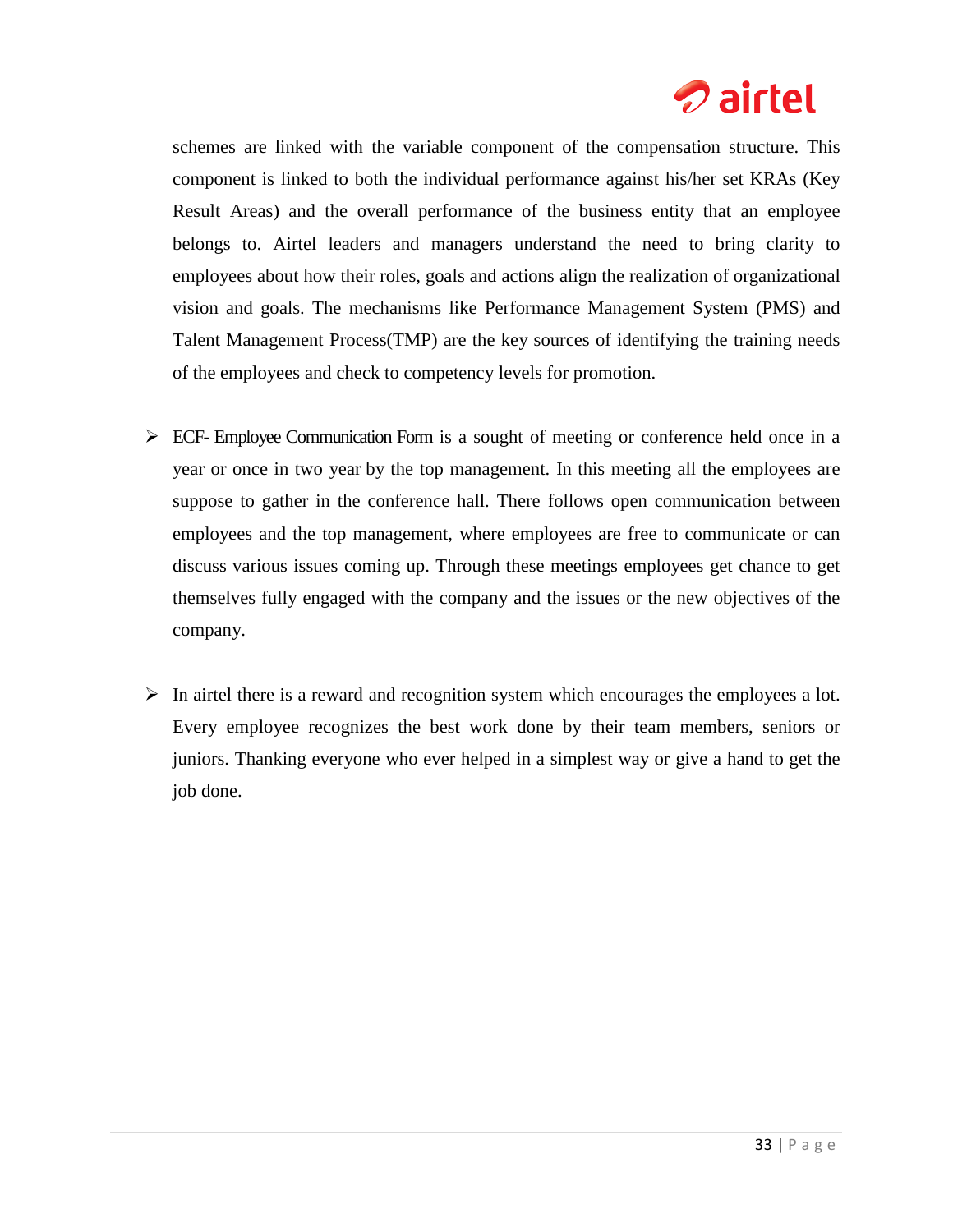

# **Analysis**

This chapter will describe the participants in the study and the results of analyses used to examine the research questions. To examine employee engagement, survey has been done. 50 employees completed and submitted the survey, an overall response rate of 100 percent.

**Gender**



Fig: data analysis 1

Of the respondents to this survey, 36 percent ( $n = 18$ ) were female and 64 percent ( $n = 32$ ) were male.

#### **Age**



Fig: data analysis 2

The age from the sample shows that the number of employees aged 20-26 and 26-30 years are lot more that the other aged employees. This can probably be a sign that as young people are more encouraged and enjoying the work in Airtel and as a youth brand Airtel is hiring more energetic young people.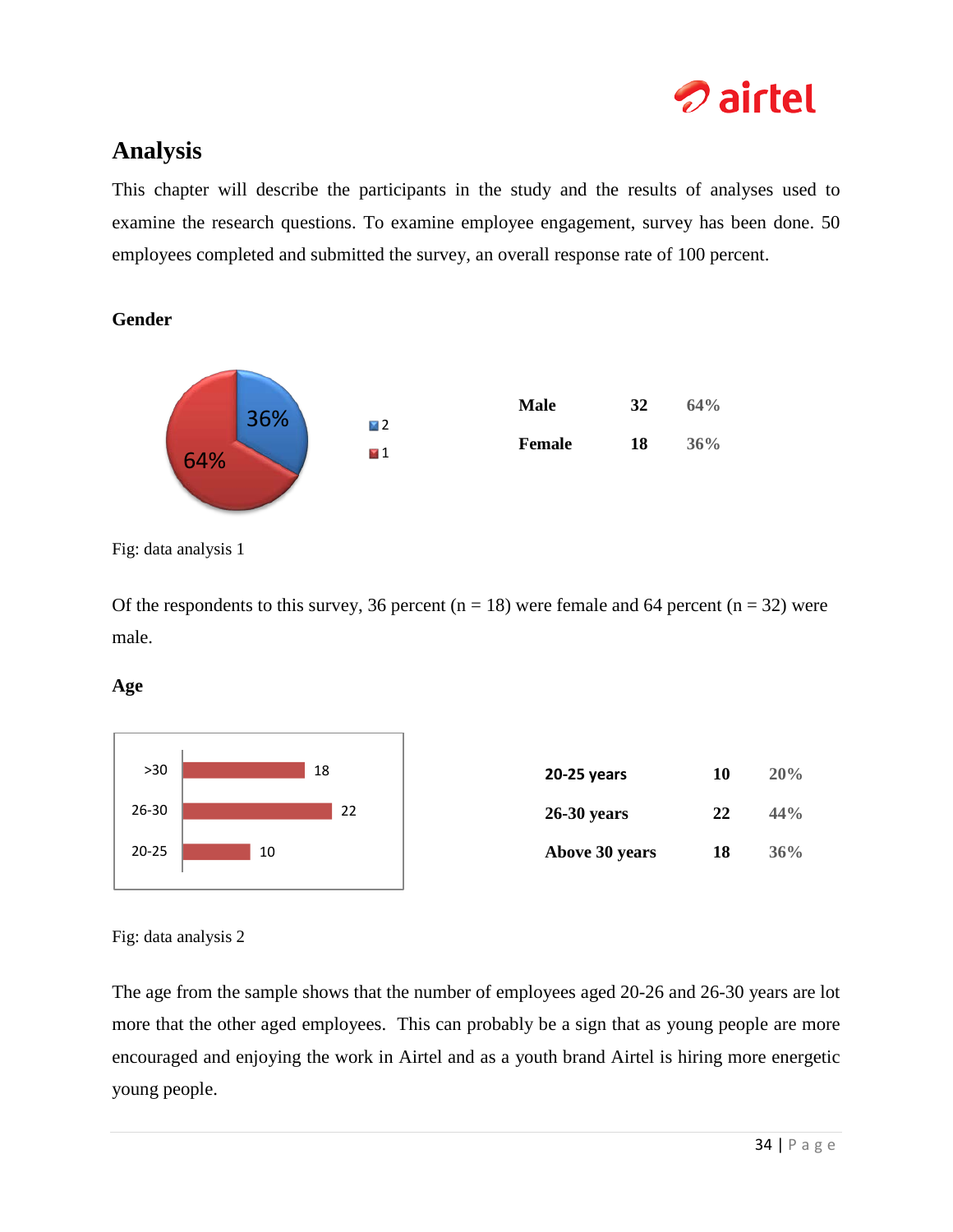

#### **Experience**



|           | Frequency | Percent |
|-----------|-----------|---------|
| $20 - 25$ | 10        | 20.0    |
| 26-30     | 22        | 44.0    |
| >30       | 18        | 36.0    |

Fig: data analysis 3

Number of years of service in the organization varied among respondents with 6 percent  $(n = 3)$ having been employed zero to one year; 22 percent  $(n=11)$  employed 2 years; 24 percent  $(n = 12)$ employed 3 years; 48 percent ( $n = 24$ ) employed for over 3 years with the organization.



#### **1. I know what is expected from me at work**

Fig: data analysis 4

Employees should know exactly what is expected of them. If expectations are unclear, employees will inevitably face frustration, and will be open for other opportunities where they do know what's expected of them, and where their contributions are measured and recognized. Almost everyone from the survey seems to know what is expected from him/her, what is their job and what they actually need to do. 36% employee is agree about this statement and 14% strongly agree with it.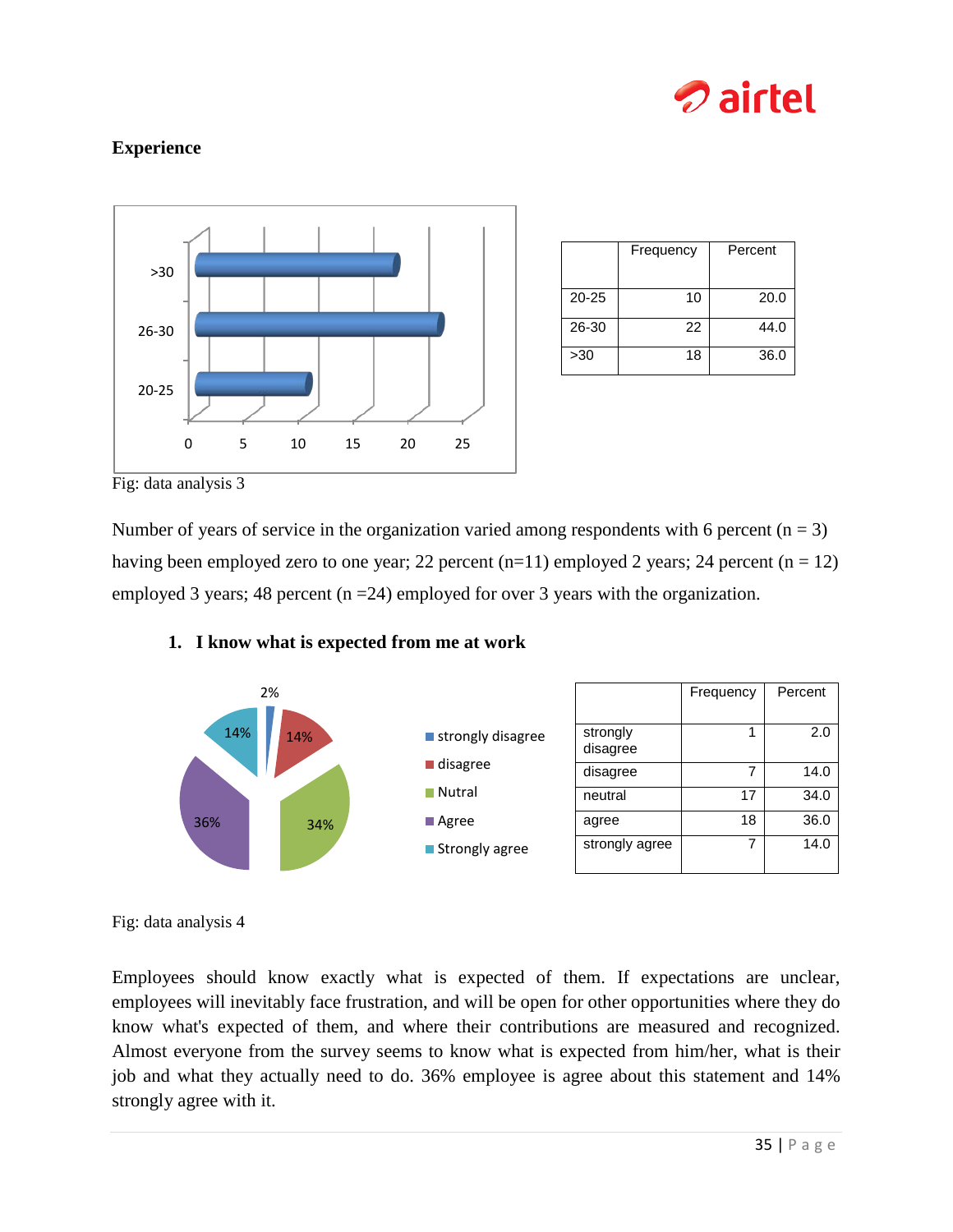



#### **2. I have the materials and equipment I need to do my work right**

Fig: data analysis 4

Employees need the right tools and equipment to support their skills, experience and talents  $\&$ perform their jobs at an optimum level. It can be seen that most of the employees are satisfied with their material and equipment. 50% of the employee is agreed and 32% of them is strongly agreed about the fact that they get right materials and equipment that they need to do their job perfectly.

#### **3. My supervisor seem to care about me as a person**



Fig: data analysis 5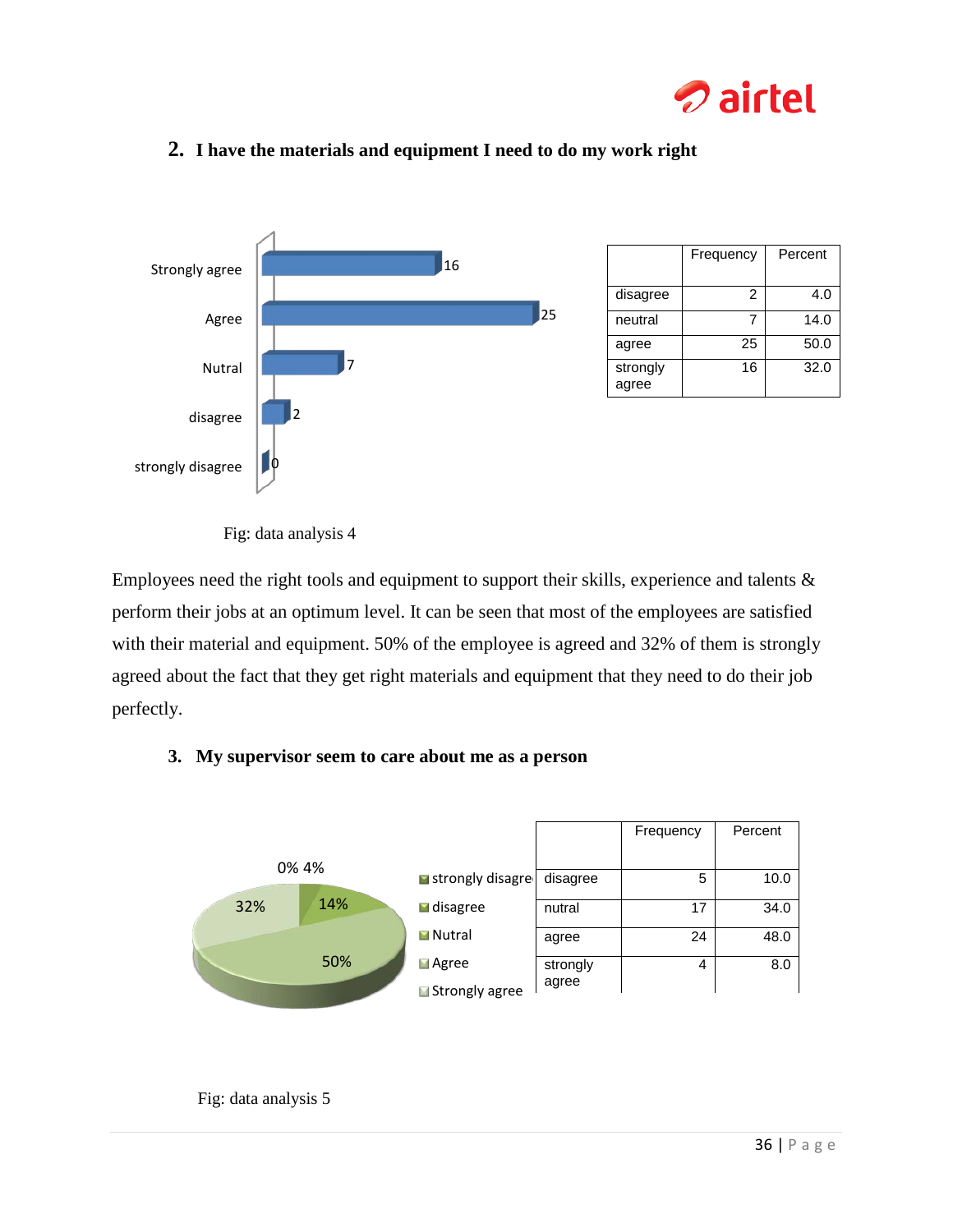

Managers must spend most of their time with their most productive talent. Many managers give their greatest degree of attention to employees who are falling behind. Talented, productive people crave time and attention from their managers, and will leave the company if they have a weak relationship (or no relationship) with their manager or supervisor. The survey shows that 50% is agree and 32% strongly agree to have a good relation with the supervisor.

#### 2% 16% 22% 46% 14%  $\blacksquare$  strongly disag **■** disagree **nutral** agree strongly agree Frequency Percent strongly disagree  $1 \quad 2.0$ disagree 8 16.0 neutral 11 22.0 agree 23 46.0 strongly agree 7 14.0

#### **4. At work, I have the opportunity to do what I do best every day**

Fig: data analysis 6

It is important to keep each team member's talents in mind, to build relationships, and to help others identify their unique talents. It is vital that every individual understands his or her strengths and weaknesses. A good way of promoting this is to discuss what each person believes his or her leading strengths are, in terms of skills, knowledge, and innate talents. 46% of the employee agree with the statement and 14% strongly agree with the statement that they got the opportunity at work to do the work what they do best.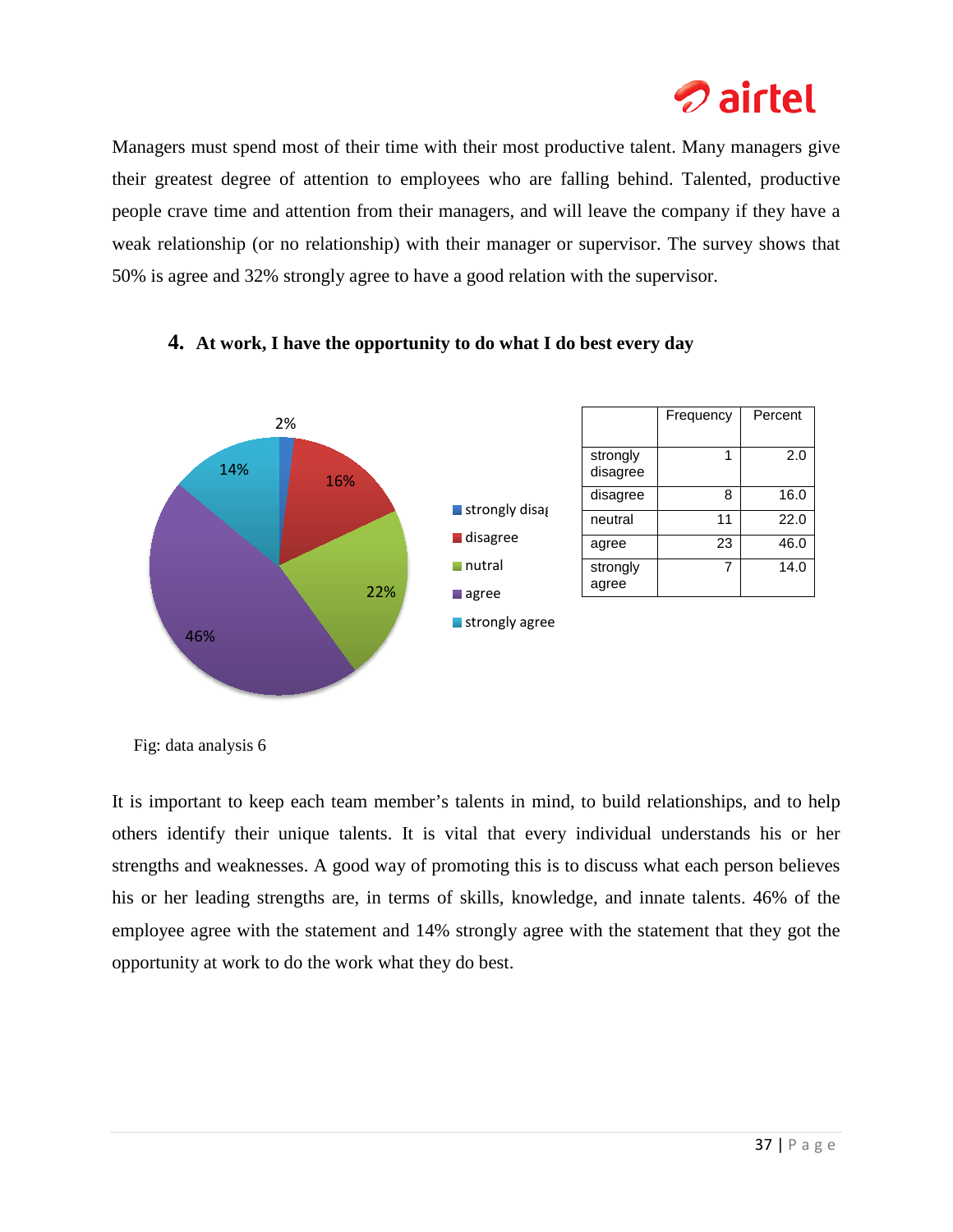



#### **5. In the last seven days, I have received recognition or praise for doing good work**

Workplaces that excelled in this question relied on forms of recognition that are specific, predictable, frequent, and instantaneous. Whenever a person does something, there are consequences. Those consequences will affect whether team members engage in that behavior again. We know that to get the results or consequences we want, frequent praise can encourage the behavior that produces it. 6% strongly agree about it and 42% agreed. That means most of the employee get recognition whenever they do something good.

**6. There is someone at work who encourages my development**



## Frequency **Percent** disagree 7 14.0 neutral 15 30.0 agree 20 40.0 strongly agree  $8$  16.0

Fig: data analysis 8

Fig: data analysis 7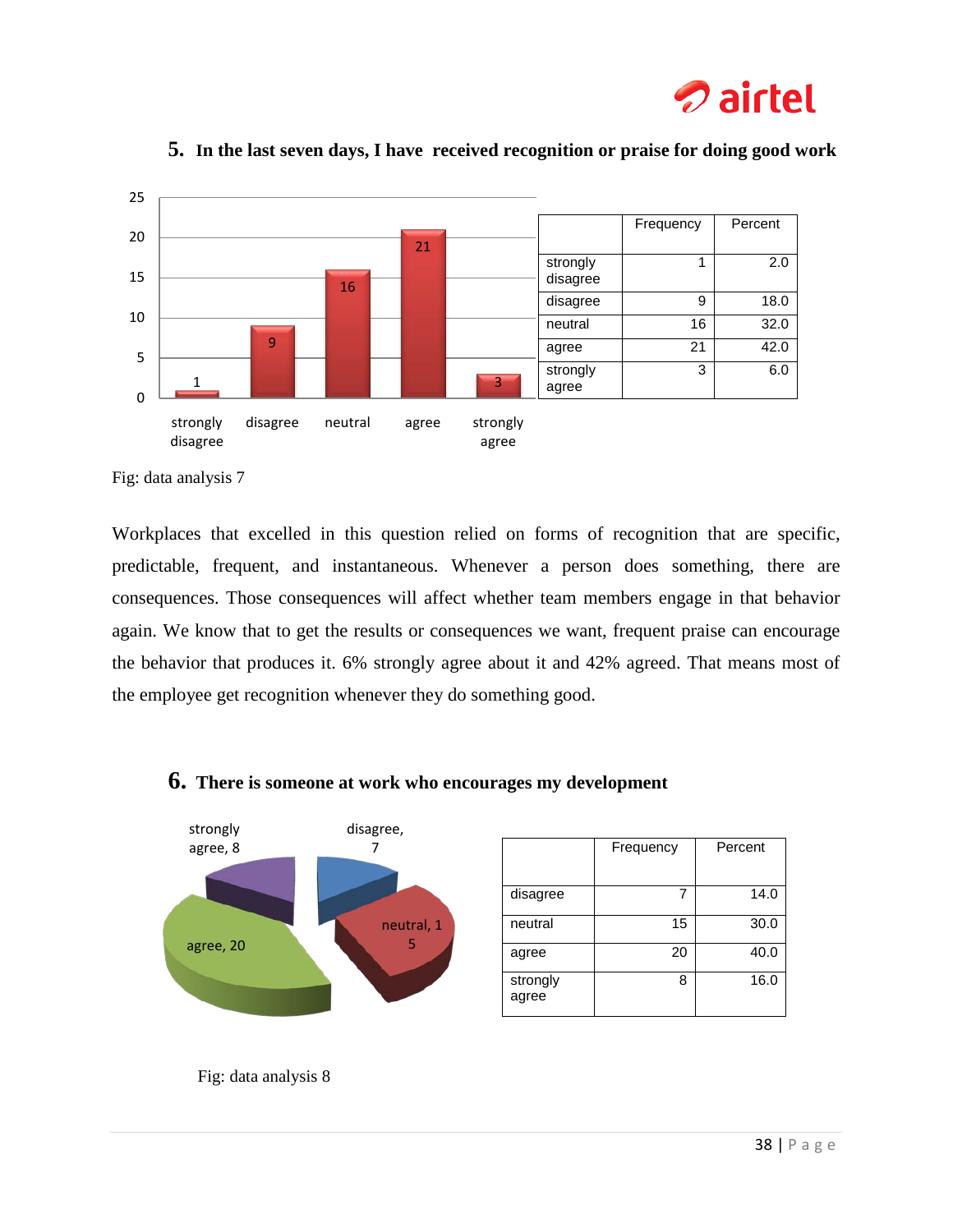# $\partial$  airtel

In this case, "development" does not mean getting people promoted. It does not mean each team member gets what he or she wants. It means helping individuals find roles that fit their natural strengths: their unique combinations of skills, knowledge, and talent. Previous Gallup findings have concluded that workgroups that receive high scores on this particular item do not try to put in what was left out, but rather, try to draw out what was left in; they provide constant feedback; and they find creative developmental opportunities for each other. According to the survey 40% agreed and 16 % strongly agreed that that is someone who encourages them for their development. 7% employee think that no one encourage them for their development.



#### **7. At work, do my opinions seem to count**

Team members who give high scores on this item feel they have access to channels of communication across different levels or divisions of the organization, and their managers work to maintain those channels. Groups do not function very well when the team members in them feel insignificant or irrelevant. Managers ask team members for their opinions and include their ideas in the decision-making process whenever possible. This means everyone should have a chance to express his or her. The survey shows that 40% agreed and 12 % strongly agreed that their opinion counts. 36% employee was neutral, looks like they did not want to answer that question. Only 6% employee disagrees with the statement.

Fig: data analysis 9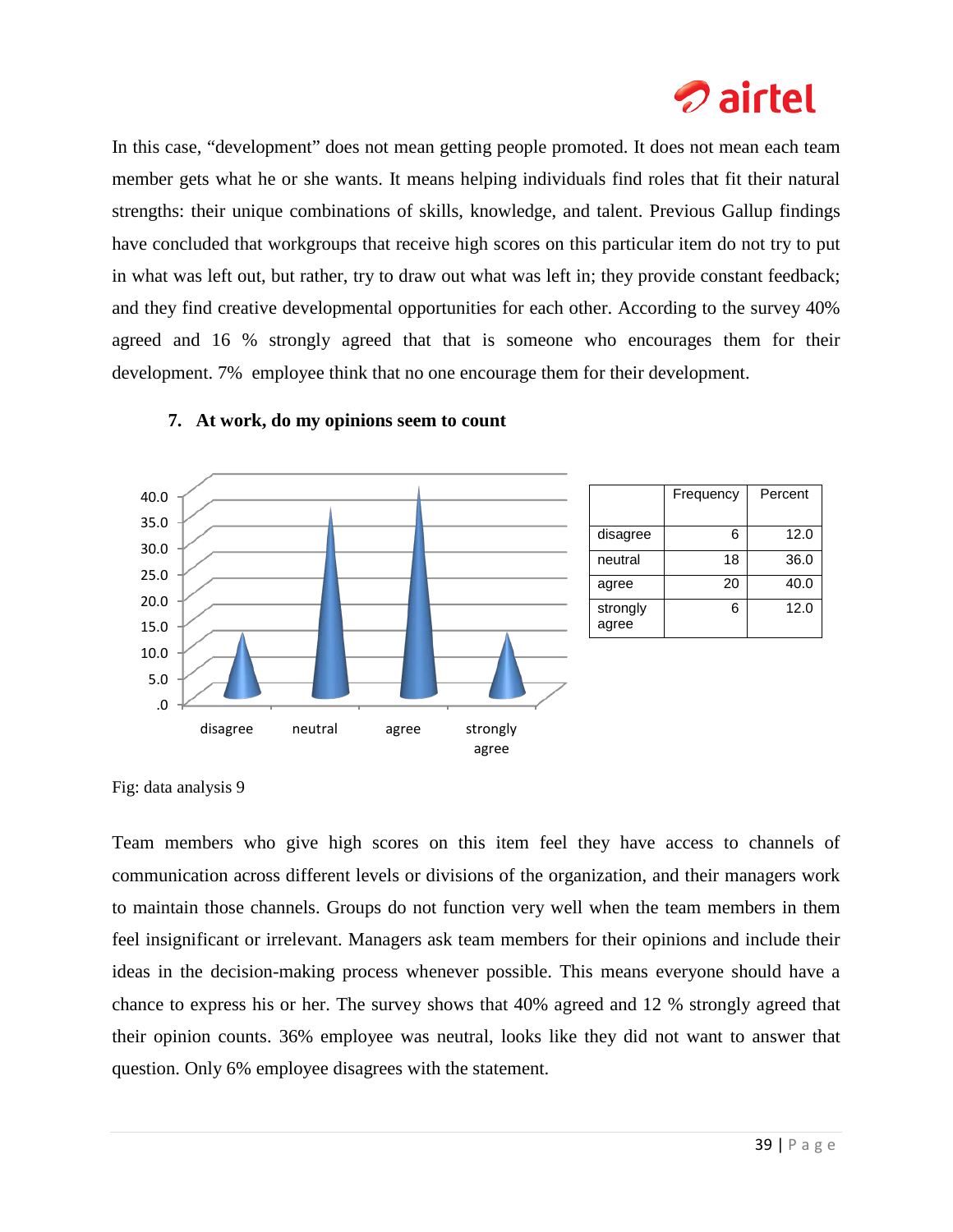



#### **8. The mission/purpose of my company make me feel my job is important**



This question measures a key source of motivation for team members — the idea that their organization represents values that they themselves share. Effective workplaces cultivate that feeling, including providing constant clarification of the overall mission of the organization, as well as the ways in which each individual team member contributes to the achievement of the mission. As human beings, we like to feel as though we belong. Individual achievement is great, but we are likely to stay committed longer if we feel we are part of something bigger than ourselves. A large portion of employee thinks that their job is important and has a association with the mission of the organization. Only 5% of employee did not agree on this statement.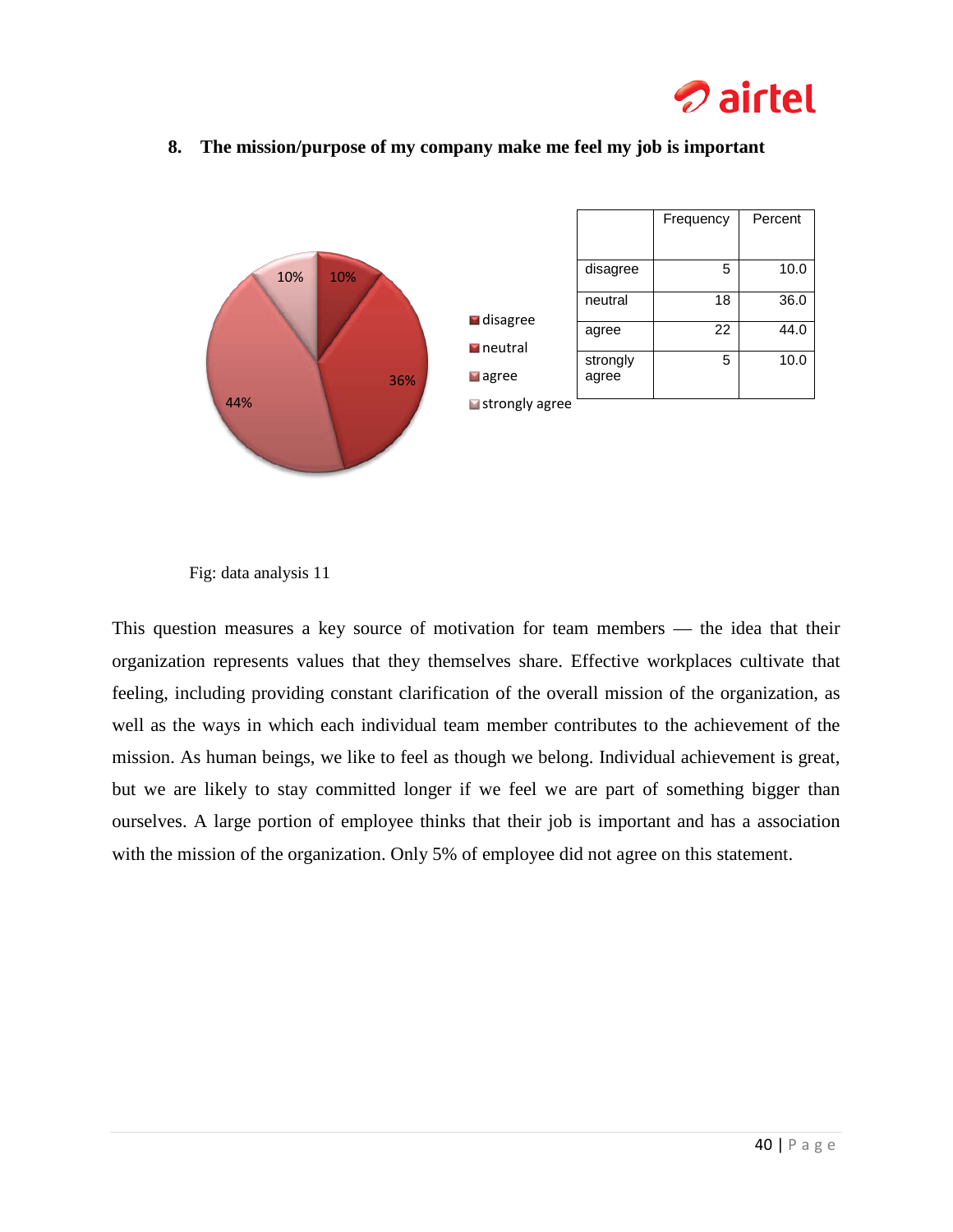



#### **9. My co-workers are committed to doing quality work**

Fig: data analysis 12

Workgroups that score well on this question tend to be good at providing clear quality standards and keeping those standards at the forefront of team members' minds. Thus, team members are capable of accurately evaluating their own performance, as well as that of their teammates. Clear communication of standards enhances accountability and builds trust among coworkers. We also know that not everyone will see "quality" in the same way if everyone's concept of the word is different. To remedy this, having a clear definition helps. The best place to start is with customers, both internal and external. 21% employee agreed and 11% employee strongly agreed that their co-workers are committed to doing quality work.



|  | 10.I have a friend at work |  |
|--|----------------------------|--|
|  |                            |  |

|                   | Frequency | Percent |
|-------------------|-----------|---------|
| disagree          |           | 14.0    |
| neutral           | 15        | 30.0    |
| agree             | 21        | 42.0    |
| strongly<br>agree |           | 14.0    |

Fig: data analysis 13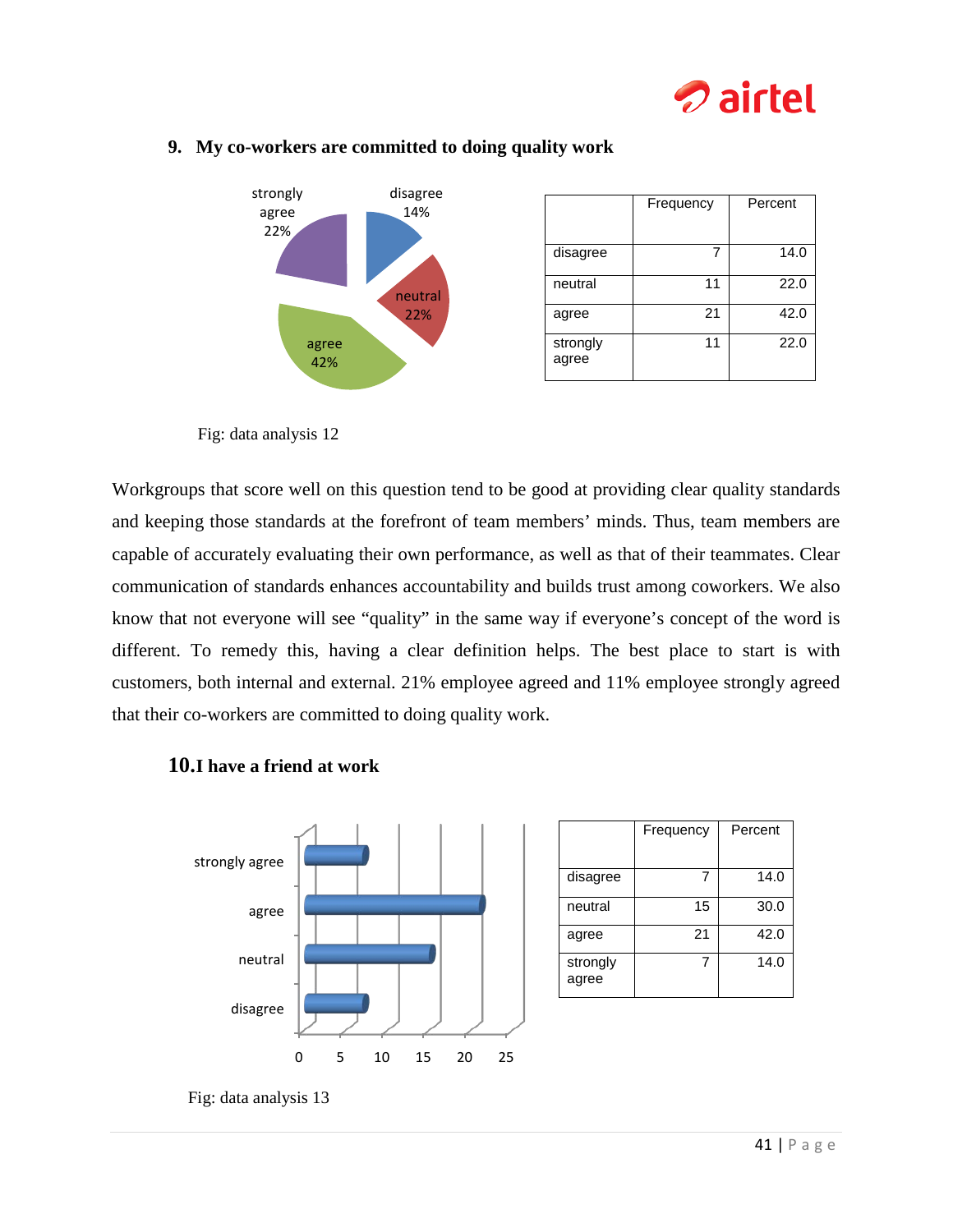# $\partial$  airtel

I have a best friend at work" is really a proxy for trust. We are interested only in whether there is a person at work whom you would consider a best friend "at work". Think about people whom you would consider "best friends." People with whom you share values, you can trust, and who are watching out for you. You are going to feel more confident in making decisions, taking risks, and being more productive because you don't have to spend a lot of time watching your back. Chances are, you're going to feel like there is more open communication within your tea



#### **11. This last year, have I had opportunities at work to learn and grow**

Fig: data analysis 14

Engaged team members need to feel that their job contributes in some way to their professional or personal development. Great workplaces are those in which team members are provided with educational opportunities that address their development — this may include formal classes or simply finding new experiences for them to take on. Each team member will define "opportunities" differently. For some team members, this may mean training classes and seminars; for others, this means promotions and increased responsibilities; and for others, this might mean working on special projects or assignments. 34% agreed and 22% strongly agreed that they had opportunity at work to learn and grow. 5% employee did not think that they had any opportunity and 34% was neutral about this statement.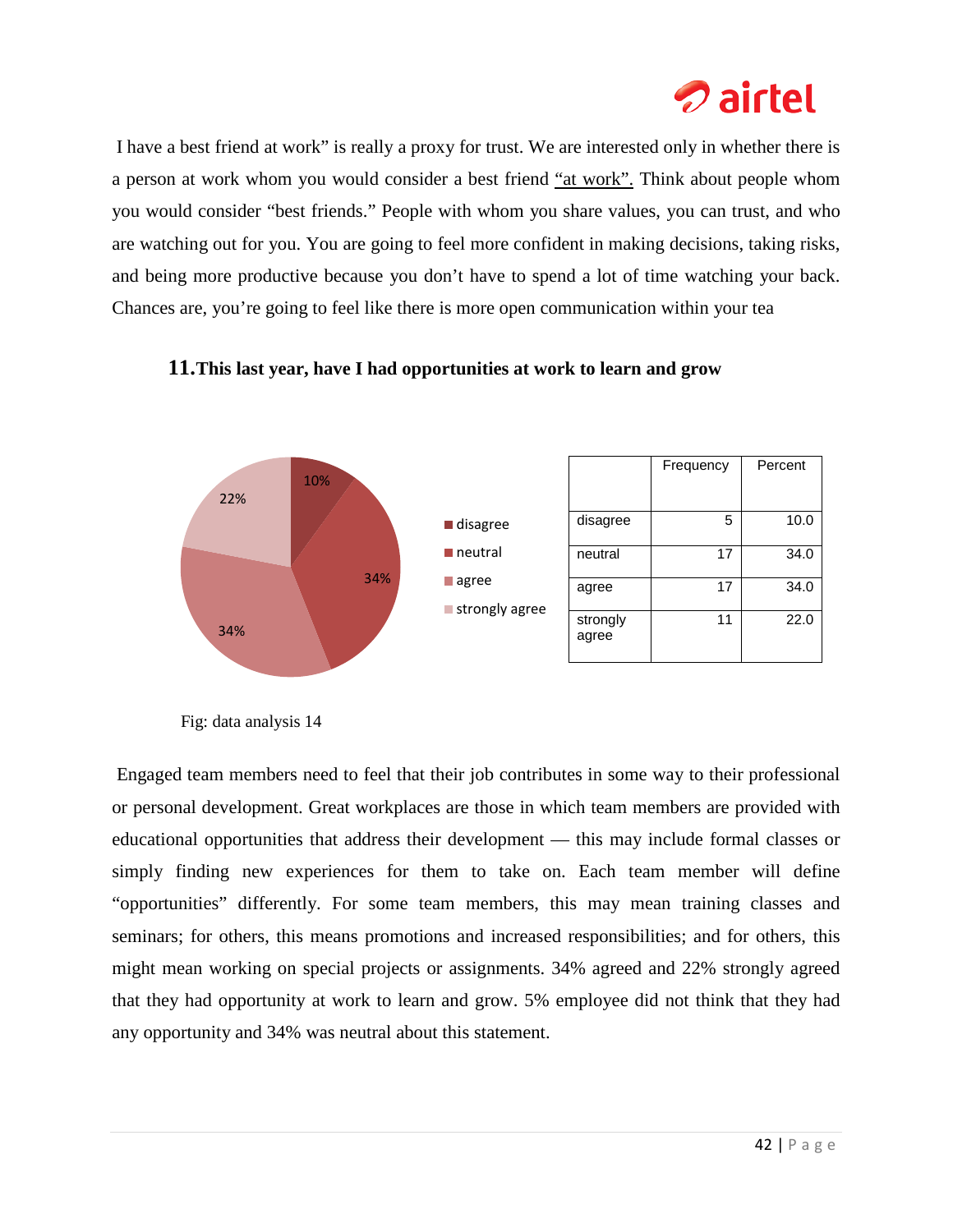

#### **ANOVA**

I\_got\_recognition\_in\_7days

|                       | Sum of Squares | Df | Mean Square | F     | Sig. |
|-----------------------|----------------|----|-------------|-------|------|
| <b>Between Groups</b> | 17.941         | 4  | 4.485       | 8.799 | .000 |
| Within Groups         | 22.939         | 45 | .510        |       |      |
| Total                 | 40.880         | 49 |             |       |      |

In this anova, the means of display choice and display perception is calculated. The significance level is .000 which is less than the critical value of .05 thus it is significant. The strength of the getting recognized on knowing what is expected at work is calculated by this method: sum of squares between groups sum of squares total

This result in:  $\frac{17.941}{40.0}$  = 0.44. This means that the strength is moderate because 0.44 is comparatively close to 1 and knowing the expected work at work does have a influence on getting recognized.

#### **ANOVA**

I\_have\_Friends\_work

|                       | Sum of Squares | Df | Mean Square | F      | Sig. |
|-----------------------|----------------|----|-------------|--------|------|
| <b>Between Groups</b> | 17.570         | 3  | 5.857       | 11.842 | .000 |
| Within Groups         | 22.750         | 46 | .495        |        |      |
| Total                 | 40.320         | 49 |             |        |      |

From this anova it can be seen that significance level is less than .05 so the test is significant. The strength of having a friend at work on experience year is very strong ( $\frac{18}{40.320}$ ) = 0.45 because it is comparatively close to 1. In my survey the employees working for 3 years and more than 3 years are the biggest in number and thus in here it means that the employees who are working for 3 years and more than 3 years have a good friend at work.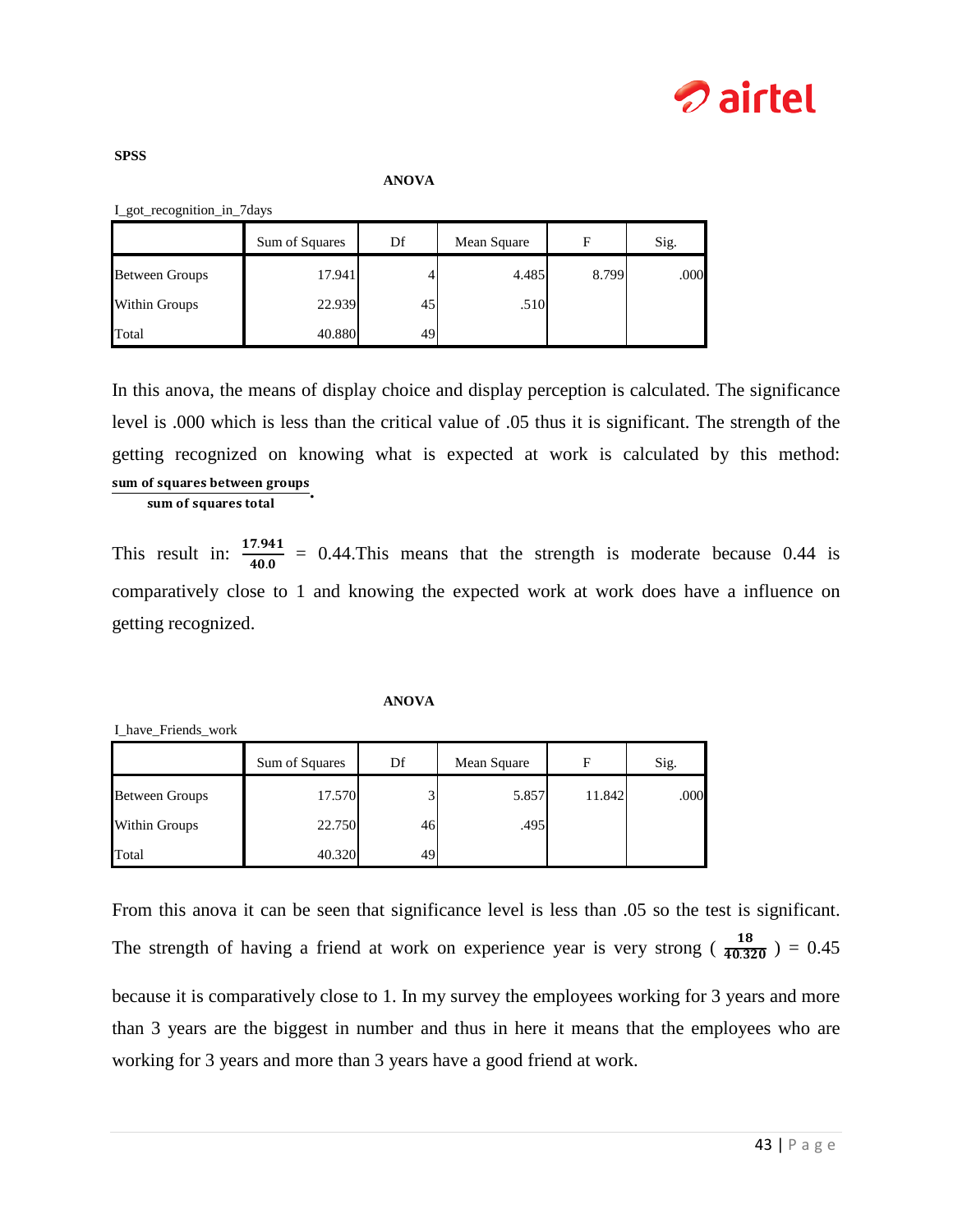

#### **ANOVA**

My\_work\_associates\_do\_their\_work\_perfectly

|                       | Sum of Squares | Df  | Mean Square | F     | Sig. |
|-----------------------|----------------|-----|-------------|-------|------|
| <b>Between Groups</b> | 6.807          | ∠   | 3.404       | 4.073 | .023 |
| Within Groups         | 39.273         | .47 | .836        |       |      |
| Total                 | 46.080         | -49 |             |       |      |

From this anova it can be seen that significance level is less than .05 so the test is significant. The strength of them thought that the associates of an employee do quality work with year of experience is poor  $\left(\frac{6.807}{46.080}\right) = 0.14$  because it is not close to 1.

|                            |                            | <b>Correlations</b> |           |           |                                                                    |
|----------------------------|----------------------------|---------------------|-----------|-----------|--------------------------------------------------------------------|
|                            |                            | year                | d_from_me | ork       | I_what_is_expecte   I_have_Friends_w   My_Oppinion_cou<br>nts@work |
| Year                       | <b>Pearson Correlation</b> |                     | $.586*$   | $.656$ ** | .209                                                               |
|                            | Sig. (2-tailed)            |                     | .000      | .000      | .144                                                               |
|                            | N                          | 50                  | 50        | 50        | 50                                                                 |
| I_what_is_expected_from_me | Pearson Correlation        | $.586*$             |           | $.442**$  | .050                                                               |
|                            | Sig. (2-tailed)            | .000                |           | .001      | .732                                                               |
|                            | N                          | 50                  | 50        | 50        | 50                                                                 |
| I_have_Friends_work        | <b>Pearson Correlation</b> | $.656*$             | $.442$ *  |           | .220                                                               |
|                            | Sig. (2-tailed)            | .000                | .001      |           | .125                                                               |
|                            | N                          | 50                  | 50        | 50        | 50                                                                 |
| My_Oppinion_counts@work    | <b>Pearson Correlation</b> | .209                | .050      | .220      |                                                                    |
|                            | Sig. (2-tailed)            | .144                | .732      | .125      |                                                                    |
|                            | N                          | 50                  | 50        | 50        | 50                                                                 |

\*\*. Correlation is significant at the 0.01 level (2-tailed).

The analysis of the correlation matrix indicates that few of the observed relationships were very strong. The strongest relationship was between knowing expected work with year. This means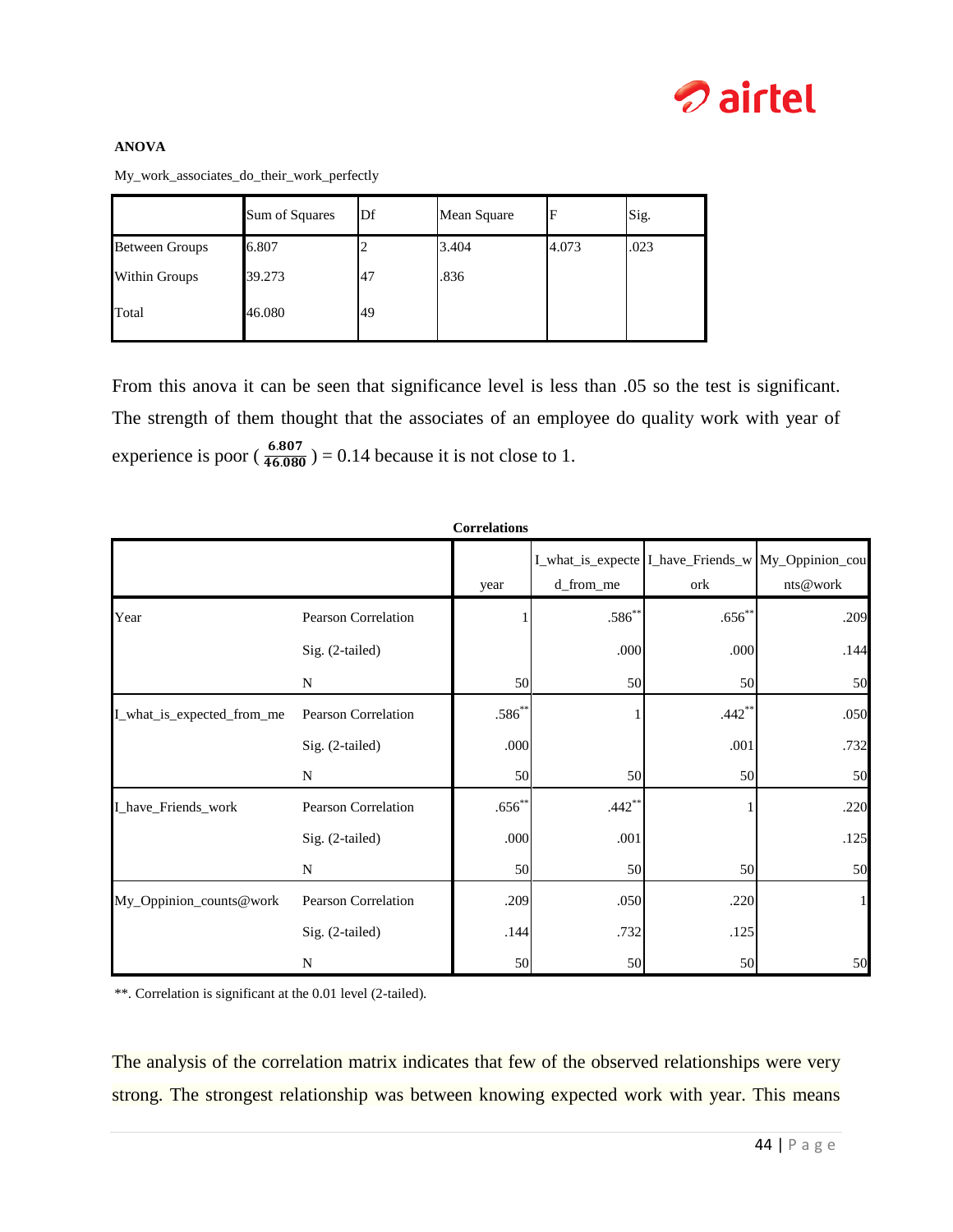# $\partial$  airtel

that obviously the working year is positively correlated with knowing what is expected from the work; hence working for more years helps the employees to know what is expected from him/her at work.

Experience year and having a good friend also has a moderately strong correlation of .656 which means that people who have been working for 3 years or more have a good friend at work.

It can be seen from the above figure that one's opinion count does not depend on having friend or working for more years.

|                                                                        | <b>Correlations</b>                             |                                    |                                                   |                     |
|------------------------------------------------------------------------|-------------------------------------------------|------------------------------------|---------------------------------------------------|---------------------|
|                                                                        |                                                 | necessary_material<br>re_available | _and_equipment_a   I_got_recognition_<br>in_7days | year                |
| necessary_material_and_equipm Pearson Correlation<br>ent are available | Sig. (2-tailed)                                 |                                    | .238<br>.096                                      | $.388^{**}$<br>.005 |
|                                                                        | $\mathbf N$                                     | 50                                 | 50                                                | 50                  |
| I_got_recognition_in_7days                                             | <b>Pearson Correlation</b><br>$Sig. (2-tailed)$ | .238<br>.096                       |                                                   | $.683**$<br>.000    |
|                                                                        | N                                               | 50                                 | 50                                                | 50                  |
| Year                                                                   | <b>Pearson Correlation</b>                      | $.388^{**}$                        | $.683**$                                          |                     |
|                                                                        | $Sig. (2-tailed)$                               | .005                               | .000                                              |                     |
|                                                                        | N                                               | 50                                 | 50                                                | 50                  |

\*\*. Correlation is significant at the 0.01 level (2-tailed).

There I s a good co relation with an employee who works for more than 3 years have worked for more than 3 years think that they got recognition regularly and they have all the necessary materials for their job. That's the thing that kept them work for long years.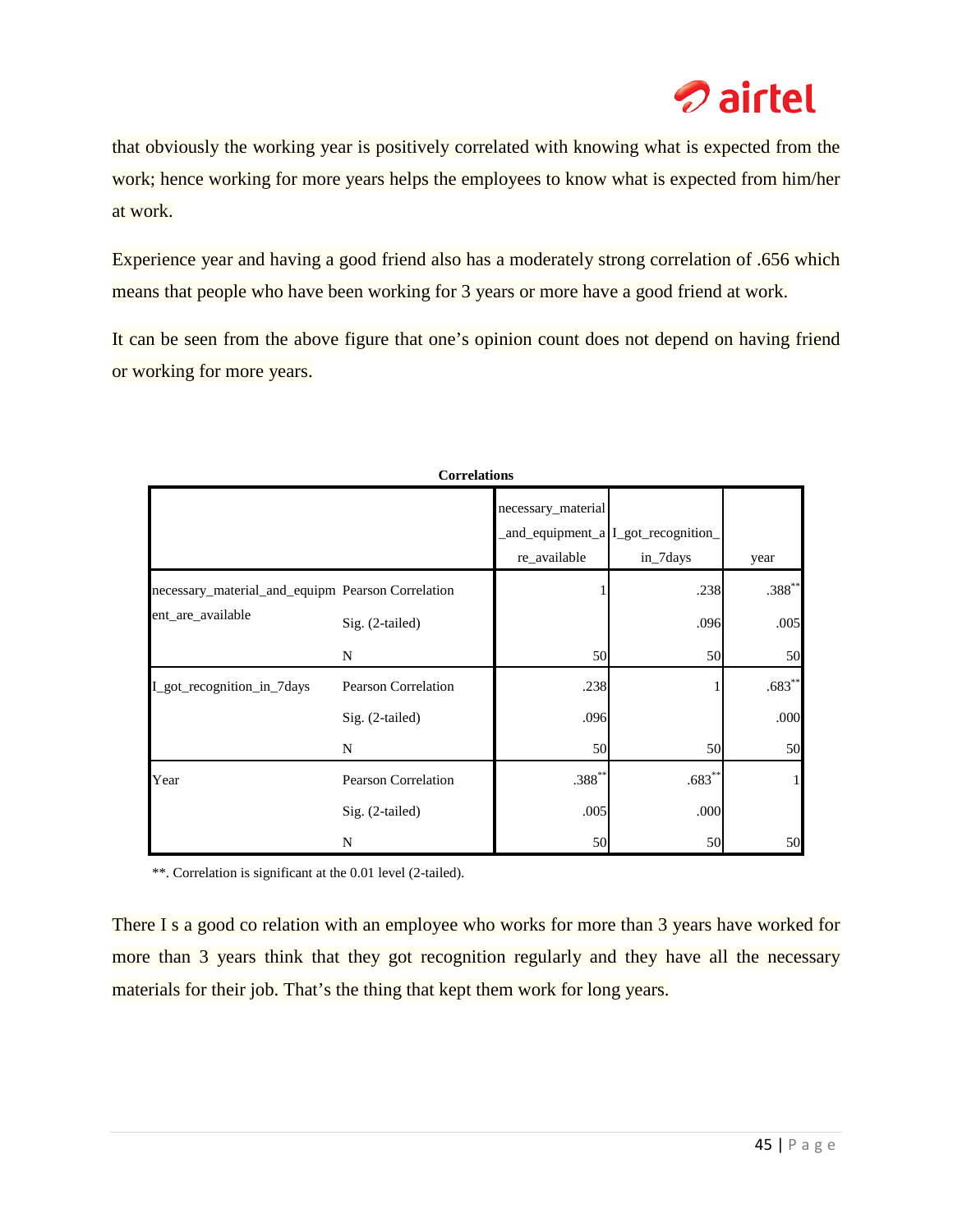

# **Discussion of Results**

#### **Justification of Hypothesis**

The survey instrument was designed to measure participants' levels of engagement with their jobs. After conducting different survey and interview, it has been understand that the hypothesis

- 1. Effective approaches have been taken by Airtel Bangladesh Ltd
- 2. Engagement leads to higher performance and
- 3. Satisfaction leads to engagement is correct.

Explanation for the overall level of participant engagement among those taking this survey is that the organization was providing the three key psychological conditions of engagement: meaningfulness, safety, and availability to their employees. In this survey, questions were asked to find out the condition of meaningfulness. Meaningfulness can be described as a feeling that one is receiving a return on one's investment of oneself in one's work. Staff members experience meaningfulness when they feel worthwhile, useful and valuable.

- One of the Survey question asks participants if they have received recognition for doing their job well. 50% of respondents answered "agree to strongly agree," thus indicating that staff in this agency felt that they were receiving a return on the investment of themselves into their job tasks.
- Another question was asked participants if the mission of the agency made them feel like the work they did mattered. A resounding 54% of respondents gave a positive (slightly agree to strongly agree) answer. This implies that the mission of this agency was made clear to the staff and that the employees felt positive about the work the agency did.
- Participants were asked if their ideas and opinions were taken seriously. An answer in agreement to this question would indicate that the employee felt valued, and as though he or she made a useful contribution to the agency. In this study, 51% of respondents indicated agreement with the statement.
- Safety as another key psychological condition for engagement. Safety occurs in environments where individuals are free to express themselves without fear of negative consequences, and in settings where the boundaries are clear and organizational norms are known. One of the questions on the "Employee Engagement" scale used in this study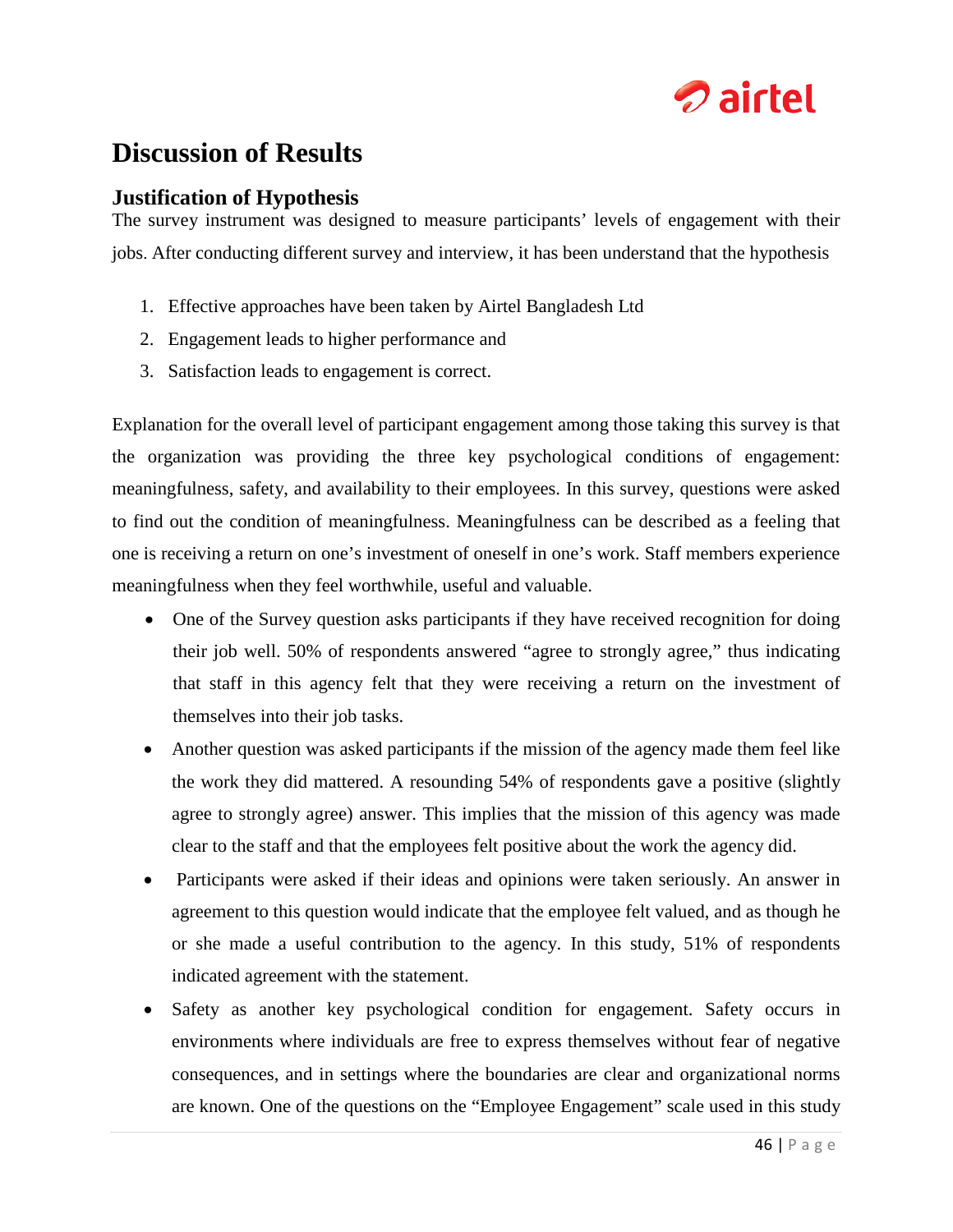

asked participants if their supervisors seem concerned about their welfare. Responses were positive in that most of them agreed with the statement, indicating that employees in this agency felt as though they were supported by management, and felt a connection to their superiors.

- Another question addressed the issue of having friends at work. Participants agreed with the statement in that 56% chose an answer of slightly agree to strongly agree, indicating that workers in this agency felt a sense of support and connectedness with their coworkers, and that they were free to express their true selves.
- There was question where participants were asked if their co-workers did a good job. Responses showed that 62% agreed with the statement, indicating that participants felt that they were working toward a common goal with other staff in the agency, and that the role definitions were clear and consistent and fell within the normal boundaries of the organization.
- The final key psychological factor of the engagement framework is availability. Question six of the survey asked participants if their agency provided the tools and equipment they needed to do their jobs. Again, the overall response was positive in that 82% of employees said they agreed at least with the statement, indicating that the study agency was providing the tools the staff perceived they needed to do their jobs, thus leaving them more likely to engage in their designated roles.

Thus the aforementioned scores from this study indicate that the management staff of Airtel Bangladesh Ltd may be making a positive contribution to the engagement of their workers. So, 1<sup>st</sup> of the hypothesis regarding the approaches taken by Airtel is accurate. They have taken effective approaches that keep the employees engaged. Airtel being an organization of high stature, it not only thrives in its business incentives but pays careful attention of its employees. They believe that it's the employees that have taken the company to where it is now. As discussed earlier Airtel organizes events throughout the year that not only involves the employees but sometimes engages their family as well. It is by these ways Airtel maintains a good and healthy relationship with their employees. The reward and recognition system, feedback, training and development etc are appreciated by the employees. There is no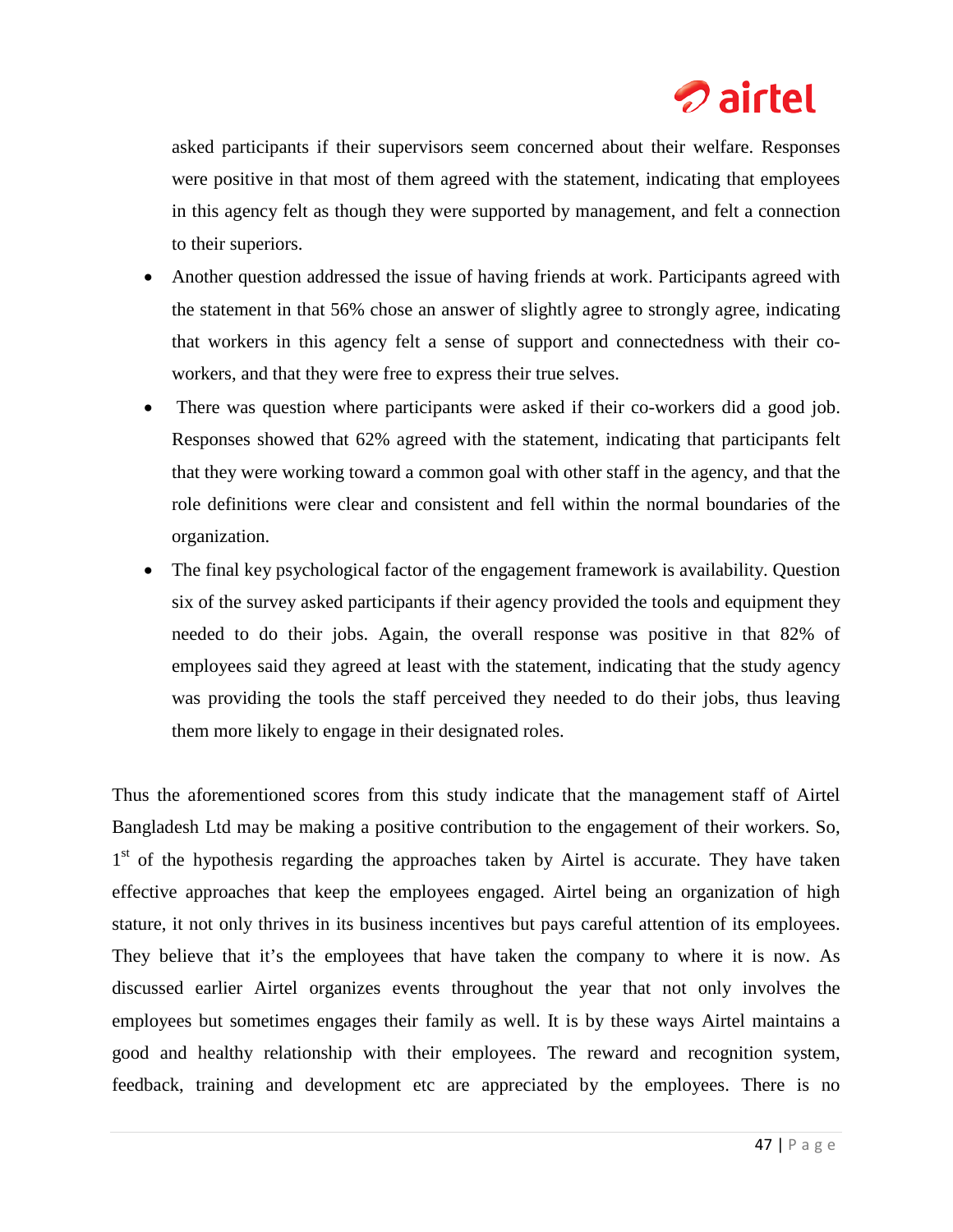

segregation between the workers and everyone is treated the same. In order to maintain high quality events throughout the year, the employees are asked to give their feedbacks on events and Airtel tries its best to improve the events.

As mentioned earlier, Airtel values for its employees and heeds their opinion and suggestions. There are seasonal surveys and also one on one session to understand any situation regarding almost anything. All the events and programs that run through the calendar are products of this interactive information from the employees. Their problems, demands, expectations are all taken in account. Privacy is strongly maintained to ensure a strong work environment.

Based on the feedback of surveys and departmental researches, it has been confirmed that the employees are satisfied with the current management. The involvement of both social life and work has been substantial for the workers. The company proudly affirms that it is the satisfaction of the staffs that helped to company to become very successful in this short margin of time and acknowledges the efficiency of the employees in their work.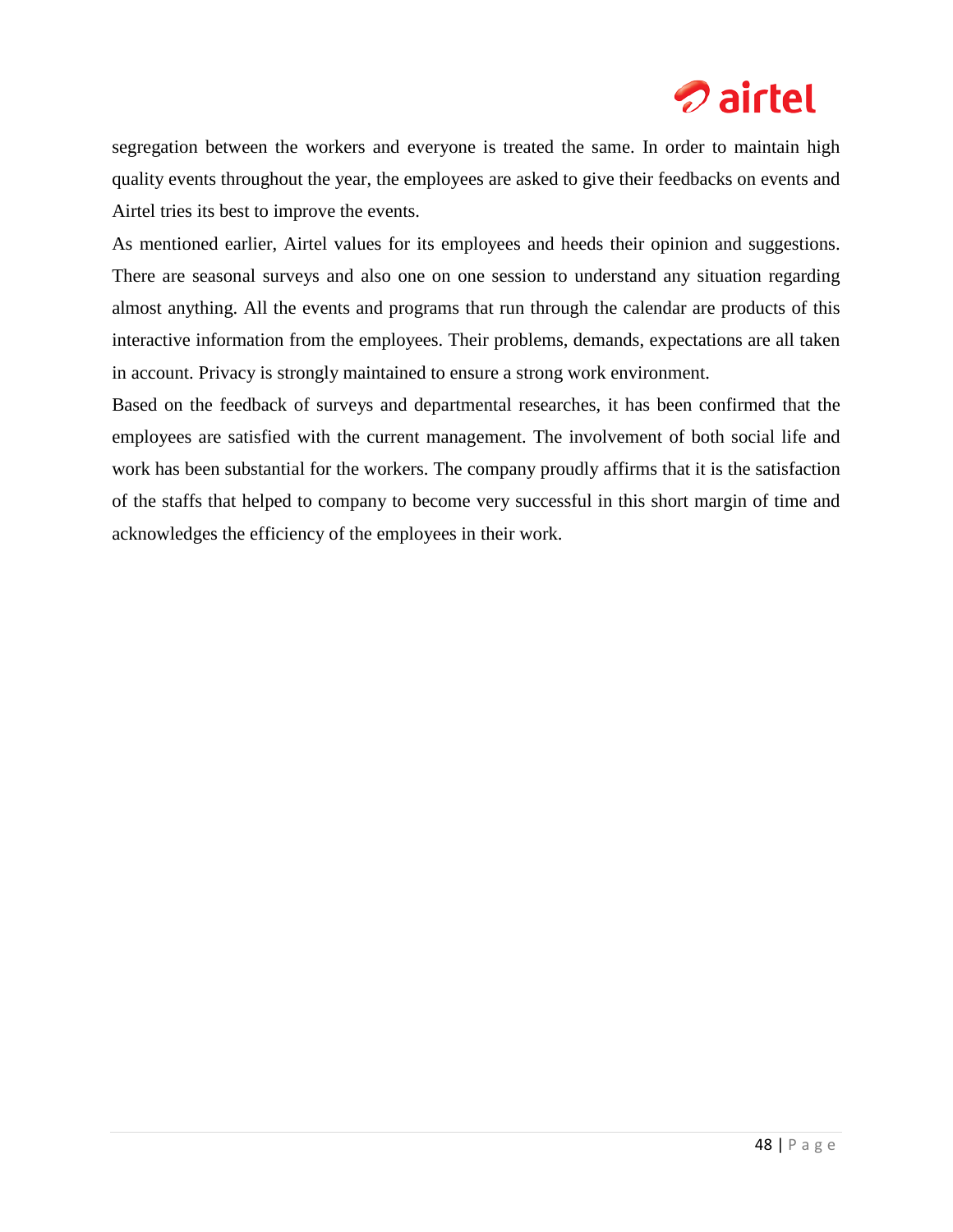

# **Recommendation**

Though Airtel has taken effective approaches to develop employee engagement, I recommend that they should continue the practice and develop the management system, because engagement level varies and needs on continues observation. Some recommendations are given below:-

- 1. An important implication from this finding is that the organization should continue to invest in its leadership initiative and other related programs in an effort to maintain high staff engagement levels. Directing resources toward this objective would appear to be an effective investment for this organization.
- 2. Implementing new strategies, giving regular feedback to the employees and also the manager is necessary to maintain employee engagement.
- 3. More training can be introduced to improve skills of the employees.
- 4. Work pressure of the employees should be reduced by hiring more people and distributing work among them.
- 5. Airtel depends a lot on Bdjobs.com for getting CVs for Territory Manager, Key Account Manager, Manager Compliance; most of the time good CVs are not found there so then HR takes people from reference which is time consuming, as a result HR cannot meet the demand of different departments in supplying employees as they require.
- 6. Airtel should verify the original educational documents of the personnel to get talented and qualified employees.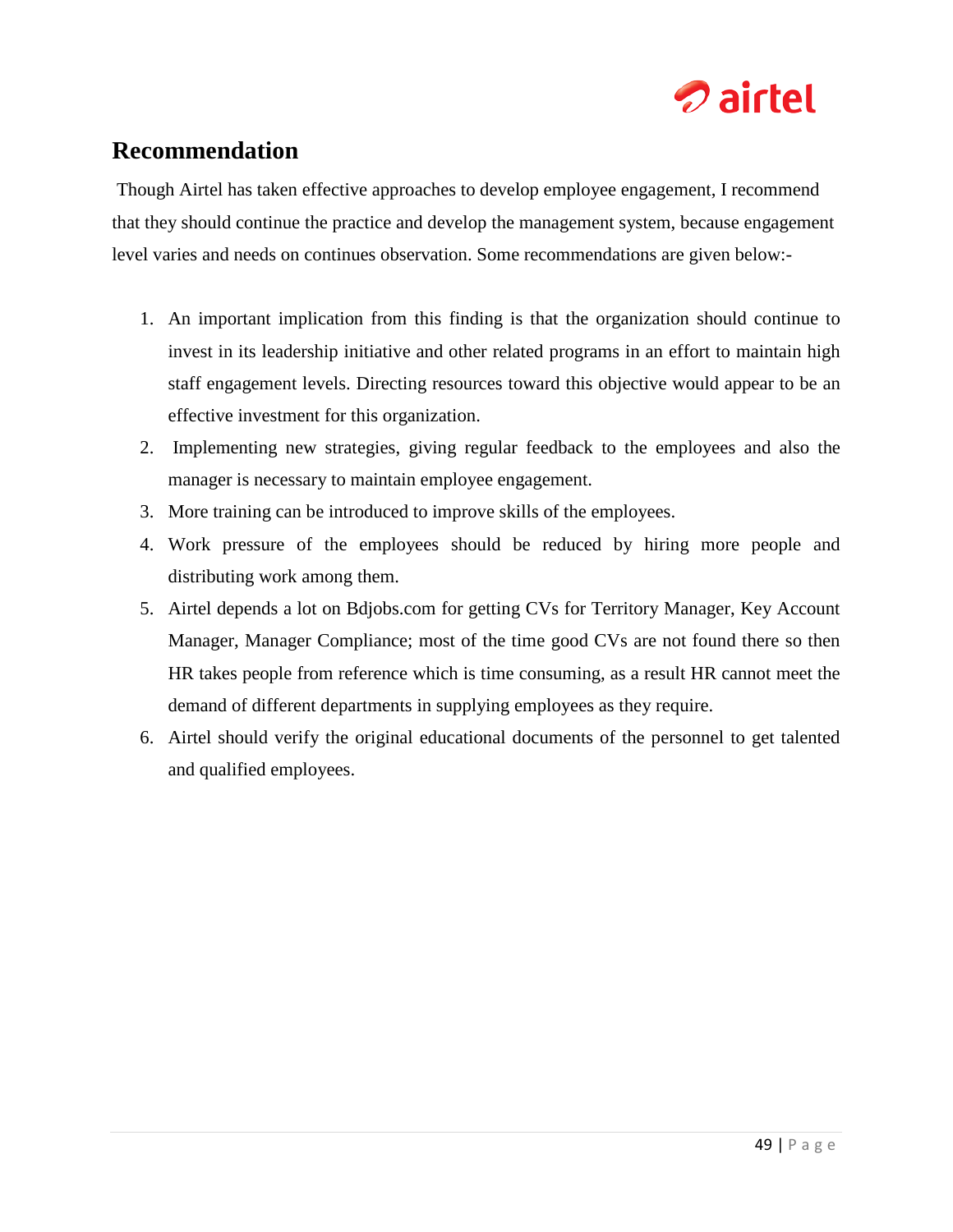

## **Conclusion**

Recent research and literature demonstrate an increased interest in the topic of employee engagement, and studies show that engagement by employees is directly related to positive organizational and business outcomes. This study was designed as an exploratory measure of the engagement of employees in Airtel and examined the overall level of engagement of a group of employees who work for Airtel Bangladesh ltd. Employee Engagement theory would suggest that in an agency such as the study site, where the workers are significantly engaged, production outcomes would be high and customer service would be exceptional. A review of the annual report from the study agency indicated that the study agency met or exceeded the standards and indicators for the fiscal year in which the study was conducted. In fact, the agency reported a 67.1% success rate for outcomes with clients. Further, agency reports showed that 98% of the 1,900 clients surveyed reported that they were treated with respect from the staff, and 93% of clients said the agency services were readily available to them. Therefore, a major finding of this study was that the high staff engagement levels may have some correlation with the organizations' high production outcomes and quality customer service reports. Further research is suggested to explore the possible connection.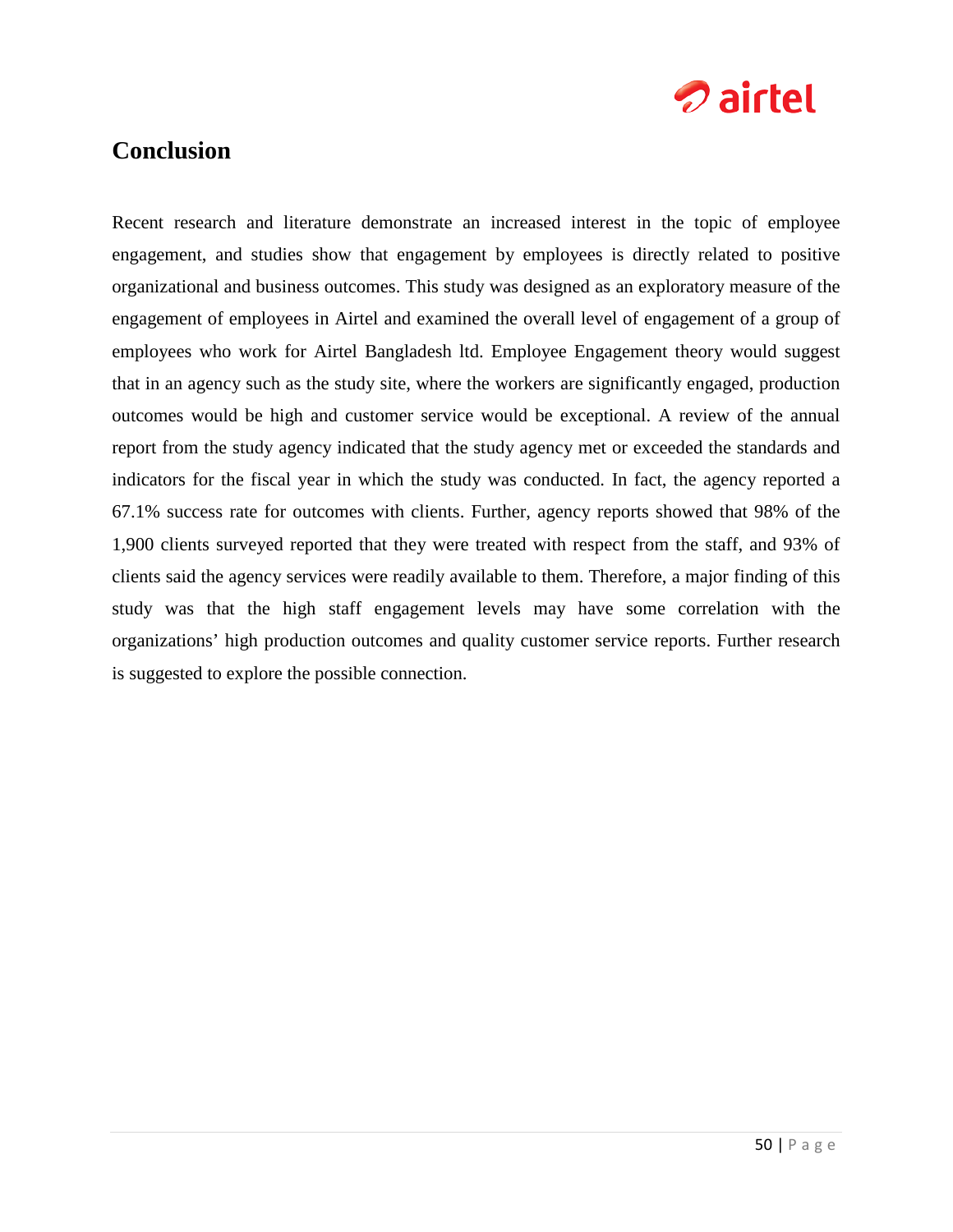

#### **References**

- 1. AIRTEL BANGLADESH (2011) Airtel Bangladesh Limited. Available from: [http://www.bd.airtel.com](http://www.bd.airtel.com/) [Accessed 27/12/2012]
- 2. AIRTEL BANGLA (2013) Airtel\_Bangla [online]. Available from: [http://en.wikipedia.org/wiki/Airtel\\_Bangla.](http://en.wikipedia.org/wiki/Airtel_Bangla) [Accessed 01/03/2013]
- 3. TELECOMMUNICATIONS IN BANGLADESH (2013). Available from: http://en.wikipedia.org/wiki/Telecommunications\_in\_Bangladesh.[Accessed 20/05/2013]
- 4. DESSLER, G. & VARKKEY, B. ; (2011) Performance Management and Appraisal. Human Resource Management; 11<sup>th</sup> Edition. India; Pearson Prentice Hall.
- 5. ROBBINS, S.P. & JUDGE, T.A.; (2010) Organizational Behavior; 13<sup>th</sup> Edition. New Jersey; Pearson Education.
- 6. MORGAN, C.A.; White Paper; Understanding and developing your asset (people); B2B International Market Research with Intelligence. Available from: http://www.b2binternational.com/publications/white-papers/employee-satisfaction
- 7. Archie Thomas, CMA & Ann MacDi Anmid; Encouraging Employee Engagement; CMA Management; Jun/Jul 2004.
- 8. ROBERTSON, I; (2012) The Importance Of Employee Engagement In Difficult Times; Guardian Professional; Available from: [http://www.guardian.co.uk/public-leaders](http://www.guardian.co.uk/public-leaders-network/2012/may/03/importance-employee-engagement-difficult-times)[network/2012/may/03/importance-employee-engagement-difficult-times](http://www.guardian.co.uk/public-leaders-network/2012/may/03/importance-employee-engagement-difficult-times)
- 9. Ellehuus, C. & Hudson, P.; Performance and Retention Through Employee Engagement; Corporate leadership council 2004; Employee Engagement Survey.
- 10. Wikipedia n.d., *Work Life Balance*. Retrieved May 15 2012, from [http://en.wikipedia.org/wiki/Work%E2%80%93life\\_balance](http://en.wikipedia.org/wiki/Work%E2%80%93life_balance)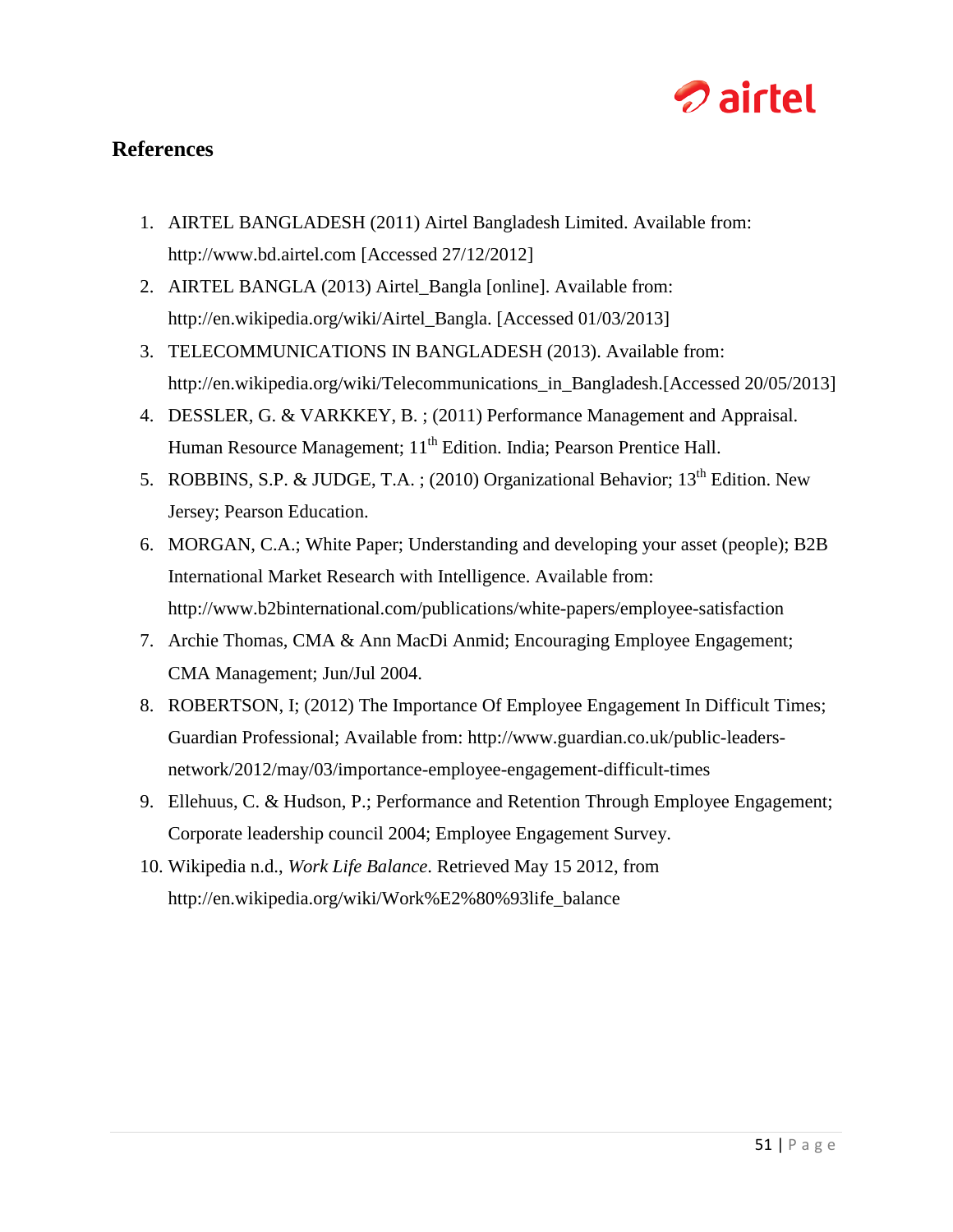

# **APPENDICES**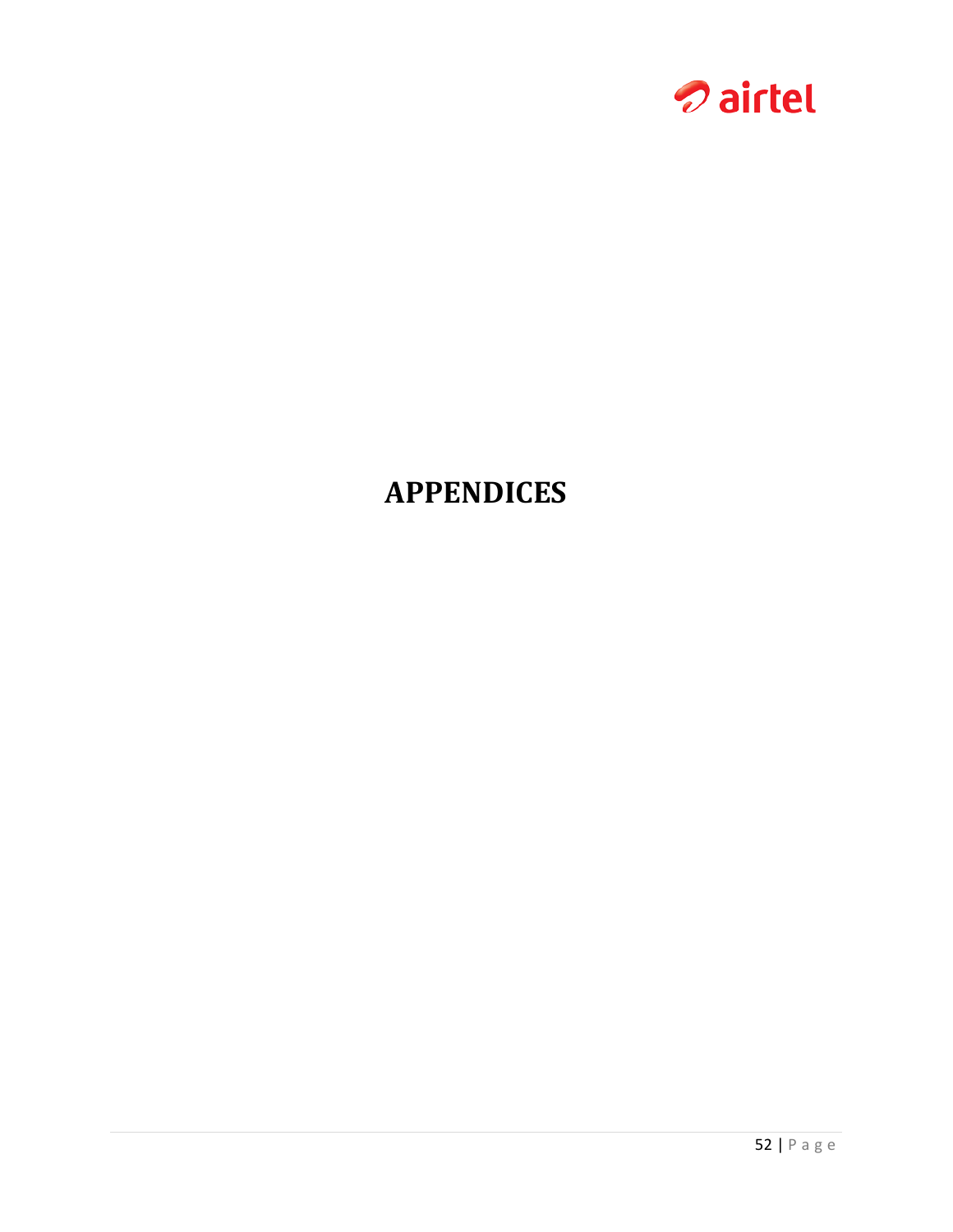

#### **Questionnaire:**

I am a student of BRAC University. As a part of the BBA curriculum, I have taken up a research project on "Impact of Perceived Organizational Support on Employee Engagement". In this connection, I need some information from you. Below is the questionnaire. Kindly give your responses to the questions in the questionnaire. I sincerely assure you that your responses will be kept strictly confidential and shall only be used for academic purpose. I shall greatly appreciate your cooperation in completing my research project.

#### **Name:**

| Gender: | a. Male    | b. Female  |             |
|---------|------------|------------|-------------|
| Age:    | a. $20-25$ | $b. 26-30$ | c. above 30 |

**Work experience:** a. 1 year b. 2 Years c. 3 years' d. above 3 years

|                                                                                         | <b>Strongly</b><br><b>Disagree</b> | <b>Disagree</b> | <b>Neutral</b> | Agree | <b>Strongly</b><br>Agree |
|-----------------------------------------------------------------------------------------|------------------------------------|-----------------|----------------|-------|--------------------------|
| 1. I know what is expected of me at work                                                |                                    |                 |                |       |                          |
| 2. I have the materials and equipment I need to do my<br>work right                     |                                    |                 |                |       |                          |
| 3. At work, I have the opportunity to do what I do best                                 |                                    |                 |                |       |                          |
| 4. In the last seven days, I have received recognition or<br>praise for doing good work |                                    |                 |                |       |                          |
| 5. My supervisor, or someone at work, seems to care about<br>me as a person?            |                                    |                 |                |       |                          |
| 6. There is someone at work who encourages my<br>development                            |                                    |                 |                |       |                          |
| 7. At work, my opinions seem to count                                                   |                                    |                 |                |       |                          |
| 8. The mission/purpose of my company make me feel my<br>job is important                |                                    |                 |                |       |                          |
| 9. My co-workers are committed to doing quality work                                    |                                    |                 |                |       |                          |
| 10. I have a best friend at work                                                        |                                    |                 |                |       |                          |
| 11. This last year, I have had opportunities at work to learn<br>and grow               |                                    |                 |                |       |                          |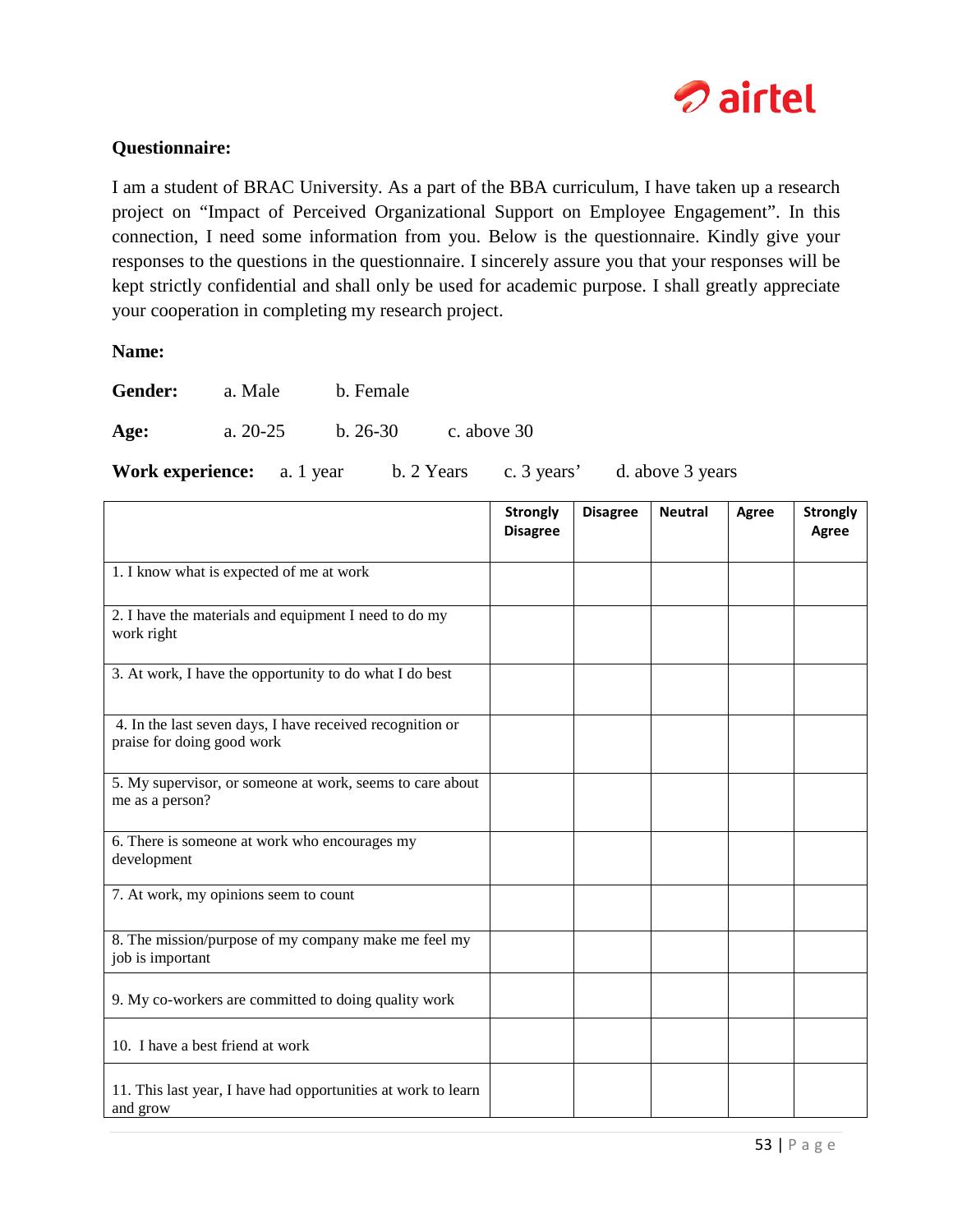

|                                                    | N  | Mean   | Std. Deviation |
|----------------------------------------------------|----|--------|----------------|
| I_what_is_expected_from_me                         | 50 | 3.4600 | .97332         |
|                                                    |    |        |                |
| I_got_opportunities@work                           | 50 | 3.5400 | .99406         |
| I_got_recognition_in_7days                         | 50 | 3.3200 | .91339         |
| there_is_someone_who_encourage_my_<br>development  | 50 | 3.5800 | .92780         |
| I_have_Friends_work                                | 50 | 3.5600 | .90711         |
| necessary_material_and_equipment_are_<br>available | 50 | 4.1000 | .78895         |
| My_Supervisor_treat_me_and_encorage_<br>me         | 50 | 3.5400 | .78792         |
| My_work_associates_do_their_work_perf<br>ectly     | 50 | 3.7200 | .96975         |
| I_know_the_Mission_of_the_company                  | 50 | 3.5400 | .81341         |
| My_Oppinion_counts@work                            | 50 | 3.5200 | .86284         |
| Opportunity_in_last_year                           | 50 | 3.6800 | .93547         |
| Valid N (listwise)                                 | 50 |        |                |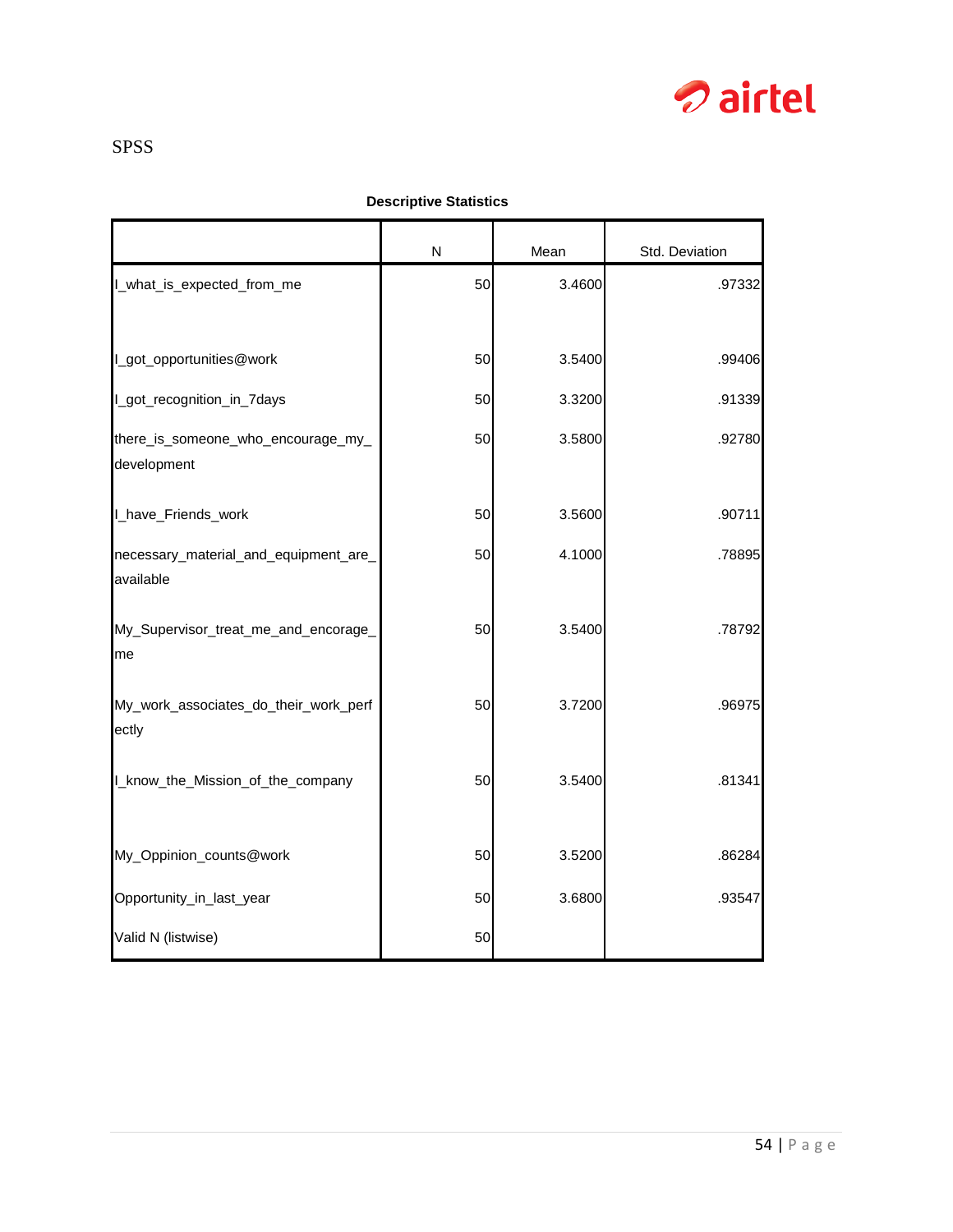

## **Frequency Table:**

|       | expectation from work |           |         |               |                    |  |
|-------|-----------------------|-----------|---------|---------------|--------------------|--|
|       |                       | Frequency | Percent | Valid Percent | Cumulative Percent |  |
| Valid | strongly disagree     |           | 2.0     | 2.0           | 2.0                |  |
|       | disagree              |           | 14.0    | 14.0          | 16.0               |  |
|       | nutral                | 17        | 34.0    | 34.0          | 50.0               |  |
|       | agree                 | 18        | 36.0    | 36.0          | 86.0               |  |
|       | strongly agree        |           | 14.0    | 14.0          | 100.0              |  |
|       | Total                 | 50        | 100.0   | 100.0         |                    |  |

### 1. **expectation\_from\_work**

#### 2. **opportunities@work**

|       |                   | Frequency | Percent | Valid Percent | Cumulative<br>Percent |
|-------|-------------------|-----------|---------|---------------|-----------------------|
| Valid | strongly disagree |           | 2.0     | 2.0           | 2.0                   |
|       | disagree          | 8         | 16.0    | 16.0          | 18.0                  |
|       | nutral            | 11        | 22.0    | 22.0          | 40.0                  |
|       | agree             | 23        | 46.0    | 46.0          | 86.0                  |
|       | strongly agree    |           | 14.0    | 14.0          | 100.0                 |
|       | Total             | 50        | 100.0   | 100.0         |                       |

#### 3. **encourage\_development**

|       |                | Frequency | Percent | <b>Valid Percent</b> | Cumulative Percent |
|-------|----------------|-----------|---------|----------------------|--------------------|
| Valid | disagree       |           | 14.0    | 14.0                 | 14.0               |
|       | nutral         | 15        | 30.0    | 30.0                 | 44.0               |
|       | agree          | 20        | 40.0    | 40.0                 | 84.0               |
|       | strongly agree | 8         | 16.0    | 16.0                 | 100.0              |
|       | Total          | 50        | 100.0   | 100.0                |                    |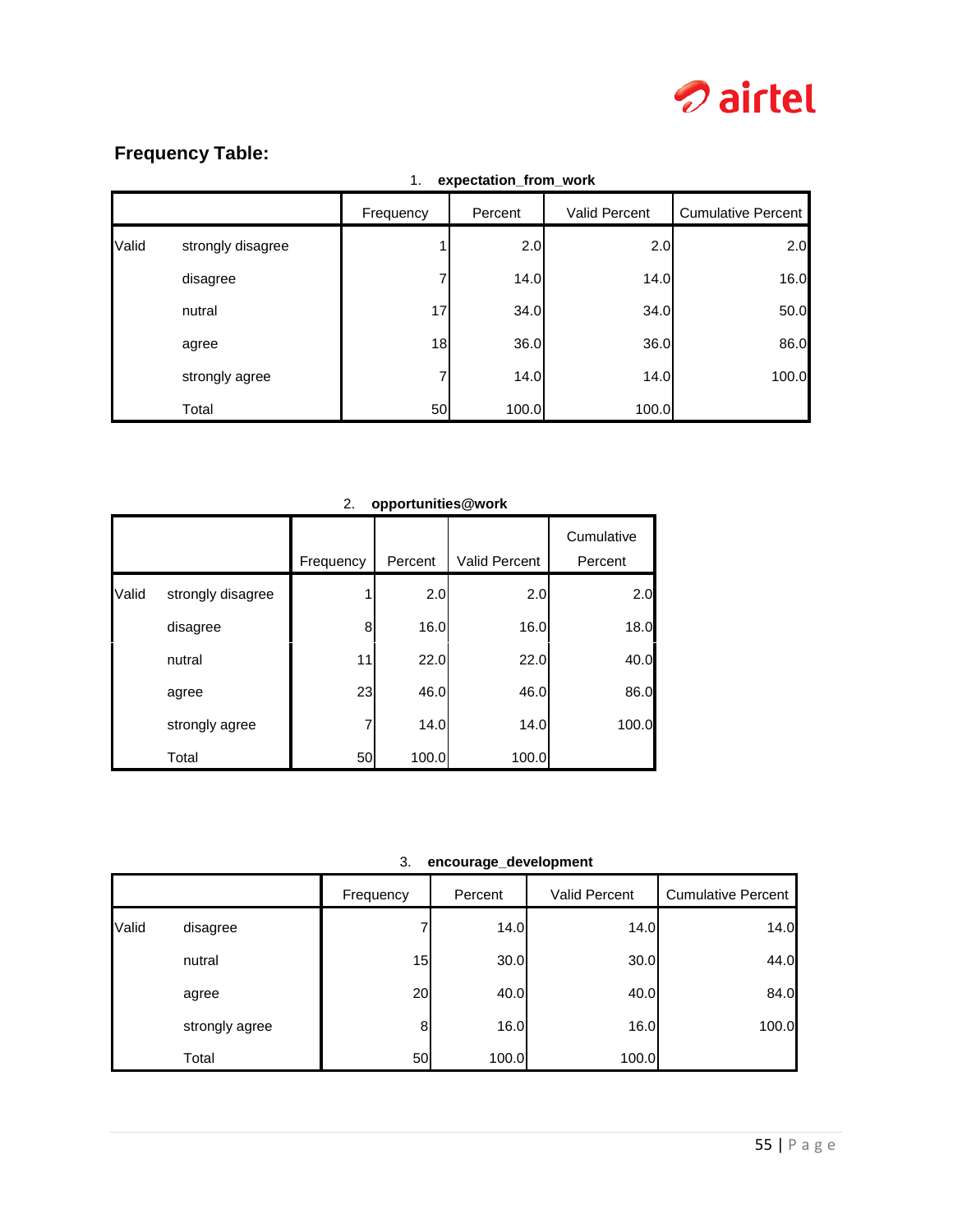

|       |                   | Frequency | Percent | Valid Percent | Cumulative<br>Percent |
|-------|-------------------|-----------|---------|---------------|-----------------------|
| Valid | strongly disagree |           | 2.0     | 2.0           | 2.0                   |
|       | disagree          | 9         | 18.0    | 18.0          | 20.0                  |
|       | nutral            | 16        | 32.0    | 32.0          | 52.0                  |
|       | agree             | 21        | 42.0    | 42.0          | 94.0                  |
|       | strongly agree    | 3         | 6.0     | 6.0           | 100.0                 |
|       | Total             | 50        | 100.0   | 100.0         |                       |

#### 4. **recognition\_in\_7days**

|       |                | J.<br>1151UWWU1R |         |                      |                           |  |
|-------|----------------|------------------|---------|----------------------|---------------------------|--|
|       |                | Frequency        | Percent | <b>Valid Percent</b> | <b>Cumulative Percent</b> |  |
| Valid | disagree       |                  | 14.0    | 14.0                 | 14.0                      |  |
|       | nutral         | 15               | 30.0    | 30.0                 | 44.0                      |  |
|       | agree          | 21               | 42.0    | 42.0                 | 86.0                      |  |
|       | strongly agree | 7                | 14.0    | 14.0                 | 100.0                     |  |
|       | Total          | 50               | 100.0   | 100.0                |                           |  |

#### 5. **Friend@work**

6. **material\_and\_equipment**

|       |                | Frequency | Percent | <b>Valid Percent</b> | <b>Cumulative Percent</b> |
|-------|----------------|-----------|---------|----------------------|---------------------------|
| Valid | disagree       | 2         | 4.0     | 4.0                  | 4.0                       |
|       | nutral         | 7         | 14.0    | 14.0                 | 18.0                      |
|       | agree          | 25        | 50.0    | 50.0                 | 68.0                      |
|       | strongly agree | 16        | 32.0    | 32.0                 | 100.0                     |
|       | Total          | 50        | 100.0   | 100.0                |                           |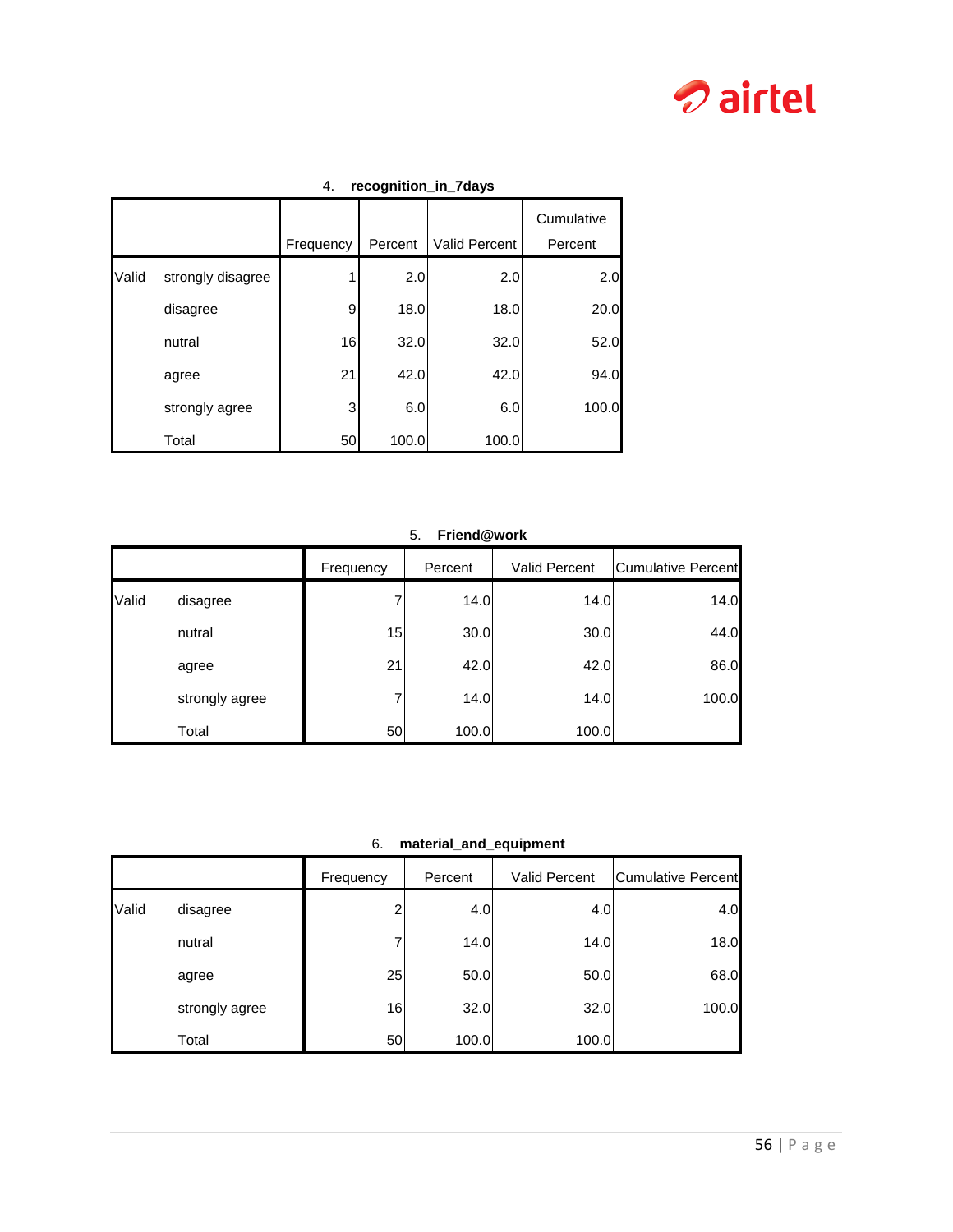# *Dairtel*

|       |                | $\mathcal{L}$<br><b>Supervisor</b> |         |               |                           |  |  |
|-------|----------------|------------------------------------|---------|---------------|---------------------------|--|--|
|       |                | Frequency                          | Percent | Valid Percent | <b>Cumulative Percent</b> |  |  |
| Valid | disagree       | 5                                  | 10.0    | 10.0          | 10.0                      |  |  |
|       | nutral         | 17                                 | 34.0    | 34.0          | 44.0                      |  |  |
|       | agree          | 24                                 | 48.0    | 48.0          | 92.0                      |  |  |
|       | strongly agree | 41                                 | 8.0     | 8.0           | 100.0                     |  |  |
|       | Total          | 50                                 | 100.0   | 100.0         |                           |  |  |

### 7. **Supervisor**

#### 8. **Mission\_of\_the\_company**

|       |                | Frequency | Percent | <b>Valid Percent</b> | Cumulative Percent |
|-------|----------------|-----------|---------|----------------------|--------------------|
| Valid | disagree       | 5         | 10.0    | 10.0                 | 10.0               |
|       | nutral         | 18        | 36.0    | 36.0                 | 46.0               |
|       | agree          | 22        | 44.0    | 44.0                 | 90.0               |
|       | strongly agree | 5         | 10.0    | 10.0                 | 100.0              |
|       | Total          | 50        | 100.0   | 100.0                |                    |

#### 9. **work\_associates**

|       |                | Frequency | Percent | Valid Percent | <b>Cumulative Percent</b> |
|-------|----------------|-----------|---------|---------------|---------------------------|
| Valid | disagree       | 7         | 14.0    | 14.0          | 14.0                      |
|       | nutral         | 11        | 22.0    | 22.0          | 36.0                      |
|       | agree          | 21        | 42.0    | 42.0          | 78.0                      |
|       | strongly agree | 11        | 22.0    | 22.0          | 100.0                     |
|       | Total          | 50        | 100.0   | 100.0         |                           |

#### 10. **Oppinion@work**

|       |                | Frequency | Percent | <b>Valid Percent</b> | <b>Cumulative Percent</b> |
|-------|----------------|-----------|---------|----------------------|---------------------------|
| Valid | disagree       | 6         | 12.0    | 12.0                 | 12.0                      |
|       | nutral         | 18        | 36.0    | 36.0                 | 48.0                      |
|       | agree          | 20        | 40.0    | 40.0                 | 88.0                      |
|       | strongly agree | 6         | 12.0    | 12.0                 | 100.0                     |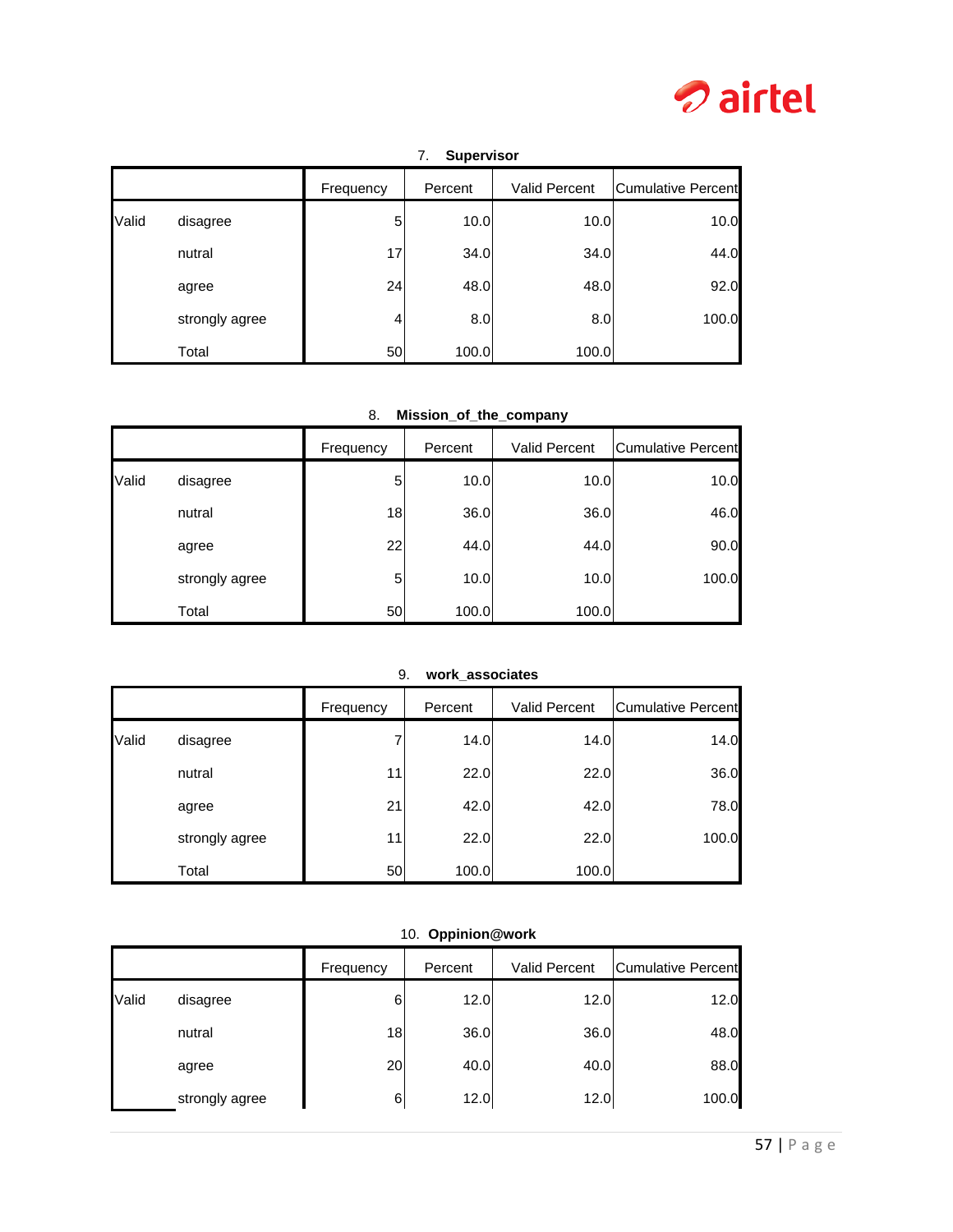

|       |                | $10.$ Opplinum wurk |         |                      |                           |  |  |
|-------|----------------|---------------------|---------|----------------------|---------------------------|--|--|
|       |                | Frequency           | Percent | <b>Valid Percent</b> | <b>Cumulative Percent</b> |  |  |
| Valid | disagree       | 6                   | 12.0    | 12.0                 | 12.0                      |  |  |
|       | nutral         | 18                  | 36.0    | 36.0                 | 48.0                      |  |  |
|       | agree          | 20                  | 40.0    | 40.0                 | 88.0                      |  |  |
|       | strongly agree | 6                   | 12.0    | 12.0                 | 100.0                     |  |  |
|       | Total          | 50                  | 100.0   | 100.0                |                           |  |  |

#### 10. **Oppinion@work**

11. **Opportunity\_in\_last\_year**

|       |                | Frequency | Percent | <b>Valid Percent</b> | <b>Cumulative Percent</b> |
|-------|----------------|-----------|---------|----------------------|---------------------------|
| Valid | disagree       | 5         | 10.0    | 10.0                 | 10.0                      |
|       | nutral         | 17        | 34.0    | 34.0                 | 44.0                      |
|       | agree          | 17        | 34.0    | 34.0                 | 78.0                      |
|       | strongly agree | 11        | 22.0    | 22.0                 | 100.0                     |
|       | Total          | <b>50</b> | 100.0   | 100.0                |                           |

|                                           |                       | <b>ANOVA</b>   |    |             |        |      |
|-------------------------------------------|-----------------------|----------------|----|-------------|--------|------|
|                                           |                       | Sum of Squares | df | Mean Square | F      | Sig. |
| I_what_is_expected_from_m Between Groups  |                       | 16.503         | 3  | 5.501       | 8.459  | .000 |
| le                                        | <b>Within Groups</b>  | 29.917         | 46 | .650        |        |      |
|                                           | Total                 | 46.420         | 49 |             |        |      |
| there is someone who enc Between Groups   |                       | 24.236         | 3  | 8.079       | 20.709 | .000 |
| ourage_my_development                     | <b>Within Groups</b>  | 17.944         | 46 | .390        |        |      |
|                                           | Total                 | 42.180         | 49 |             |        |      |
| Opportunity_in_last_year                  | <b>Between Groups</b> | 14.169         | 3  | 4.723       | 7.567  | .000 |
|                                           | <b>Within Groups</b>  | 28.711         | 46 | .624        |        |      |
|                                           | Total                 | 42.880         | 49 |             |        |      |
| I_know_the_Mission_of_the_ Between Groups |                       | 7.726          | 3  | 2.575       | 4.797  | .005 |
| company                                   | <b>Within Groups</b>  | 24.694         | 46 | .537        |        |      |
|                                           | Total                 | 32.420         | 49 |             |        |      |

58 | Page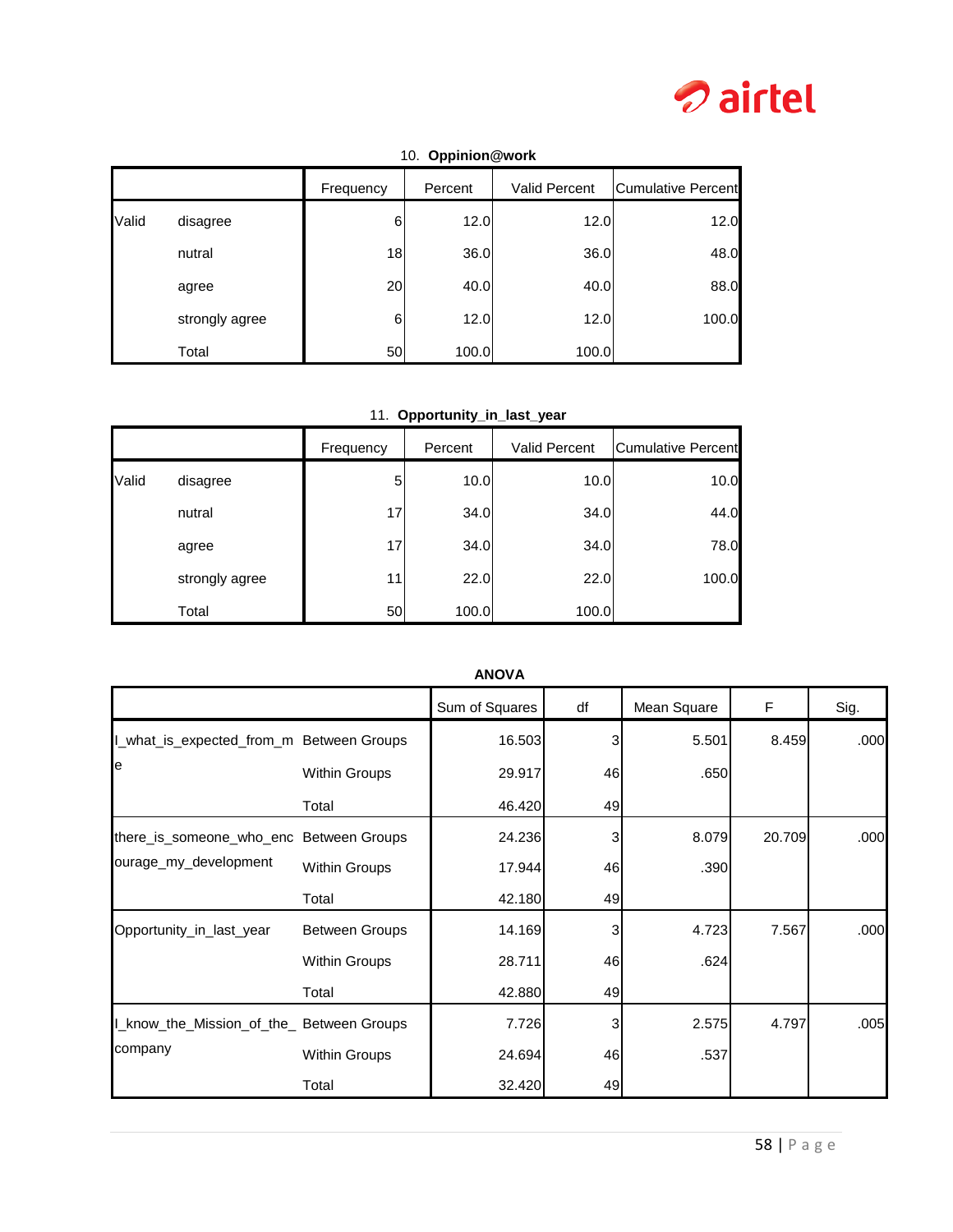# *Dairtel*

#### **ANOVA**

I\_got\_recognition\_in\_7days

|                       | Sum of Squares | df | Mean Square | F     | Sig. |
|-----------------------|----------------|----|-------------|-------|------|
| <b>Between Groups</b> | 17.941         | 4  | 4.485       | 8.799 | .000 |
| Within Groups         | 22.939         | 45 | .510        |       |      |
| Total                 | 40.880         | 49 |             |       |      |

#### **ANOVA**

I\_have\_Friends\_work

|                       | Sum of Squares | Df | Mean Square | F      | Sig. |
|-----------------------|----------------|----|-------------|--------|------|
| <b>Between Groups</b> | 17.570         | 3  | 5.857       | 11.842 | .000 |
| Within Groups         | 22.750         | 46 | .495        |        |      |
| Total                 | 40.320         | 49 |             |        |      |

#### **Correlations**

|                                            |                     |                     |                   |                     | Mission_of_the expectation_from_ |
|--------------------------------------------|---------------------|---------------------|-------------------|---------------------|----------------------------------|
|                                            |                     | year                | Friend@work       | company             | work                             |
| year                                       | Pearson Correlation |                     | .656 <sup>°</sup> | .444                | .586                             |
|                                            | Sig. (2-tailed)     |                     | .000              | .001                | .000                             |
|                                            | N                   | 50                  | 50                | 50                  | 50                               |
| Friend@work                                | Pearson Correlation | .656                |                   | $.439$ <sup>*</sup> | $.442$ <sup>**</sup>             |
|                                            | Sig. (2-tailed)     | .000                |                   | .001                | .001                             |
|                                            | N                   | 50                  | 50                | 50                  | 50                               |
| Mission_of_the_company Pearson Correlation |                     | $.444$ <sup>*</sup> | $.439^{n}$        |                     | .170                             |
|                                            | Sig. (2-tailed)     | .001                | .001              |                     | .239                             |
|                                            | N                   | 50                  | 50                | 50                  | 50                               |
| expectation_from_work                      | Pearson Correlation | .586                | .442              | .170                | 1                                |
|                                            | Sig. (2-tailed)     | .000                | .001              | .239                |                                  |
|                                            | N                   | 50                  | 50                | 50                  | 50                               |

\*\*. Correlation is significant at the 0.01 level (2-tailed).